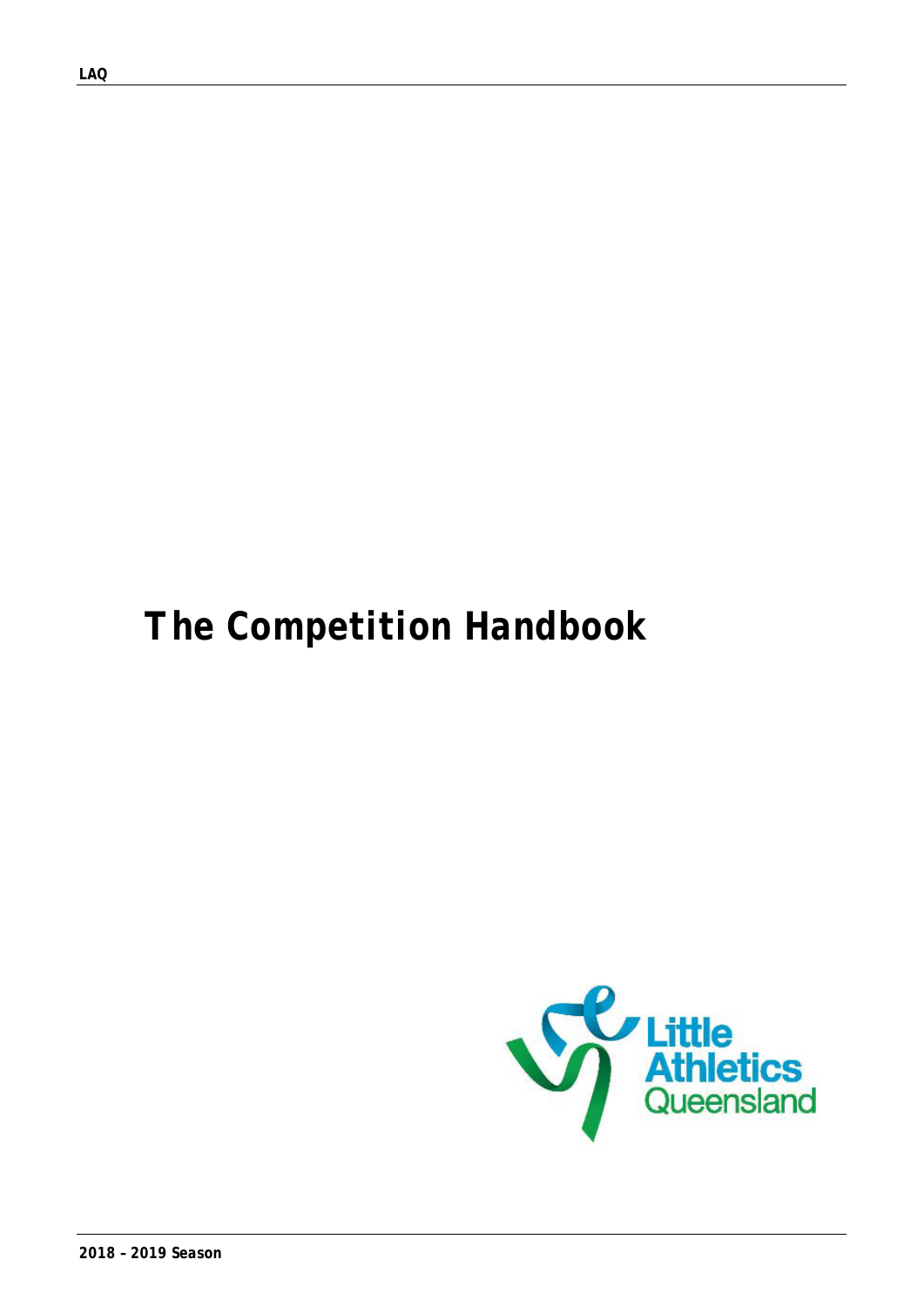### **INTRODUCTION:**

This Handbook details the competition procedures and rules of Little Athletics Queensland (LAQ) and is intended along with the Officials Handbook as a guide for Officials who assist during competitions conducted each season by LAQ and/or its servants at Centres, Regional Competitions, Carnivals, and Championships

Some of the rules listed in this handbook may be Resolutions from the LAA or LAQ Conferences or By-Laws from the LAQ Board of Directors.

The Resolutions made at a General Meeting of the Association, can only be changed by another General Meeting. The Association's Annual Conference is the only General Meeting each year at which Policy decisions are made. Resolutions are identified by letters and numbers e.g. **BoD** 1 ('00)

The By-Laws can be changed either by the Board of Directors or by an Association General Meeting (i.e. Annual Conference). By-Laws are identified by numbers - year, month, and number e.g. *'89 11 01*

The Association's Competition Year shall run from 1<sup>st</sup> April to 31<sup>st</sup> March, however Centres may choose their own competition period within that year, comprising a maximum 26 weeks of competition within a 30 week block, signing on at a date not more than two (2) weeks prior to the nominated competition period. The competition period must be concluded by the  $31<sup>st</sup>$  March the following year, unless otherwise approved by the Board. The maximum competition period of 26 weeks is designed to include allowances for washed out meets.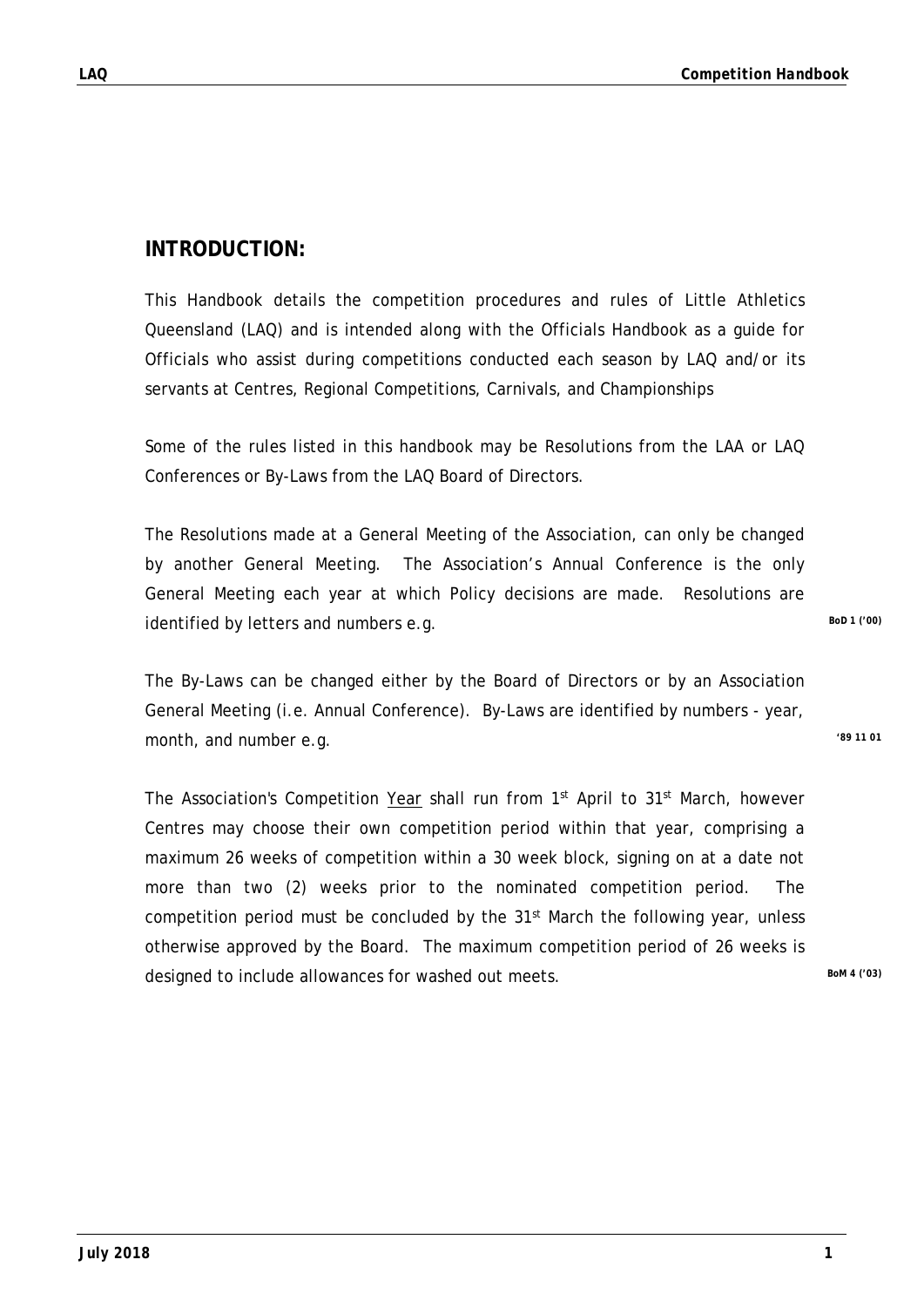| 1.             | <b>SUMMARY OF TRACK &amp; FIELD EVENTS</b>                                                                                                                                                                                                                                                                                                                                                                   | 4                                                                                                                                |
|----------------|--------------------------------------------------------------------------------------------------------------------------------------------------------------------------------------------------------------------------------------------------------------------------------------------------------------------------------------------------------------------------------------------------------------|----------------------------------------------------------------------------------------------------------------------------------|
| 2.             | <b>EVENT &amp; EQUIPMENT SPECIFICATIONS</b><br>2.1.<br><b>TRIAL EVENTS</b><br>2.2.<br><b>STARTING BLOCKS</b><br>2.3.<br><b>HURDLES</b><br>2.4. RELAY BATONS<br>2.5. HIGH JUMP<br>2.6. LONG / TRIPLE JUMP<br><b>DISCUS</b><br>2.7.<br>2.8.<br><b>JAVELIN</b><br>2.9. SHOT PUT                                                                                                                                 | 5<br>5<br>5<br>5<br>$\boldsymbol{6}$<br>$\boldsymbol{6}$<br>$\overline{7}$<br>$\overline{7}$<br>$\overline{7}$<br>$\overline{7}$ |
| 3 <sub>1</sub> | <b>FOOTWEAR &amp; UNIFORM</b><br>3.1.<br><b>FOOTWEAR &amp; SPIKES</b><br>3.2.<br><b>COMPETITION UNIFORMS</b>                                                                                                                                                                                                                                                                                                 | 8<br>8<br>8                                                                                                                      |
| 4.             | <b>INJURY &amp; MEDICATION</b><br>4.1.<br><b>INJURY</b><br>4.2.<br><b>MEDICATION</b>                                                                                                                                                                                                                                                                                                                         | 10<br>10<br>10                                                                                                                   |
| 5.             | THE COMPETITIONS<br>5.1.<br><b>COMPETITION LEVELS</b><br>5.2. COMPETITION TYPES<br>5.3.<br><b>SUMMER &amp; WINTER CARNIVALS</b><br><b>SPRING CARNIVAL</b><br>5.4.<br>5.5.<br><b>COMBINED EVENTS &amp; COMBINED EVENT CHAMPIONSHIPS</b><br><b>WINTER CHAMPIONSHIPS</b><br>5.6.<br>5.7.<br>THE RELAYS<br>5.8.<br><b>REGIONAL &amp; STATE CHAMPIONSHIPS</b><br>5.9.<br>LITTLE ATHLETICS AUSTRALIAN CHAMPIONSHIP | 11<br>11<br>12<br>12<br>12<br>13<br>14<br>15<br>19<br>19                                                                         |
| 6.             | <b>ELIGIBILITY / NOMINATION</b><br>6.1.<br><b>ELIGIBILITY</b><br>6.2. NOMINATION<br>6.3. LATE NOMINATION<br>6.4. QUALIFICATION TO STATE CHAMPIONSHIP EVENTS                                                                                                                                                                                                                                                  | 20<br>20<br>20<br>20<br>21                                                                                                       |
| 7.             | <b>COMPETITION RULES</b><br>7.1.<br><b>GENERAL</b><br>7.2.<br>PROGRESSION TO THE NEXT ROUND / FINAL<br>7.3.<br><b>CALL ROOM (Marshalling)</b><br>7.4. TRACK EVENTS<br>7.5.<br><b>WALKS</b><br>7.6. FIELD EVENTS<br>7.7.<br><b>BEST PERFORMANCES</b>                                                                                                                                                          | 24<br>24<br>24<br>25<br>25<br>26<br>27<br>29                                                                                     |
| 8.             | <b>CLASHING &amp; CHANGE OR ABANDONED EVENTS</b><br>8.1.<br><b>CLASH OF EVENTS</b><br>8.2.<br><b>CHANGE OF COMPETITION AREA</b><br>8.3. ABANDONED ASSOCIATION COMPETITIONS / EVENTS                                                                                                                                                                                                                          | 30<br>30<br>30<br>30                                                                                                             |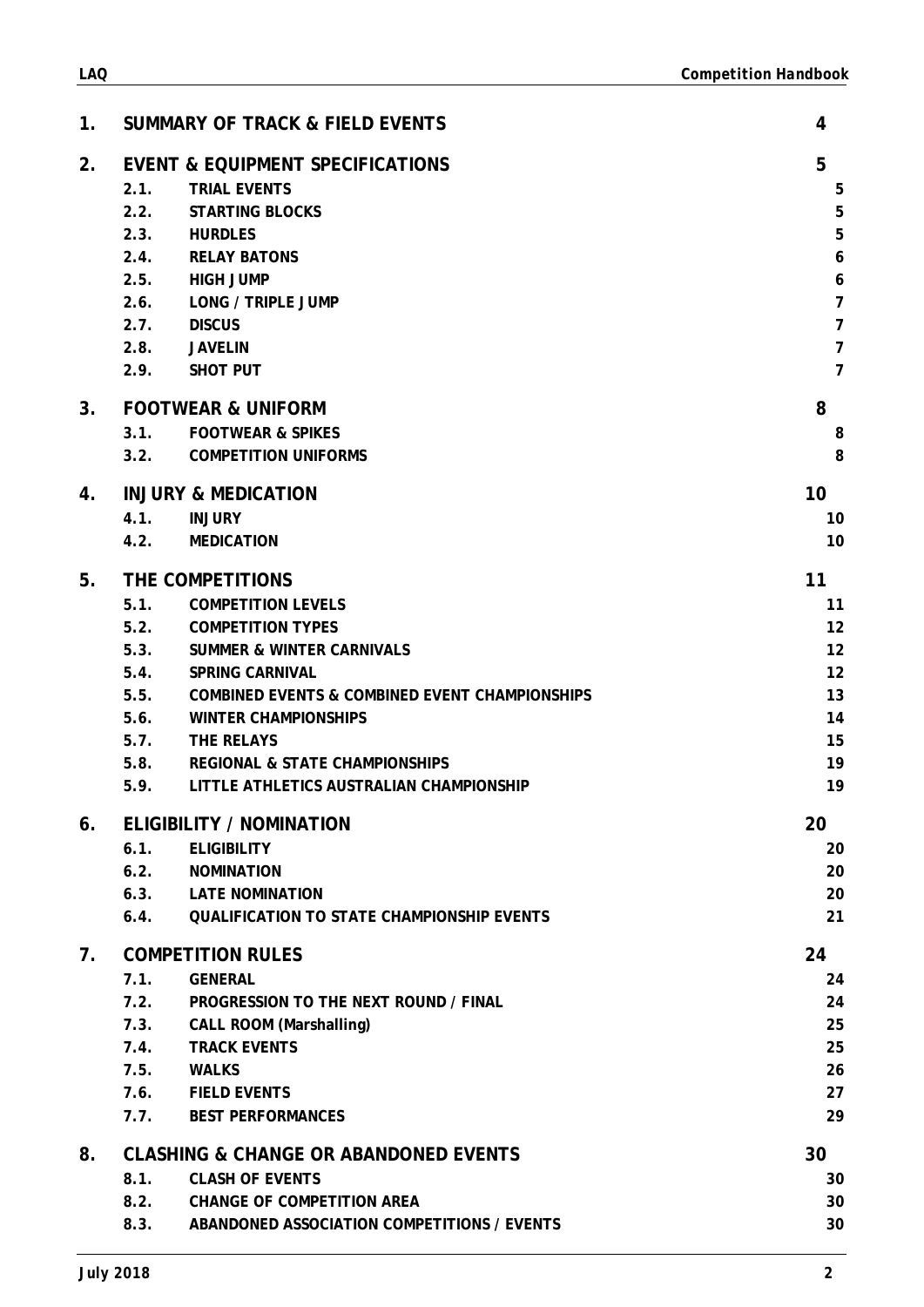| <b>LAQ</b> |               |                                               | <b>Competition Handbook</b> |
|------------|---------------|-----------------------------------------------|-----------------------------|
| 9.         |               | <b>PROTESTS / DISQUALIFICATIONS / APPEALS</b> | 31                          |
|            | 9.1.          | <b>GENERAL</b>                                | 31                          |
|            | 9.2.          | <b>PROTESTS</b>                               | 31                          |
|            | 9.3.          | DISQUALIFICATION BY A REFEREE                 | 32                          |
|            | 9.4.          | <b>APPEALS</b>                                | 32                          |
|            | 10. OFFICIALS |                                               | 33                          |
|            | 10.1.         | APPOINTMENT OF OFFICIALS                      | 33                          |
|            | 10.2.         | <b>TEAM MANAGERS</b>                          | 33                          |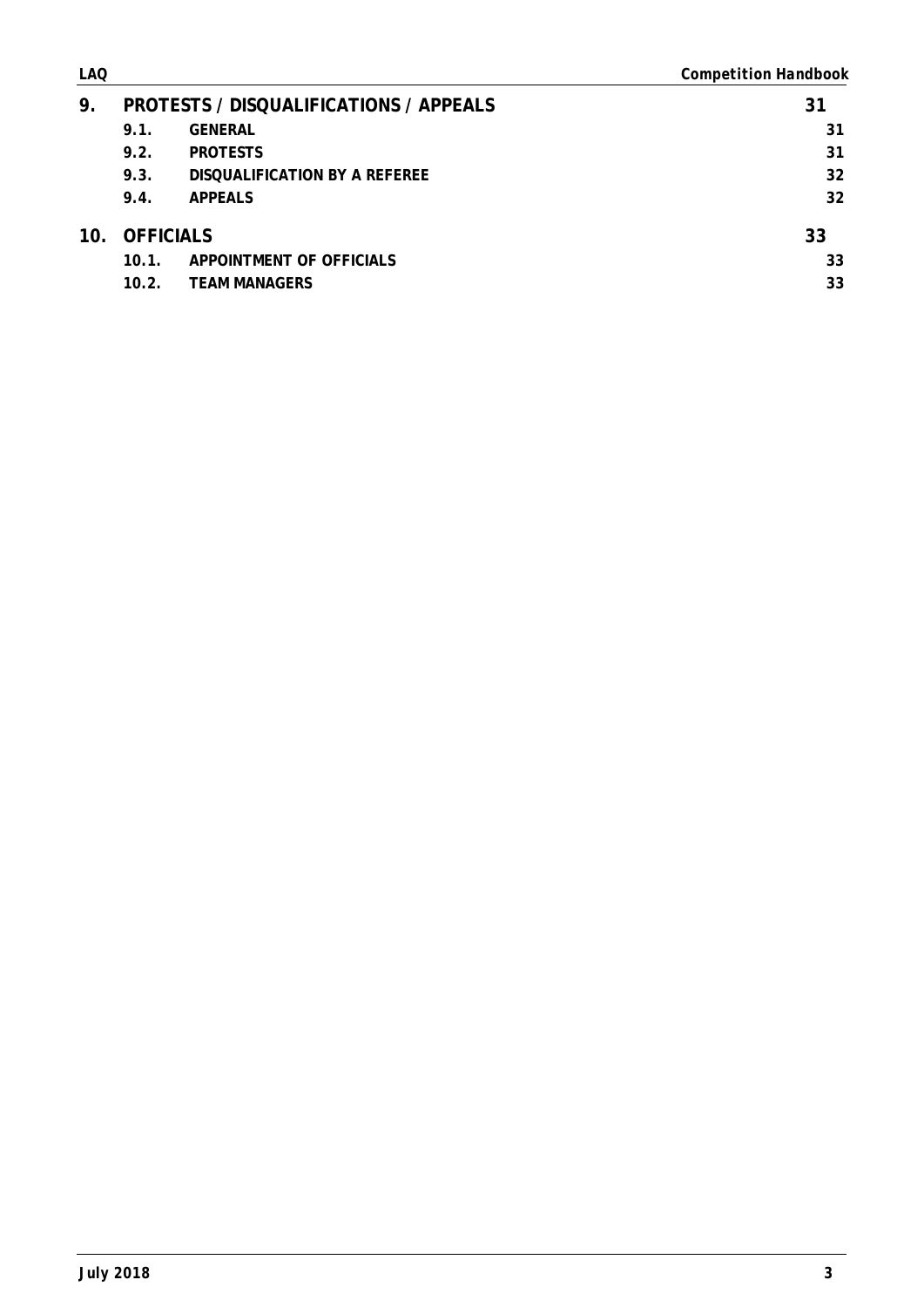# **1. SUMMARY OF TRACK & FIELD EVENTS**

All events are for boys & girls unless otherwise stated.

| <b>EVENTS</b>       | U <sub>6</sub> | U <sub>7</sub> | U8         | U9                   | U10                  | U11                  | U12                  | U13        | U <sub>14</sub>      | U <sub>15</sub>      | U16                  | U17        |
|---------------------|----------------|----------------|------------|----------------------|----------------------|----------------------|----------------------|------------|----------------------|----------------------|----------------------|------------|
| 70 metre            |                | $\sqrt{}$      | $\sqrt{ }$ | $\sqrt{}$            | $\sqrt{}$            |                      |                      |            |                      |                      |                      |            |
| 100 metre           |                | $\sqrt{}$      | $\sqrt{ }$ | $\sqrt{}$            | $\sqrt{}$            | $\sqrt{\phantom{a}}$ | $\sqrt{}$            | $\sqrt{}$  | $\sqrt{}$            | $\sqrt{}$            | $\sqrt{ }$           | $\sqrt{}$  |
| 200 metre           |                | $\sqrt{}$      | $\sqrt{}$  | $\sqrt{}$            | $\sqrt{}$            | $\sqrt{ }$           | $\sqrt{}$            | $\sqrt{ }$ | $\sqrt{}$            | $\sqrt{}$            | $\sqrt{}$            | $\sqrt{}$  |
| 300 metre           |                |                |            |                      |                      |                      |                      |            |                      |                      |                      |            |
| 400 metre           |                |                |            | $\sqrt{}$            | $\sqrt{ }$           | $\sqrt{}$            | $\sqrt{}$            | $\sqrt{ }$ | $\sqrt{ }$           | $\sqrt{ }$           | $\sqrt{}$            | $\sqrt{}$  |
| 500 metre           |                |                |            |                      |                      |                      |                      |            |                      |                      |                      |            |
| 700 metre           |                |                |            |                      |                      |                      |                      |            |                      |                      |                      |            |
| 800 metre           |                |                |            | $\sqrt{ }$           | $\sqrt{ }$           | $\sqrt{ }$           | $\sqrt{}$            | $\sqrt{ }$ | $\sqrt{}$            | $\sqrt{\phantom{a}}$ | $\sqrt{}$            | $\sqrt{}$  |
| <b>1500 metre</b>   |                |                |            |                      |                      | $\sqrt{ }$           | $\sqrt{}$            | $\sqrt{}$  | $\sqrt{}$            | $\sqrt{ }$           | $\sqrt{}$            | $\sqrt{}$  |
| 60m Hurdle          |                |                | $\sqrt{}$  | $\sqrt{ }$           | $\sqrt{\phantom{a}}$ | $\sqrt{}$            | $\sqrt{}$            |            |                      |                      |                      |            |
| 80m Hurdle          |                |                |            |                      |                      |                      |                      | $\sqrt{}$  | ${\mathsf G}$        |                      |                      |            |
| 90m Hurdle          |                |                |            |                      |                      |                      |                      |            | B                    | G                    | G                    |            |
| 100m Hurdle         |                |                |            |                      |                      |                      |                      |            |                      | B                    | B                    | G          |
| 110m Hurdle         |                |                |            |                      |                      |                      |                      |            |                      |                      |                      | В          |
| 200m Hurdle         |                |                |            |                      |                      |                      |                      | $\sqrt{ }$ | $\sqrt{}$            |                      |                      |            |
| 300m Hurdle         |                |                |            |                      |                      |                      |                      |            |                      | $\sqrt{}$            | $\sqrt{}$            | $\sqrt{}$  |
| 300m Race Walk      |                |                |            |                      |                      |                      |                      |            |                      |                      |                      |            |
| 700m Race Walk      |                |                |            | $\sqrt{ }$           |                      |                      |                      |            |                      |                      |                      |            |
| 1100m Race Walk     |                |                |            |                      | $\sqrt{ }$           | $\sqrt{ }$           |                      |            |                      |                      |                      |            |
| 1500m Race Walk     |                |                |            |                      |                      |                      | $\sqrt{}$            | $\sqrt{ }$ | $\sqrt{ }$           | $\sqrt{\phantom{a}}$ | $\sqrt{}$            | $\sqrt{}$  |
| 3000m Race Walk     |                |                |            |                      |                      |                      |                      |            | $\sqrt{}$            | $\sqrt{}$            | $\sqrt{}$            | $\sqrt{}$  |
| 4 x 70 Relay        |                | $\sqrt{}$      | $\sqrt{}$  |                      |                      |                      |                      |            |                      |                      |                      |            |
| 4 x 100 Relay       |                | $\sqrt{ }$     | $\sqrt{ }$ | $\sqrt{ }$           | $\sqrt{ }$           | $\sqrt{}$            | $\sqrt{ }$           | $\sqrt{}$  | $\sqrt{ }$           | $\sqrt{ }$           | $\sqrt{}$            | $\sqrt{}$  |
| 4 x 200 Relay       |                |                |            | $\sqrt{}$            | $\sqrt{}$            |                      |                      |            |                      |                      |                      |            |
| <b>Swiss Relay</b>  |                |                |            |                      |                      | $\sqrt{}$            | $\sqrt{}$            | $\sqrt{}$  | $\sqrt{ }$           | $\sqrt{}$            | $\sqrt{ }$           | $\sqrt{}$  |
| 4 x Medley Relay    |                |                |            |                      |                      | $\sqrt{}$            | $\sqrt{}$            | $\sqrt{}$  | $\sqrt{}$            |                      |                      |            |
| 1000m Cross Country |                |                | $\sqrt{}$  | $\sqrt{ }$           | $\sqrt{ }$           | $\sqrt{}$            | $\sqrt{}$            | $\sqrt{}$  | $\sqrt{}$            | $\sqrt{}$            | $\sqrt{}$            | $\sqrt{}$  |
| 2000m Cross Country |                |                |            |                      |                      | $\sqrt{\phantom{a}}$ | $\sqrt{\phantom{a}}$ | $\sqrt{}$  | $\sqrt{}$            | $\sqrt{\phantom{a}}$ | $\sqrt{\phantom{a}}$ | $\sqrt{ }$ |
| 3000m Cross Country |                |                |            |                      |                      |                      |                      | $\sqrt{ }$ | $\sqrt{}$            | $\sqrt{\phantom{a}}$ | $\sqrt{ }$           | $\sqrt{ }$ |
| 4000m Cross Country |                |                |            |                      |                      |                      |                      |            |                      | $\sqrt{\phantom{a}}$ | $\sqrt{}$            | G          |
| 6000m Cross Country |                |                |            |                      |                      |                      |                      |            |                      |                      |                      | B          |
| Long Jump           |                | $\sqrt{}$      | $\sqrt{ }$ | $\sqrt{2}$           | $\sqrt{}$            | $\sqrt{\phantom{a}}$ | $\sqrt{2}$           | $\sqrt{ }$ | $\sqrt{\phantom{a}}$ | $\sqrt{\phantom{a}}$ | $\sqrt{ }$           | $\sqrt{}$  |
| <b>Triple Jump</b>  |                |                |            |                      |                      | $\sqrt{\phantom{a}}$ | $\sqrt{ }$           | $\sqrt{}$  | $\sqrt{\phantom{a}}$ | $\sqrt{}$            | $\sqrt{}$            | $\sqrt{}$  |
| <b>High Jump</b>    |                |                |            | $\sqrt{ }$           | $\sqrt{ }$           | $\sqrt{}$            | $\sqrt{}$            | $\sqrt{}$  | $\sqrt{}$            | $\sqrt{ }$           | $\sqrt{}$            | $\sqrt{}$  |
| <b>Shot Put</b>     |                | $\sqrt{ }$     | $\sqrt{ }$ | $\sqrt{\phantom{a}}$ | $\sqrt{}$            | $\sqrt{}$            | $\sqrt{\phantom{a}}$ | $\sqrt{}$  | $\sqrt{ }$           | $\sqrt{}$            | $\sqrt{}$            | $\sqrt{}$  |
| <b>Discus</b>       |                | $\sqrt{}$      | $\sqrt{ }$ | $\sqrt{}$            | $\sqrt{}$            | $\sqrt{\phantom{a}}$ | $\sqrt{ }$           | $\sqrt{}$  | $\sqrt{}$            | $\sqrt{}$            | $\sqrt{ }$           | $\sqrt{}$  |
| Javelin             |                |                |            |                      |                      | $\sqrt{}$            | $\sqrt{ }$           | $\sqrt{}$  | $\sqrt{ }$           | $\sqrt{\phantom{a}}$ | $\sqrt{ }$           | $\sqrt{}$  |
| <b>Vortex</b>       |                |                |            |                      |                      |                      |                      |            |                      |                      |                      |            |
| <b>Turbo Jav</b>    |                |                |            |                      |                      |                      |                      |            |                      |                      |                      |            |

#### **Legend**:

Г ٦

 $\sqrt{2}$  Centre & LAQ Competition *Centre & LAQ Competition* 



Optional at Centre only **Contract 20 and 20 and 20 and 20 and 20 and 20 and 20 and 20 and 20 and 20 and 20 and 20 and 20 and 20 and 20 and 20 and 20 and 20 and 20 and 20 and 20 and 20 and 20 and 20 and 20 and 20 and 20 and**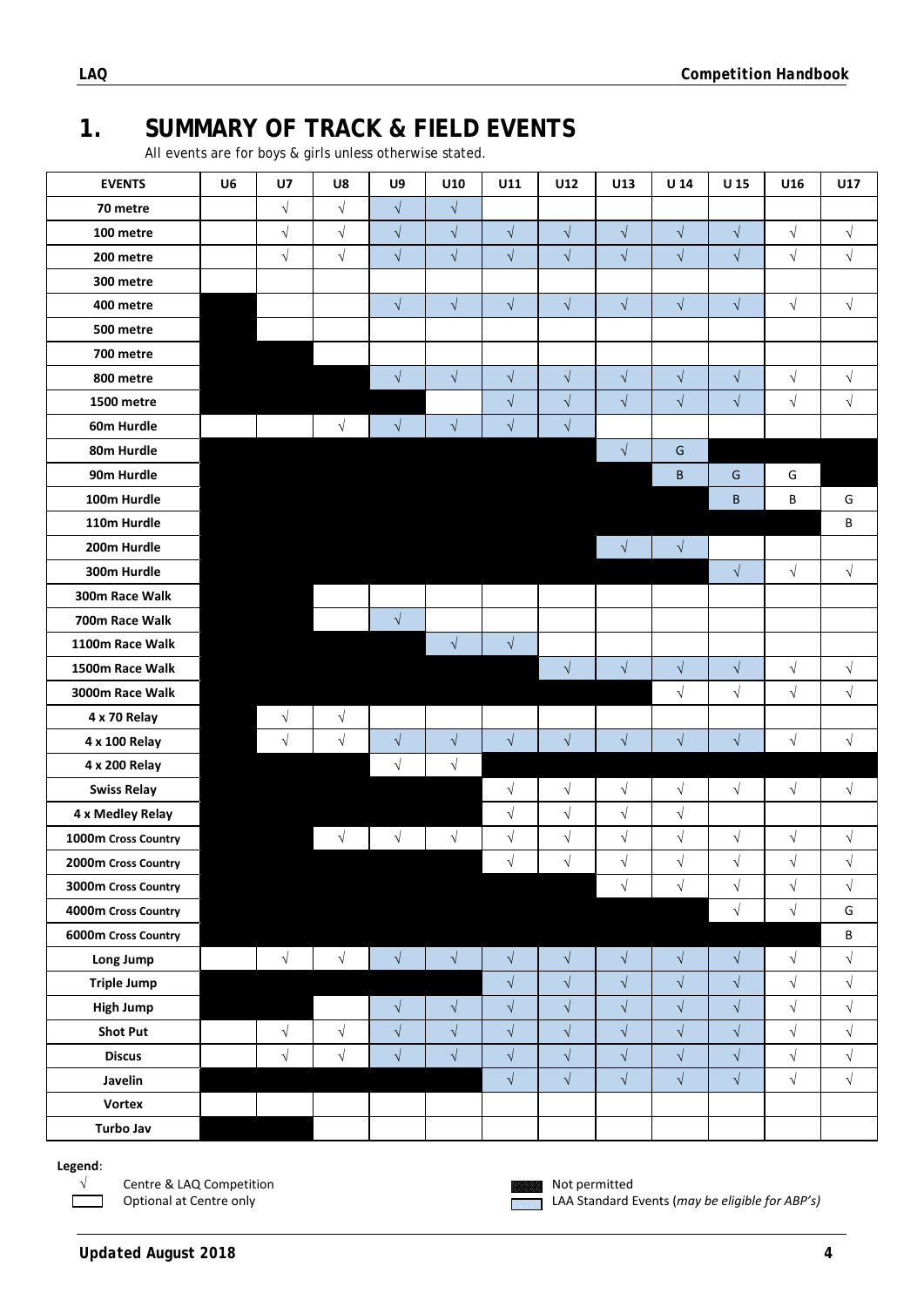# **2. EVENT & EQUIPMENT SPECIFICATIONS**

### **2.1. TRIAL EVENTS**

2.1.1. Centres at the instruction of the BoD or Conference are able to trial events, event specifications changes, and age groups in Queensland, to take the results of such trials to the Little Athletics Australian (LAA) Conference. Refer to the Association Constitution and the Resolutions and By-laws for implementation of trial procedures.

### **2.2. STARTING BLOCKS**

- 2.2.1. At the discretion of the Centre Committee, U11 to U17 athletes have the option to use starting blocks at Centre Competitions in laned events up to 400M including the first leg of the relay races. Starting blocks may be provided by the Centre or by the athlete, only if not provided by the<br>Control bod can use of the Centre of the Centre of the athlete, only if not provided by the Centre. *BoD C9 ('14)*
- 2.2.2. At the discretion of the Regional Committee, U11 to U17 athletes have the option to use starting blocks at the Regional competitions in laned events up to 400m including the first leg of the relay  $\frac{1}{600}$  c11 (14) races. Only blocks provided by the Region shall be used.
- 2.2.3. U11 to U17 athletes have the option to use starting blocks at the Senior Carnival & Pentathlon, the State Relays and the State & Winter Championships in laned events up to 400m including the first leg of the relay races. Starting blocks to be provided by the Association leg of the relay races. Starting blocks to be provided by the Association.

### **2.3. HURDLES**

2.3.1. Distance and Age Specifications

|                  |        | U6      | U7      | U8    | U9     | U10   | U11 | U12   | U13   | U14 | U15 | U <sub>16</sub> | U17 |
|------------------|--------|---------|---------|-------|--------|-------|-----|-------|-------|-----|-----|-----------------|-----|
| 60 <sub>mH</sub> | (20cm) | BG      | ---     |       |        |       |     |       |       |     |     |                 |     |
| 60 <sub>mH</sub> | (30cm) | $- - -$ | BG      | $---$ | ---    |       |     |       |       |     |     |                 |     |
| 60mH             | (45cm) | $- - -$ | $- - -$ | ΒG    | BG     | $---$ | --- |       |       |     |     |                 |     |
| 60mH             | (60cm) | $- - -$ |         | $---$ | $-- -$ | ΒG    | BG  | $---$ |       |     |     |                 |     |
| 60mH             | (68cm) | $- - -$ |         |       |        |       | --- | ΒG    | $---$ |     |     |                 |     |
| 80mH             | (76cm) | $- - -$ |         |       |        |       |     | $---$ | BG    | G   | --- |                 |     |
| 90 <sub>mH</sub> | (76cm) | $---$   |         |       |        |       |     |       | ---   | B   | G   | G               |     |
| 100mH            | (76cm) | $---$   |         |       |        |       |     |       |       |     | B   | B               | G   |
| 110mH            | (76cm) | $---$   |         |       |        |       |     |       |       |     |     |                 | B   |
| 200mH            | (68cm) | $---$   |         |       |        |       |     | ---   | BG    | --- |     |                 |     |
| 200mH            | (76cm) | $---$   |         |       |        |       |     |       | ---   | BG  | --- |                 |     |
| 300mH            | (76cm) | $--$    |         |       |        |       |     |       |       | --- | ΒG  | ΒG              | BG  |

### 2.3.2. Flights, Spacing and Height Specifications

| 60 <sub>m</sub> | 6 Flights  | @                               | 20cm<br>30cm<br>45cm<br>60cm<br>68cm | 7m spacing, 12m lead in, 13m run out<br>U6 Boys & Girls<br>U7 Boys & Girls<br>U8 & U9 Boys & Girls<br>U10 & U11 Boys & Girls<br>U12 Boys & Girls |          |
|-----------------|------------|---------------------------------|--------------------------------------|--------------------------------------------------------------------------------------------------------------------------------------------------|----------|
| 80 <sub>m</sub> | 9 Flights  | $^{\copyright}$                 | 76cm                                 | 7m spacing, 12m lead in, 12m run out<br>U13 Boys & Girls, U14 Girls                                                                              |          |
| 90 <sub>m</sub> | 9 Flights  | $^{\copyright}$                 | 76cm                                 | 8m spacing, 13m lead in, 13m run out<br>U14 Boys, U15 & 16 Girls                                                                                 |          |
| 100m            | 10 Flights | @                               | 76cm                                 | 8.5m spacing, 13m lead in, 10.5m run out<br>U15 - 16 Boys & U17 Girls                                                                            | 15 09 09 |
| 110m            | 10 Flights | $^{\copyright}$                 | 76cm                                 | 9.14m spacing, 13.72m lead in, 14.02m run out<br>17 Boys                                                                                         | 150909   |
| 200m            | 5 Flights  | @                               | 68 <sub>cm</sub><br>76cm             | 35m spacing, 20m lead in, 40m run out<br>U13 Boys & Girls<br>U14 Boys & Girls                                                                    | '160712  |
| 300m            | 7 Flights  | $^{\scriptsize\textregistered}$ | 76cm                                 | 35m spacing, 50m lead in, 40 run out<br>U15 to U17 Boys & Girls                                                                                  | '150909  |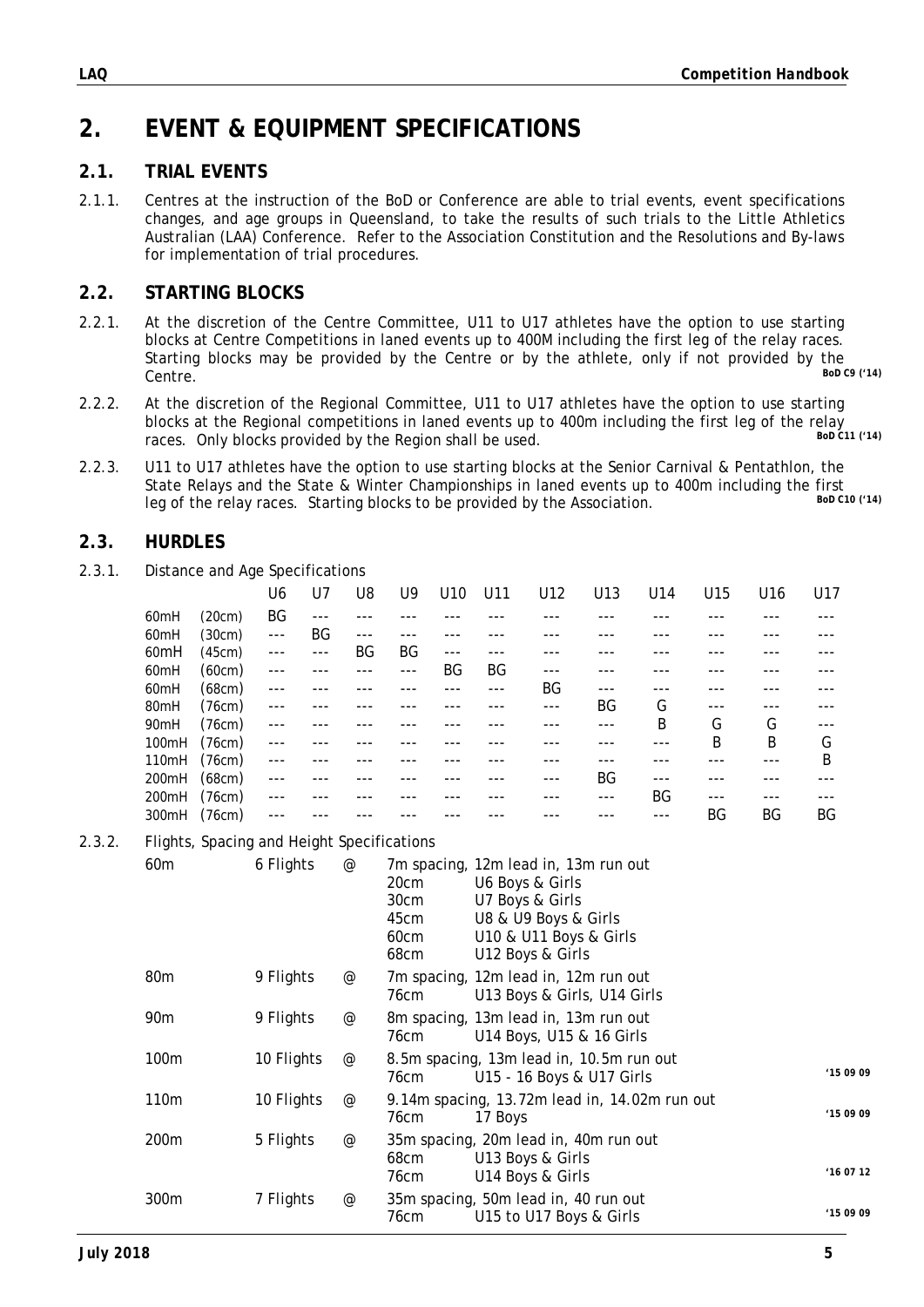- 2.3.3. Any Centre and or Regional Championships Venue that is not able to cater for a full 110m distance shall have the ability to conduct the event over 100m and minus one hurdle flight. In these instances the 110mH flights may be set up so that the run in and spacing meet LAQ 110mH considerations between the runsuit would be shorter. specifications, however the runout would be shorter.
- 2.3.4. The hurdle shall be made of metal with the top bar of wood or other suitable material. Hurdles shall consist of two feet and two uprights supporting a crossbar.
- 2.3.5. The hurdle crossbar shall be adjustable in height. The face of the crossbar shall be 7cm in width and shall be 120cm in length. The end of the crossbar shall project 5cm to 7.5cm outside the hurdle frame upright.
- 2.3.6. Each crossbar should be painted white and have black or coloured stripes painted or taped to the bar.
- 2.3.7. The hurdle shall be so designed that it shall just resist a force of 2 to 3kgs, applied at the top edge of the crossbar.
- 2.3.8. The feet shall be at right angles to the crossbar and shall be placed on the track so that the feet are on the side approached by the athlete (this is in respect to non-collapsible hurdles). Hurdles designed to collapse on contact may have feet that are designed to go on the non-approach side, or straddle the hurdle placement line.
- 2.3.9. Collapsible type means when a hurdle is knocked down it lays flat on the track without any part of the hurdle protruding.
	- a) All Centres must be using collapsible hurdles by the year 2020.



### **2.4. RELAY BATONS**

- 2.4.1. The baton specifications are:
	- a) Diameter  $32mm (+/- 2mm)$
	- b) Length minimum 280mm, maximum 300mm<br>c) Weight minimum 50g
	- c) Weight minimum 50g *LAA ('17)*

#### **2.5. HIGH JUMP**

- 2.5.1. U8 to U10 Scissors only: onto low scissors mat
	- a) The minimum height of scissors jump mats should be 15cm, the maximum should be 30cm.<br>b) The landing area should not be less than  $5m \times 3m$ The landing area should not be less than 5m x 3m
	-
- 2.5.2. U11 to U17 Scissors or flop technique: onto appropriate thickness and density flop mats. *LAA ('15)* 
	- a) The minimum height of the flop mats should be 40cm (preference to 50cm or higher) b) The landing area for the flop should not be less than 5m x 3m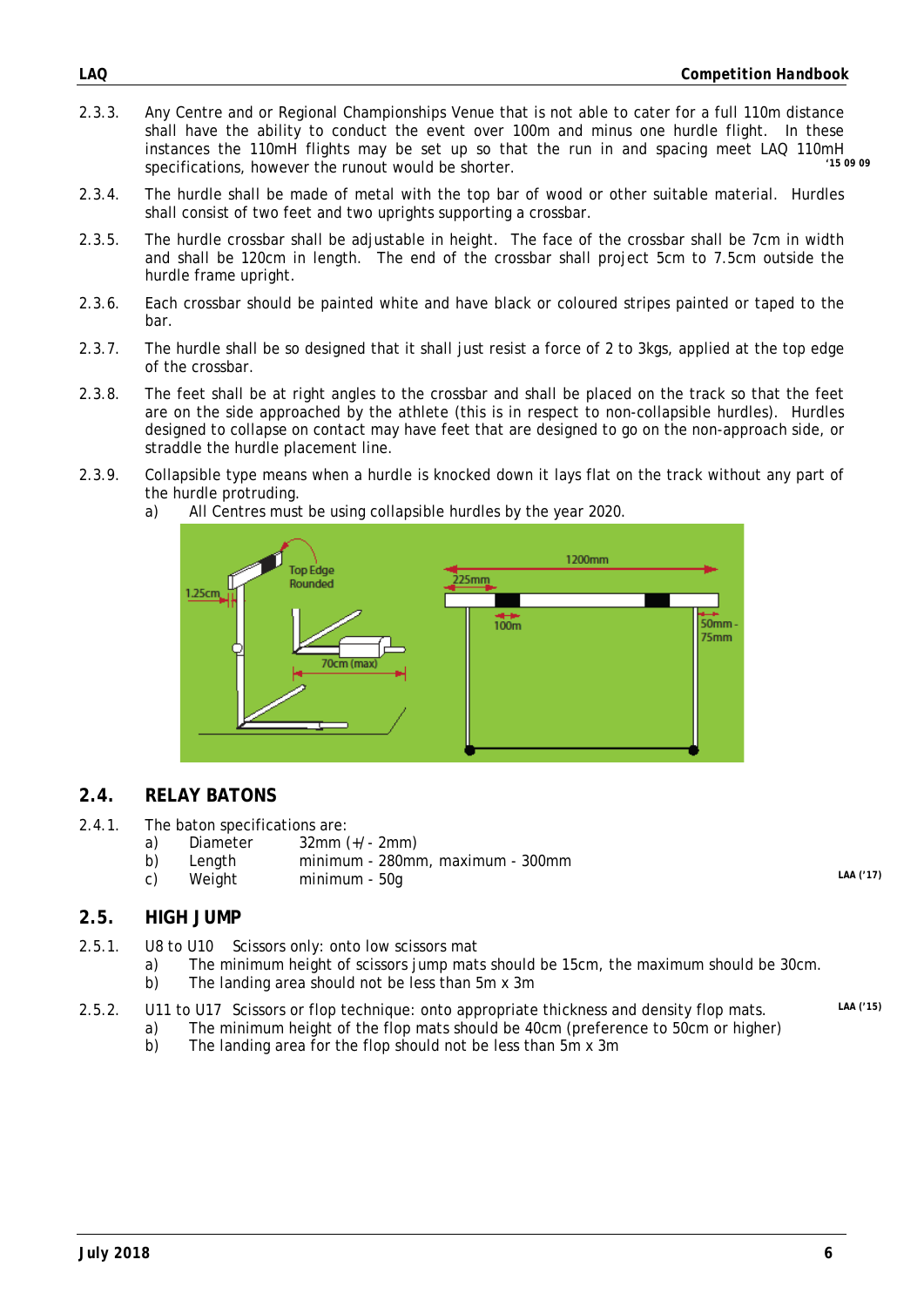### **2.6. LONG / TRIPLE JUMP**

| 2.6.1. | Age Group Specifications |
|--------|--------------------------|
|        |                          |

| ັ                                                 | U6          | U7 | U8  | U9        | U <sub>10</sub> | U11           | U12         | U13         | U14       | U15 | U <sub>16</sub> | U17             |
|---------------------------------------------------|-------------|----|-----|-----------|-----------------|---------------|-------------|-------------|-----------|-----|-----------------|-----------------|
| Long Jump<br>$1m \times$ 1/2m mat<br>1.22m x 20cm | BG<br>$---$ | ΒG | ΒG  | BG<br>--- | ΒG<br>$---$     | $- - -$<br>ΒG | $---$<br>ΒG | $---$<br>ΒG | ---<br>ΒG | ΒG  | $--$<br>ΒG      | ---<br>ΒG       |
| Triple Jump<br>1.22m x 20cm                       | $---$       |    | --- | ---       | $-- -$          | BG            | BG          | ΒG          | ΒG        | ΒG  | BG              | ΒG<br>LAA ('16) |

#### **2.7. DISCUS**

2.7.1. Age Group & Weight Specifications

|       | U6      | U7    | U8       | U9    | U <sub>10</sub> | U11     | U12      | U13     | U14      | U15     | U16    | U17                |
|-------|---------|-------|----------|-------|-----------------|---------|----------|---------|----------|---------|--------|--------------------|
| 350g  | BG      | BG    | $\cdots$ | $---$ | $---$           | ---     | $-- -$   | $--$    | ---      | $--$    | ---    | ---                |
| 500g  | $---$   | $---$ | ΒG       | BG    | ΒG              | ΒG      | $\cdots$ | $---$   | $---$    | $---$   | ---    | LAA ('18)<br>$---$ |
| 750g  | $- - -$ | $---$ | $---$    | ---   | $-- -$          | $- - -$ | BG       | ΒG      | $\cdots$ | $- - -$ | $---$  | $_{--}$ LAA ('18)  |
| 1kg   | $--$    | ---   | ---      | ---   | $---$           | $---$   | $---$    | $- - -$ | ΒG       | ВG      | BG     | G                  |
| 1.5kg | $- - -$ | ---   | ---      | ---   | ---             | ---     | $---$    | $--$    | $---$    | $---$   | $-- -$ | B                  |

2.7.2. U6 to U17 athletes will use rubber / synthetic compound discus in normal Centre competition.

- 2.7.3. U13 to U17 athletes competing in the Multi-Events or individual discus event at Regional Championships, State Championships, Winter Championships, Senior Pentathlon, Senior Carnival, Spring Carnival, Regional Relay Championships or State Relay Championships shall have the choice of a metal rimmed discus (if available) or a rubber discus of the weight relevant to their age group.*'10 05 08*
- 2.7.4. The weight tolerance shall be no greater or less than 0.025g. The tolerance of the diameter shall be within the minimum and maximum listed:

|                         | 350g: 119 ~ 121mm | 1kg: l                   |  | 180 ~ 182mm |
|-------------------------|-------------------|--------------------------|--|-------------|
| $500q: 134 \sim 139$ mm |                   | 1.5kg: $200 \sim 202$ mm |  |             |
| $750q$ : 154 ~ 156mm    |                   |                          |  |             |

### **2.8. JAVELIN**

2.8.1. Age Group & Weight Specifications

| U17<br>U <sub>16</sub> |
|------------------------|
| $---$<br>$---$         |
| G<br>G                 |
| $---$<br>$--$          |
| B<br>B                 |
|                        |

2.8.2. The shaft of the javelin shall be constructed completely of metal or other suitable material. Weight tolerances can be found in the IAAF handbook.

### **2.9. SHOT PUT**

2.9.1. Age Group & Weight Specifications

|                   |        | U6                                                                                                                                                                                                                                                                                                                                                                                                                                                                                | U7      | U8                  | U9      | U10     | U11   | U12   | U13     | U14   | U15   | U16 | - U17                     |
|-------------------|--------|-----------------------------------------------------------------------------------------------------------------------------------------------------------------------------------------------------------------------------------------------------------------------------------------------------------------------------------------------------------------------------------------------------------------------------------------------------------------------------------|---------|---------------------|---------|---------|-------|-------|---------|-------|-------|-----|---------------------------|
| 1kg               | blue   | BG                                                                                                                                                                                                                                                                                                                                                                                                                                                                                | BG      | $\qquad \qquad - -$ | $---$   |         |       |       |         |       |       |     |                           |
| 1.5 <sub>kq</sub> | vellow | $\begin{tabular}{lllllllllllll} \multicolumn{2}{l}{} & & & & & & & & \\ \multicolumn{2}{l}{} & & & & & & & & \\ \multicolumn{2}{l}{} & & & & & & & & \\ \multicolumn{2}{l}{} & & & & & & & & \\ \multicolumn{2}{l}{} & & & & & & & & \\ \multicolumn{2}{l}{} & & & & & & & & \\ \multicolumn{2}{l}{} & & & & & & & & \\ \multicolumn{2}{l}{} & & & & & & & & \\ \multicolumn{2}{l}{} & & & & & & & & \\ \multicolumn{2}{l}{} & & & & & & & & \\ \multicolumn{2}{l}{} & & & & & &$ |         | BG                  | $- - -$ | $- - -$ | $---$ | $---$ | ---     |       |       |     |                           |
| 2kg               | orange | $- - -$                                                                                                                                                                                                                                                                                                                                                                                                                                                                           | $- - -$ | $- - -$             | BG      | BG      | BG    | BG    | $- - -$ | $---$ | $---$ | --- | $_{\text{---}}$ LAA ('18) |
| 3kg               | white  | $- - -$                                                                                                                                                                                                                                                                                                                                                                                                                                                                           | $---$   | $---$               | ---     | ---     | ---   | $---$ | ΒG      | BG    | G     | G   | G                         |
| 4kg               | red    | $---$                                                                                                                                                                                                                                                                                                                                                                                                                                                                             | $---$   | ---                 | ---     |         |       | ---   | $--$    | ---   | B     | B   | $---$                     |
| 5kg               | green  | $---$                                                                                                                                                                                                                                                                                                                                                                                                                                                                             | ---     |                     |         |         |       |       | ---     |       |       | --- | B                         |

2.9.2. The weight tolerance shall be no greater or less than 0.025g. The tolerance of the diameter shall be within the minimum and maximum listed

| 1kg: $76 \sim 86$ mm   |  | 3ka:    | 85 ~ 110mm     |
|------------------------|--|---------|----------------|
| 1.5kg: $76 \sim 86$ mm |  | 4kg:    | 95 ~ 110mm     |
| $2kg: 76 \sim 86mm$    |  | $5kg$ : | $100 - 120$ mm |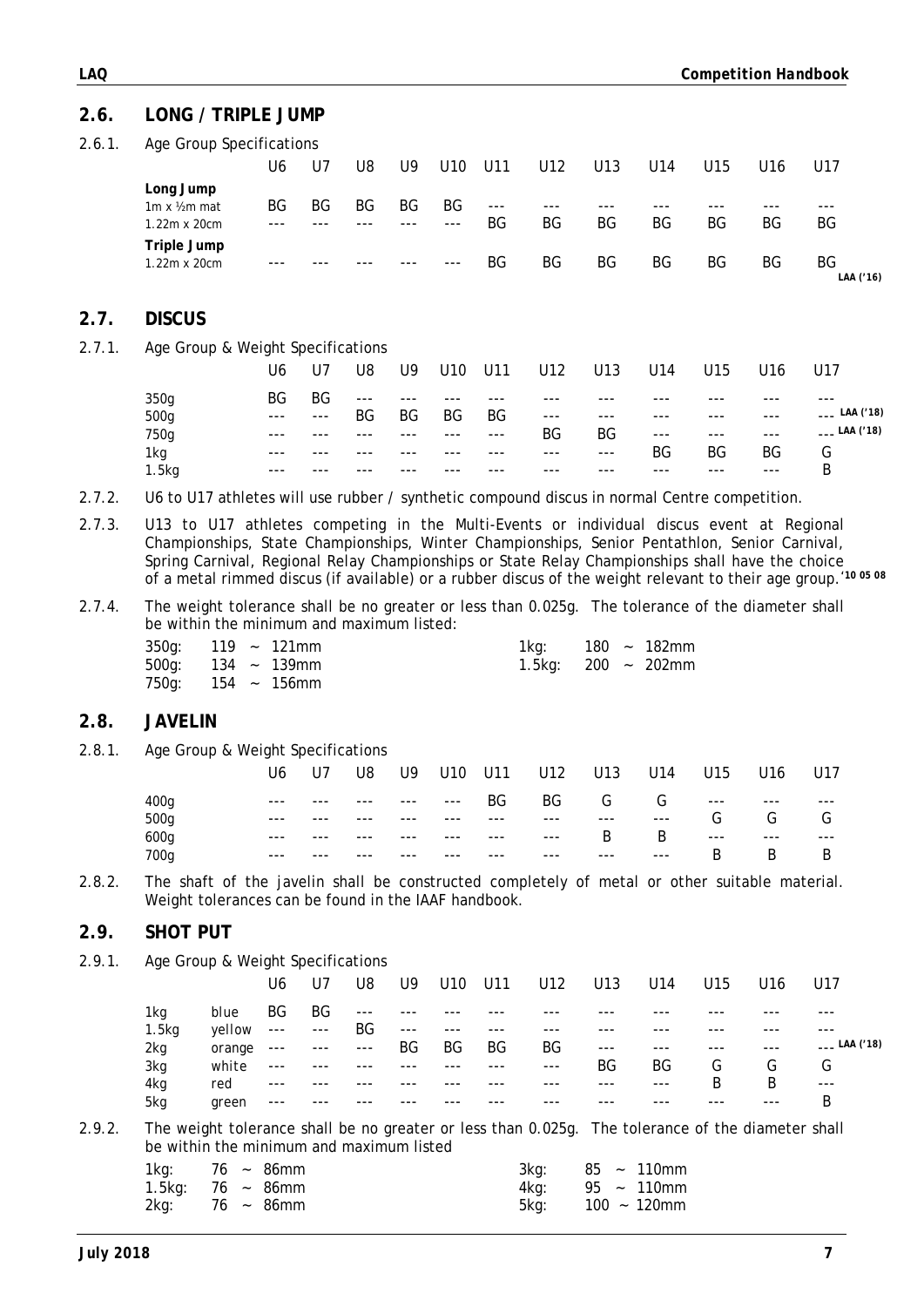12mm #  $9mm$  $7mm$  $5mm$ Blunts **1 Blanks** 

### **3. FOOTWEAR & UNIFORM**

### **3.1. FOOTWEAR & SPIKES**

- 3.1.1. Shoes must be worn by all athletes while competing in any LAQ sanctioned track and field competition. Any person seeking exemption from wearing shoes must support their application<br>with a relevant modical certificate on the day of competition, before competing with a relevant medical certificate on the day of competition, before competing.
- 3.1.2. No competitor may wear football boots or cleats in an event.
- 3.1.3. Spikes
	- a) At Centre level at the Centre Management discretion, athletes from U11 age group and upwards are able to wear spikes in appropriate events as detailed in the table below.
	- b) Competitors in the U6 to U10 age groups may not wear spike shoes.
	- c) Competitors in the U11 to U12 age groups may wear spike shoes in long jump, triple jump,<br>bigh jump and javolin and in ovents run entirely in langs high jump and javelin and in events run entirely in lanes.
	- d) Competitors in the U13 to U17 age groups may wear spike shoes in long jump, triple jump,<br>bigh jump, javolin and in all track ovents (oxcont walks) high jump, javelin and in all track events (except walks).
	- e) Spike shoes with spikes removed shall not be worn by any competitors in events where they are not able to wear spike shoes.
	- f) Spike shoes must only be worn during an event and are not to be worn to and from an event
	- g) Spiked shoes must not be worn in the stand or outer areas of the track.
	- h) Spiked shoes should be carried in a suitable bag at all times and stored safely when not in use.
	- i) On synthetic track: spikes must be no longer than 7mm.
	- j) On synthetic field: spikes must be no longer than 9mm.
	- k) On grass track or field: spikes must be no longer than 12mm.
	- l) Any number of spikes up to 11 may be accommodated on each shoe, but the number of spike positions shall not exceed 11.
	- m) Spike shoes must be worn with all holes filled with a complete set of spikes,<br>with no more than two blanks / slugs installed with no more than two blanks / slugs installed.

Any athlete not exercising care when using spikes may be disqualified from wearing them for the remainder of the competition.

#### 3.1.4. Age & Event Specifications

|         | U6   | U7 | U8 | U9 | U10  | U11         | U12                       | U13                   | U14                   | U15         | U <sub>16</sub>       | U17                   |
|---------|------|----|----|----|------|-------------|---------------------------|-----------------------|-----------------------|-------------|-----------------------|-----------------------|
| Track   |      |    |    |    |      |             |                           |                       |                       |             |                       |                       |
| Laned   |      |    |    |    | ---  | $S\varpi S$ | $S\varpi S$               | $S\overline{\omega}S$ | $S\overline{\omega}S$ | $S\varpi S$ | S <del>w</del> S      | SϖS                   |
| Unlaned |      |    |    |    |      |             | ---                       | $S\varpi S$           | ՏϖS                   | $S\varpi S$ | $S\overline{\omega}S$ | $S\overline{\omega}S$ |
| Relays  | $--$ |    |    |    | ---  | Ir $*$      | $\mathsf{I} \mathsf{r}^*$ | $S\varpi S$           | $S\varpi S$           | $S\varpi S$ | $S\overline{\omega}S$ | $S\varpi S$           |
| Field   |      |    |    |    |      |             |                           |                       |                       |             |                       |                       |
| V Jumps |      |    |    |    | ---  |             | $S\varpi S$ $S\varpi S$   | $S\overline{\omega}S$ | $S\varpi S$           | $S\varpi S$ | $S\varpi S$           | SϖS                   |
| H Jumps |      |    |    |    | $--$ | $S\varpi S$ | $S\varpi S$               | $S\varpi S$           | $S\varpi S$           | ՏϖS         | $S\overline{\omega}S$ | $S\varpi S$           |
| Javelin |      |    |    |    | ---  | $S\varpi S$ | $S\varpi S$               | $S\varpi S$           | ՏϖS                   | $S\varpi S$ | $S\overline{\omega}S$ | $S\varpi S$           |
|         |      |    |    |    |      |             |                           |                       |                       |             |                       |                       |

Legend:

- $S<sub>π</sub>S$  May wear spike shoes with spikes
- lr U11 U12 Athletes competing in 4 x 100m Relays may wear spike shoes with spikes
- Athletes competing in U13 U17 Relay teams may wear spike shoes with spikes

### **3.2. COMPETITION UNIFORMS**

- 3.2.1. When presenting to the Call Room or Competition arena, all athletes must be attired in correct Centre uniform as approved by LAQ. The uniform must be worn in compliance with the items design, e.g. not rolled up of down. Failure to comply with the will lead to the athlete not being allowed to enter the competition arena. Refer IAA 143.8 & .10 and LAQ Uniform and SunSafe<br>Deligies for further information that may not be detailed below. Policies for further information that may not be detailed below.
	- a) The Registration number is to be affixed to the front of the uniform top and must be entirely visible.
	- b) The age label is to be affixed to the left shirt sleeve or, in the case of a crop top or singlet, on the left side of the shorts or similar.
	- c) The Coles patch must be adhered to the front right chest side of the uniform.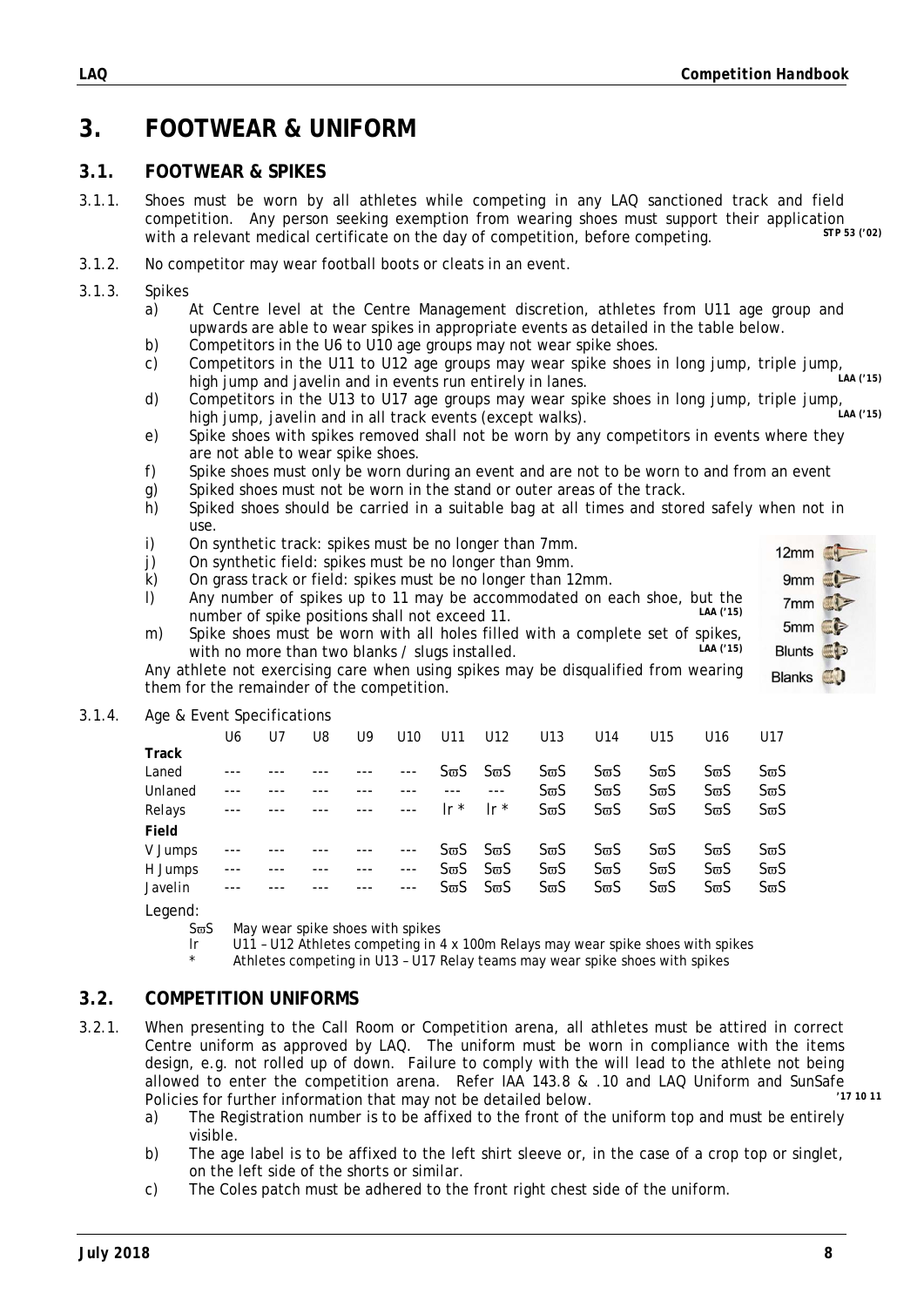- 3.2.2. Uniform Shirts / Body suits must have sleeves and collars
	- a) The minimum specification for the sleeve area is to be of sufficient size to cover the shoulder and deltoid muscular area.
	- b) Collars must be designed to ensure that the neckline of the shirt/ bodysuit is high and narrow enough to provide sun safe protection for the nape and chest area of the athlete.
	- c) The shirt must overlap the bike pants / shorts / skirt by not less than 10cm.
	- d) Compression garment tops (if worn by athletes) cannot be visible.
	- f) Bodysuits (uni-tard/one piece): Pants incorporated as part of the bodysuit shall extend a reasonable length down the legs covering the buttocks and the upper thigh or bike pants must be worn with the bodysuit.

### 3.2.3. Crop Tops

- a) Only an approved crop top or singlet may only be worn by U13 U17 athletes.
- b) Singlets, and the \*depth of the crop tops are to be of sufficient size to clearly display the registration label so that the registration number and sponsor logo are entirely visible. (\*not<br>loss than 150mm) less than 150mm).
- c) It is strongly recommended that athletes in U13 U17 age groups wear the approved Centre Polo Shirt or a SunSafe compliant top when on the competition arena between trials.
- 3.2.4. Uniform bottoms are defined as bike pants / compression garments, sports shorts (suitable for Track & Field).
	- a) Bike pants/compression garments shall be above knee length for walks events. Athletes not in walks events may wear full-length compression garments or tights on their legs.
	- b) Bike pants / compression garments shall extend a reasonable length down the legs covering  $(17.09.13)$ the buttocks and the upper thigh (not bikini / bummer style).
	- c) If boys choose to wear bike pants / compression garments as part of their uniform, they must wear sports shorts over the top. Bike pants / compression garments on their own are not acceptable for boys.
	- d) Bike pants / compression garments may be worn under shorts as long as they are the correct uniform bottom colour (e.g. if uniform bottom colour is red, bike pants / compression garments must be red). If the correct uniform bottom colour is not available, then the bike pants / compression garments must be all black. Coloured stitching is permissible.
	- e) Any logos on uniform shorts that do not follow the SunSafe and Uniform policy guidelines will be taped, or the athletes will be asked to remove them.
- 3.2.5. Socks or compression socks are not considered part of the Centre uniform, however they must be worn below the knees.
- 3.2.6. Failure to comply with these rules may lead to the athlete not being allowed to enter the competition arena.
- 3.2.7. Uniform Infringements

 If an athlete arrives at the Call Room or is on the arena and found to be out of uniform, the following procedure shall be followed:

- a) Athletes in the U13 and older age groups may be approached directly on the arena or in the Call Room and be given a verbal warning for a uniform infringement without the presence of a Team Manager. These age groups are to be advised that they may continue to compete in that event if time does not allow the infringement to be fixed prior the event or that the<br>infringement must be restified prior to their port suppt. infringement must be rectified prior to their next event.
- b) Athletes in the U12 and younger age groups will not be approached. However, Team Managers will be called to ensure that the uniform infringement be rectified prior to their<br>"17.03.08 next event. *'17 03 08*
- c) The appropriate Official will complete a uniform infringement report, which will be provided to the Uniform Manager as soon as possible prior the event being completed.
- d) The Uniform Manager shall contact the Announcer to call for the relevant Centre's Team Manager to report to the Uniform Manager or appointed Official.
- e) The Uniform Manager will advise the Team Manager:
	- of the athletes details and the uniform infringement e.g. bike pants rolled down from the waist, incorrect coloured shorts, compression garments only on boys, missing patch(es) or registration number and
	- that they are requested to ensure that the uniform infringement be fixed so that the athlete reports to the next event in correct uniform.
- f) If the infringement is due to a logo, the logo may be covered with tape at the Call Room.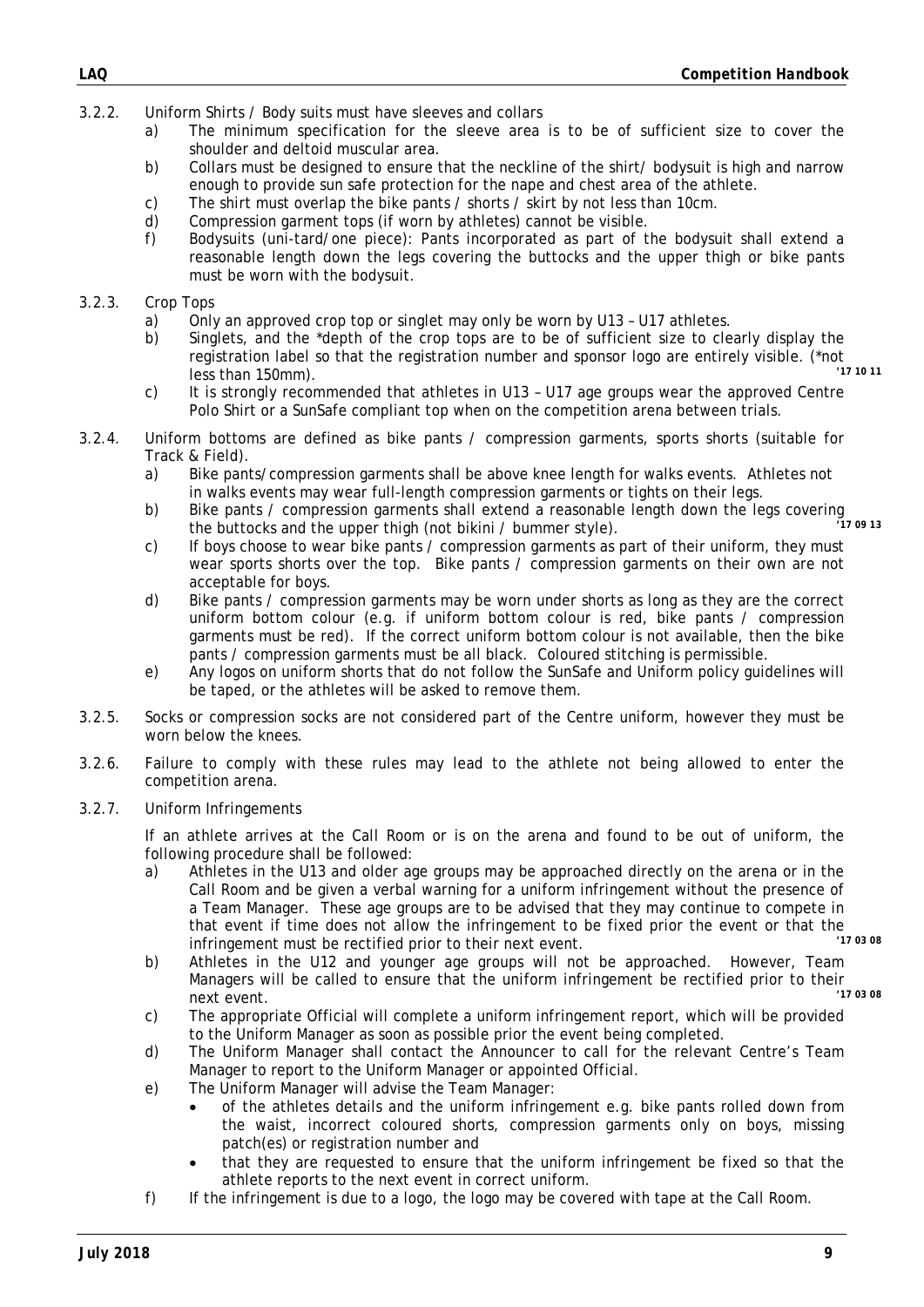- g) If an athlete is reported for a uniform infringement in the Call Room or on the arena for a second time, the athlete may be disqualified at the discretion of a Start / Track Referee, Field Referee, Meet Manager or Competition Manager.
- h) The athlete may only be approached on the arena prior to the start of event's competition or at the conclusion of the event's competition or while in the Call Room.
- i) After the competition, a letter will be issued to the Centre(s) whose affiliated athletes were reported of uniform infringements.
- j) Athletes who are reported for Uniform infringements at following LAQ competitions in the same season, may be DQ'd from competing in the competition at the discretion of a Meet Manager or Competition Manager.

### **4. INJURY & MEDICATION**

 Medical Officers are to be appointed / arranged by the Association for all Carnivals / State events, or by the Regional Competition Coordinator for Regional competitions. The appointed Officers must have appropriate first aid or medical qualifications and a Blue Card.

### **4.1. INJURY**

- 4.1.1. Athletes competing with Injury
	- a) An injured athlete's participation would be the sole responsibility of the athlete / parent / guardian.
	- b) Any athlete with an arm cast competing on the track shall be placed in an inside or outside lane.
	- c) Any athlete with an arm cast on the field would be allowed to compete, and shall not to be disqualified or excluded from competition due to the cast providing extra support disqualified or excluded from competition due to the cast providing extra support.
- 4.1.2. All injuries that are sustained and / or treated during competition must be reported on the appropriate form.

### **4.2. MEDICATION**

- 4.2.1. As part of its Drug policy, LAQ
	- a) Is totally opposed to the use of any banned substances and use of any artificial aids for the purpose of obtaining an advantage in competition;
	- b) Is totally opposed to the use of illegal recreational drugs; and
	- c) Recognises that the use of caffeine (tablets, drinks or by other means) is not recommended, as it is an addictive substance and a diuretic. Athletes should be re-hydrating before and after physical activity not dehydrating.
	- d) Recognises the role of **Australian Sports Anti-doping Authority ASADA** in the development of policies pertaining to drugs in sport.
- 4.2.2. Use of Asthma Inhalers
	- a) If necessary asthmatics should use their inhalers prior to each event.
	- b) It is advised that inhalers be carried on the person but MUST NOT be held in the hand during the conduct of an event.
	- c) Should an attack of asthma develop during the event, the competitor should:
		- i. Withdraw from the event immediately and may not return to the event.
		- ii. Use their medication.
		- iii. Contact their family doctor as soon as possible, advise that an attack had developed, and seek advice.
	- d) Should an attack develop after the race, the competitor should follow steps as per items above.
	- e) Use of inhalers is permitted while waiting at field events, but not during a trial.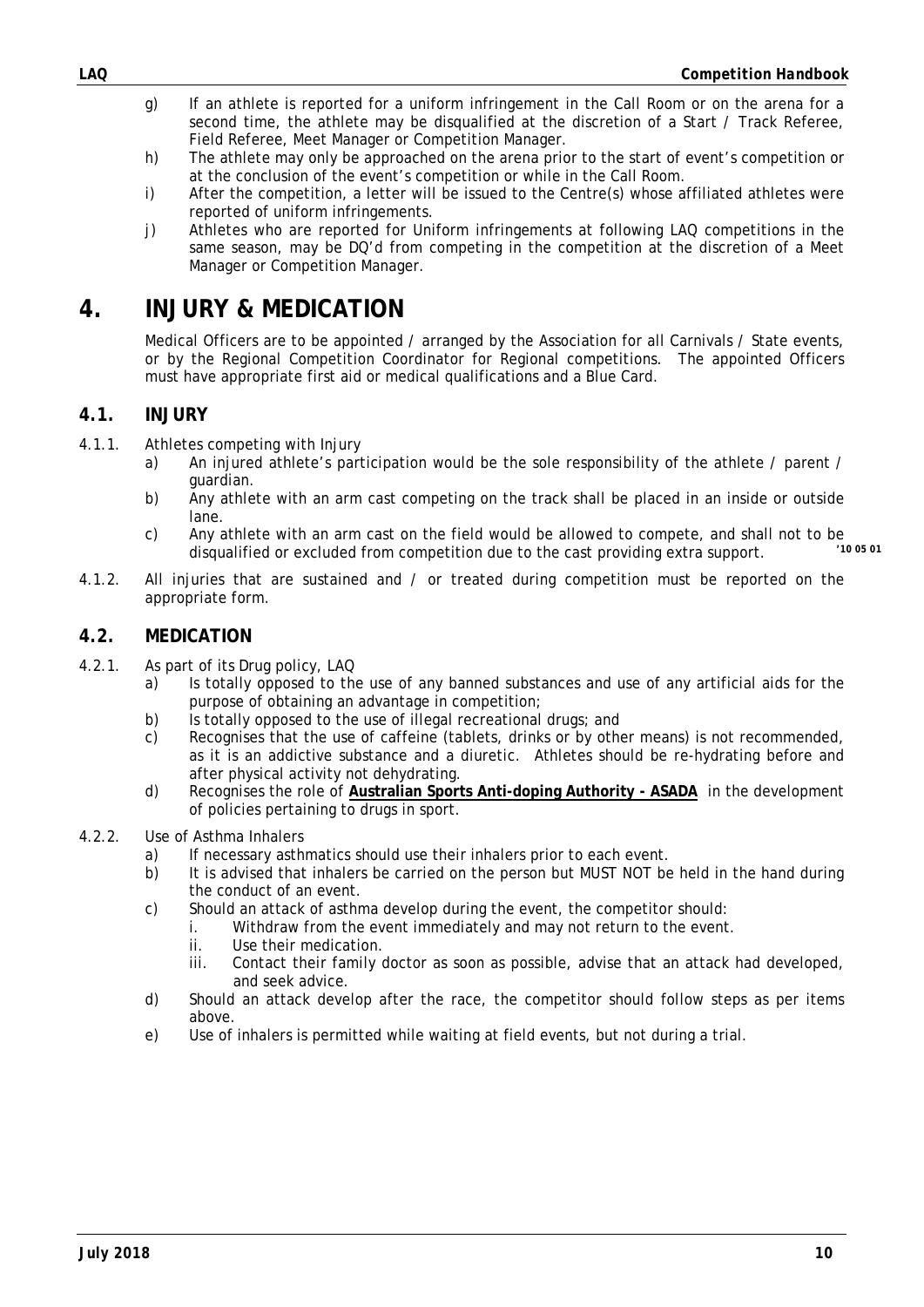# **5. THE COMPETITIONS**

Competitions are conducted across a number of levels from Centre to National Championships.

### **5.1. COMPETITION LEVELS**

|                 | <b>CENTRE</b>                  | <b>INTER-CENTRE</b>     | <b>LAQ REGION</b> | <b>LAQ STATE</b><br><b>CONDUCTED</b> | <b>LAA NATIONAL</b> |
|-----------------|--------------------------------|-------------------------|-------------------|--------------------------------------|---------------------|
|                 | Play training                  | Play training           | $====$            | $====$                               | $====$              |
| U <sub>6</sub>  | Few individual events          | Maximum of 4 events     | $== == =$         | $=$ $=$ $=$ $=$                      | $== == =$           |
|                 | Fun Relays                     |                         | $====$            | $== == =$                            | $== == =$           |
|                 | Play training                  | $=$ $=$ $=$ $=$         | $=$ $=$ $=$ $=$   | $== == =$                            | $====$              |
| <b>U7</b>       | Individual events              | Individual events       | Individual events | ====                                 | $====$              |
|                 | Relays                         | Relays                  | Relays            | $=$ $=$ $=$ $=$                      | ====                |
|                 | <b>Modified Combined Event</b> | Modified Combined Event | $=$ $=$ $=$ $=$   | <b>Modified Triathlon</b>            |                     |
|                 | Play training                  | ----                    | $=$ $=$ $=$ $=$   | $=$ $=$ $=$ $=$                      | $=$ $=$ $=$ $=$     |
| U8              | Individual events              | Individual events       | Individual events | $====$                               | $====$              |
|                 | Relays                         | Relays                  | Relays            | $== == =$                            | $== == =$           |
|                 | Modified Combined Event        | Modified Combined Event | $== ==$           | <b>Modified Triathlon</b>            | $====$              |
|                 | Individual events              | Individual events       | Individual events | Individual events                    | $=$ $=$ $=$         |
| U9              | Relays                         | Relays                  | Relays            | Relays                               | $====$              |
|                 | <b>Modified Pentathlon</b>     | Pentathlon              | $====$            | <b>Modified Tetrathlon</b>           | $====$              |
|                 | Individual events              | Individual events       | Individual events | Individual events                    | $====$              |
| U10             | Relays                         | Relays                  | Relays            | Relays                               | $== == =$           |
|                 | Modified Pentathlon            | Pentathlon              | $====$            | Modified Tetrathlon                  | $== == =$           |
|                 | Individual events              | Individual events       | Individual events | Individual events                    | ====                |
| U11             | Relays                         | Relays                  | Relays            | Relays                               | $====$              |
|                 | <b>Modified Pentathlon</b>     | Pentathlon              | $=$ $=$ $=$       | <b>Modified Tetrathlon</b>           | $== == =$           |
|                 | Individual events              | Individual events       | Individual events | Individual events                    | $====$              |
| U12             | Relays                         | Relays                  | Relays            | Relays                               | $== == =$           |
|                 | Pentathlon                     | Pentathlon              | $====$            | Pentathlon                           | $====$              |
|                 | Individual events              | Individual events       | Individual events | Individual events                    | Team                |
| U <sub>13</sub> | Relays                         | Relays                  | Relays            | Relays                               | Competition         |
|                 | Pentathlon                     | Pentathlon              | $====$            | Pentathlon                           | Relays              |
|                 |                                |                         |                   |                                      | $====$              |
|                 | Individual events              | Individual events       | Individual events | Individual events                    | $=$ $=$ $=$ $=$     |
| U14             | Relays                         | Relays                  | Relays            | Relays                               | $== == =$           |
|                 | Pentathlon                     | Pentathlon              | $=$ $=$ $=$       | Pentathlon                           | $====$              |
|                 | Individual events              | Individual events       | Individual events | Individual events                    | $====$              |
| U15             | Relays                         | Relays                  | Relays            | Relays                               | Relays              |
|                 | Pentathlon / Heptathlon        | Pentathion / Heptathion | $=$ $=$ $=$ $=$   | Heptathlon                           | Heptathlon          |
|                 | Individual events              | Individual events       | Individual events | Individual events                    | ====                |
| U <sub>16</sub> | Relays                         | Relays                  | Relays            | Relays                               | $====$              |
|                 | Pentathlon / Heptathlon        | Pentathlon / Heptathlon | $====$            | Heptathlon                           | $== == =$           |
|                 | Individual events              | Individual events       | Individual events | Individual events                    | $====$              |
| U17             | Relays                         | Relays                  | Relays            | Relays                               | $====$              |
|                 | Pentathlon / Heptathlon        | Pentathlon / Heptathlon | $=$ $=$ $=$ $=$   | Heptathlon                           | $====$              |

5.1.1 Combined Events at Centre and Inter-Centre competitions may only comprise of LAQ approved events for the age groups. Such events should not exceed a Pentathlon for U9 – U14's or a Heptathlon for the U15 – 17's age groups.

5.1.2 U7 & U8's shall not be offered more than a 4 Combined Event.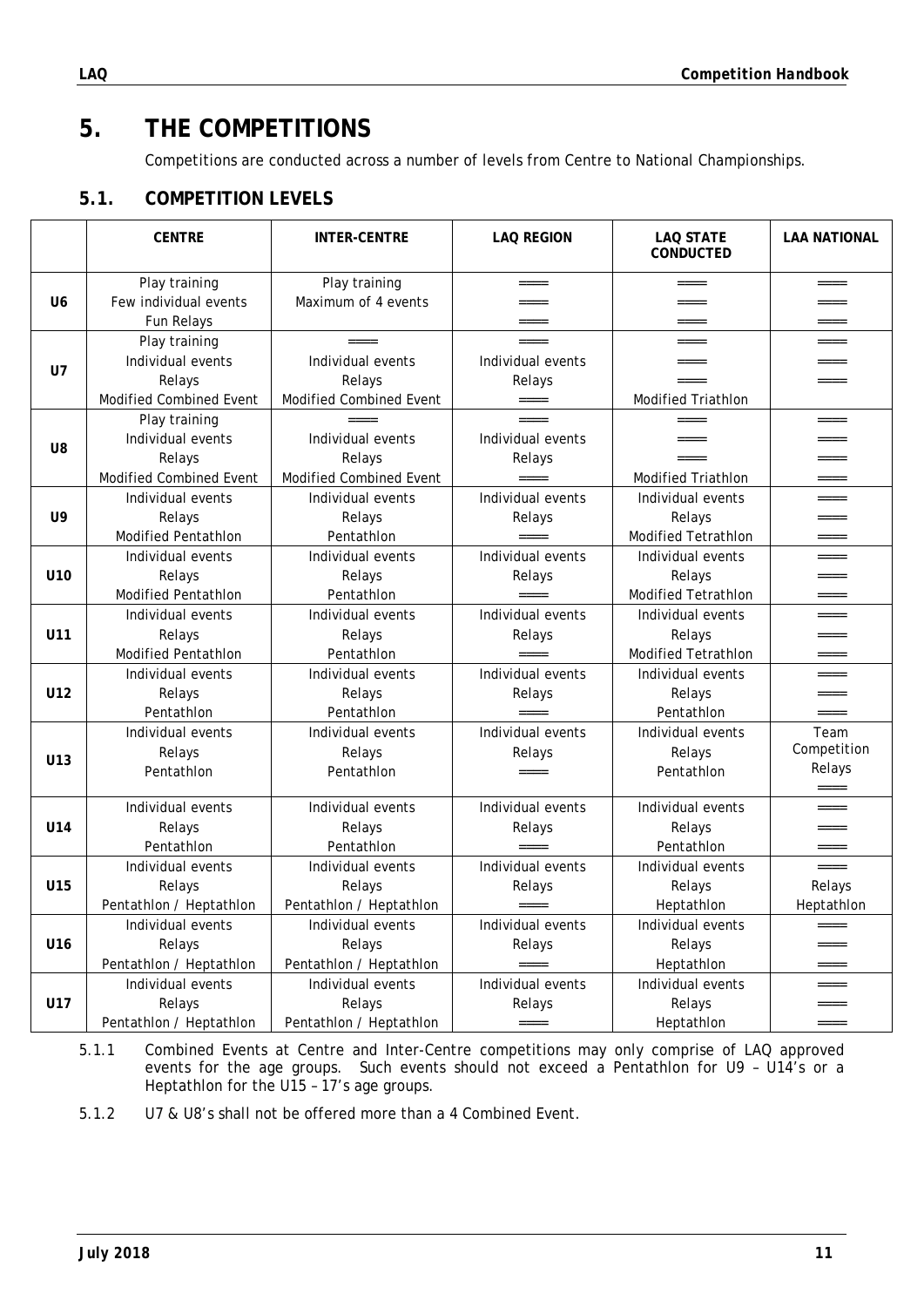### **5.2. COMPETITION TYPES**

- 5.2.1. Centre Competition: Weekly Competition conducted in a local area. Refer to Centre Programming Manual for further detail.
	- a) Centres may provide an age appropriate Combined Event / Carnival competitions, to Centre members or invited registered members of other LAQ Centres. Centres may also invite registered members of QA, provided their participation is sanctioned by QA. Detail of any such Carnival is to be submitted for sanctioning by LAQ.
- 5.2.2. Regional Competition: The State is typically divided into geographic Regions. Which, under the direction of the Board conduct the Regional Championships & Relays for U7 to U17 athletes; provides an opportunity for athletes to qualify for State Championship events.
- 5.2.3. LAQ Competitions & Championships: Spring Carnival, Summer & Winter Carnivals, Winter Championships, State Combined Event Championships, State Relays and State Championships.
- 5.2.4. National Competition: The Little Athletics Australian Championships (LAAC) are held annually, for the U13 age group State Team and U15 Multi-Event Team.

### **5.3. SUMMER & WINTER CARNIVALS**

- 5.3.1. The Summer Carnival (U7 U17's) and Winter Carnival (U7 & U8's) do not have a rigid competition principle adopted. Officials can act in an advisory capacity but normal rules of competition are applied.
	- a) In keeping with the spirit of the day, NO protests will be entertained.
	- b) No track finals will be conducted
	- c) In Field events (except High Jump), each competitor shall be allowed three trials
	- d) Each athlete is awarded a certificate, indicating his or her time and / or distance for events participated in.
- 5.3.2 Summer Carnival
	- a) Athletes may nominate up to five (5) events.
	- b) In High Jump, athletes will only be allowed a total of four (4) failures before being excluded from further competition in that event. Each athlete shall have three attempts to clear a height. However, if an athlete misses three (3) consecutive attempts they are also out of the<br>compatition competition.
- 5.3.3. Winter Carnival is held annually in conjunction with the Winter Championships.
	- a) The U7 & U8's may nominate up to seven (7) events.
	- b) All participating U7 & U8 athletes will receive a participation medallion.

#### **5.4. SPRING CARNIVAL**

- 5.4.1. The Spring Carnival shall be conducted on a venue with the necessary infrastructure and an allweather track within the Central Coast or North Coast Regions on the second weekend of the September school holidays. The Board will review the venues and date allocation annually.
- 5.4.2. Each competing athlete shall earn points for their affiliated Centre, vying for the Spring Carnival<br>Participation Trophy Participation Trophy.
- 5.4.3. The LAQ Spring Carnival is open to U7 U17 LAQ registered athletes, non-LAQ registered athletes within the LAQ age groups.
- 5.4.4. The LAQ Spring Carnival shall be open to registered QA U18's Open athletes, provided Queensland Athletics sanctions the competition.
- 5.4.5. Athletes can only compete in their registered age group in individual events. a) LAQ athletes (dual registered) may also compete in age appropriate QA events.
- 5.4.6. Athletes nominating for the Spring Carnival shall be limited to five (5) events, with the option to compete in an additional Track Relay and or 100m Handicap race.
- 5.4.7. The competition will be run under full LAQ rules for athletes competing in the U7 to U17 LAQ events. U18 - Open athletes will compete under agreed IAAF rules (incl. uniform rules).
- 5.4.8. All track events shall be conducted as Timed Finals. For athletes in U9 and higher age groups the recorded times will determine places and medals.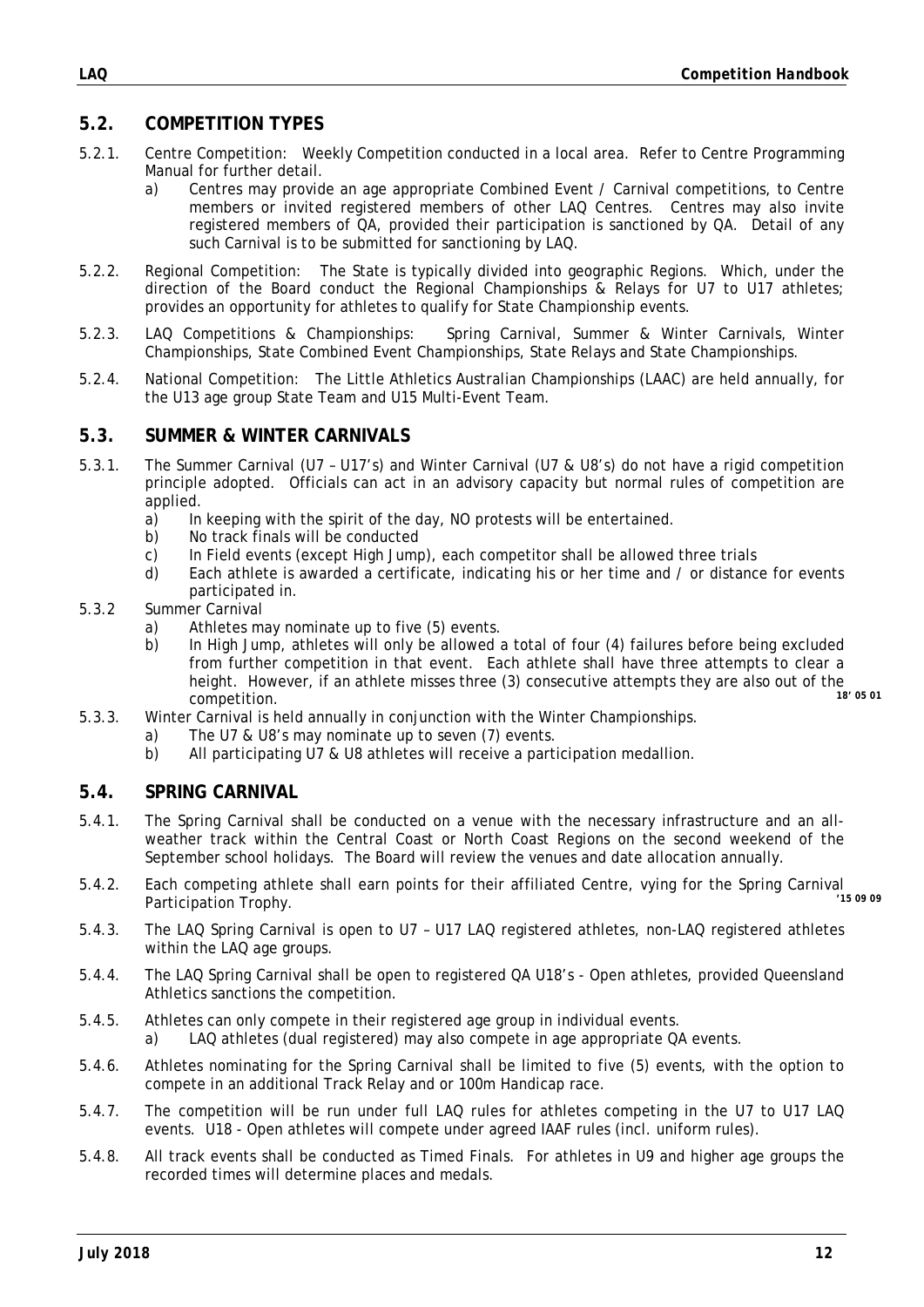- 5.4.9. In Field events (except High Jump), each competitor shall be allowed three trials.
	- a) In High Jump, athletes will only be allowed a total of four (4) failures before being excluded from further competition in that event. Each athlete shall have three attempts to clear a height. However, if an athlete misses three (3) consecutive attempts they are also out of the<br>second this cancel is as 05.01 competition.
	- b) Each athlete shall be credited with the best of all his/her trials. For the U9 and higher age groups, the recorded distances will determine places and medals.
- 5.4.10. Relays at the Spring Carnival are fun events only. There will be no finals. There will be no medals for placings. There will be no Best Performances recognised.
- 5.4.11. A commemorative medallion is given to all U7 & U8 competitors, which compete at the Spring Carnival. No finals will be conducted.
- 5.4.12. Each athlete will receive a certificate detailing events contested.
- 5.4.13**.** LAQ registered Multi-Class athletes and QA registered U18 Open Multi-Class athletes have the opportunity to nominate in para-events or standard events; however, they may not nominate twice in the same event. The track events offered for ambulant and wheelchair athletes are 100m and 800m; and field events offered are Discus and Long Jump for ambulant athletes only.

### **5.5. COMBINED EVENTS & COMBINED EVENT CHAMPIONSHIPS**

- 5.5.1. For all LAQ Combined Events, competitors must compete in all set events for (and in) their (own) age group.
	- a) At all Association Competitions for the U15 age group, LAQ will adopt the system in use by  $\frac{1}{100}$  and  $\frac{1}{100}$ Little Athletics Australia for the Multi-events (Heptathlon).
	- b) Any athlete failing to start or make a trial, in any of the events of the Combined Event shall not be allowed to take part in the remaining events, and shall be considered to have<br>abandoned the competition. Therefore, that athlete shall not figure in the final placings (38.05.01) abandoned the competition. Therefore, that athlete shall not figure in the final placings.
	- c) Any competitor deciding to withdraw from the Combined Event competition shall immediately inform the Referee (through the Team Manager if prior to the commencement<br>of the first quant and directly if during the compatition) of his (bar desigion of the first event and directly if during the competition) of his / her decision.
	- d) Where both the Combined Events and the similar individual events are offered in the same program, these should be run as separate events and programed as such.
	- e) Track events: only timed finals are conducted.
	- f) Field Events: three trials only.
	- g) Points are awarded based on their performance.
	- h) The first three (3) placegetters in U9 U17 age groups will receive medals.
- 5.5.2. LAQ U15 U17 Heptathlon
	- a) Will be offered at the Winter Championships and the Combined Event Championships *'18 03 04*
	- b) Comprises of a Hurdle event, a Sprint event, a Distance event, two (2) throws and two (2) Jumps events.
	- c) Each competitor will be allocated points for their best performance in each of the seven (7) events; such points will be calculated with the IAAF FAT Scoring Table for Combined Events. The calculation of points for the sprint hurdles shall be the 100m Hurdles (girls) and 110m Hurdles (boys).

| Age       |                  |                  | Day One         | Day Two   |           |                |                  |  |  |
|-----------|------------------|------------------|-----------------|-----------|-----------|----------------|------------------|--|--|
| U15 Boys  | 100mH            | 100m             | <b>Discus</b>   | Long Jump | High Jump | Javelin        | 800 <sub>m</sub> |  |  |
| U15 Girls | 90mH             | 200 <sub>m</sub> | Shot Put        | High Jump | Long Jump | Javelin        | 800m             |  |  |
| U16 Boys  | 100mH            | 100m             | <b>Discus</b>   | Long Jump | High Jump | <b>Javelin</b> | 800 <sub>m</sub> |  |  |
| U16 Girls | 90 <sub>mH</sub> | 200 <sub>m</sub> | Shot Put        | High Jump | Long Jump | Javelin        | 800m             |  |  |
| U17 Boys  | 110mH            | 100m             | <b>Discus</b>   | Long Jump | High Jump | Javelin        | 800 <sub>m</sub> |  |  |
| U17 Girls | 100mH            | 200 <sub>m</sub> | <b>Shot Put</b> | High Jump | Long Jump | Javelin        | 800 <sub>m</sub> |  |  |

d) Table of Events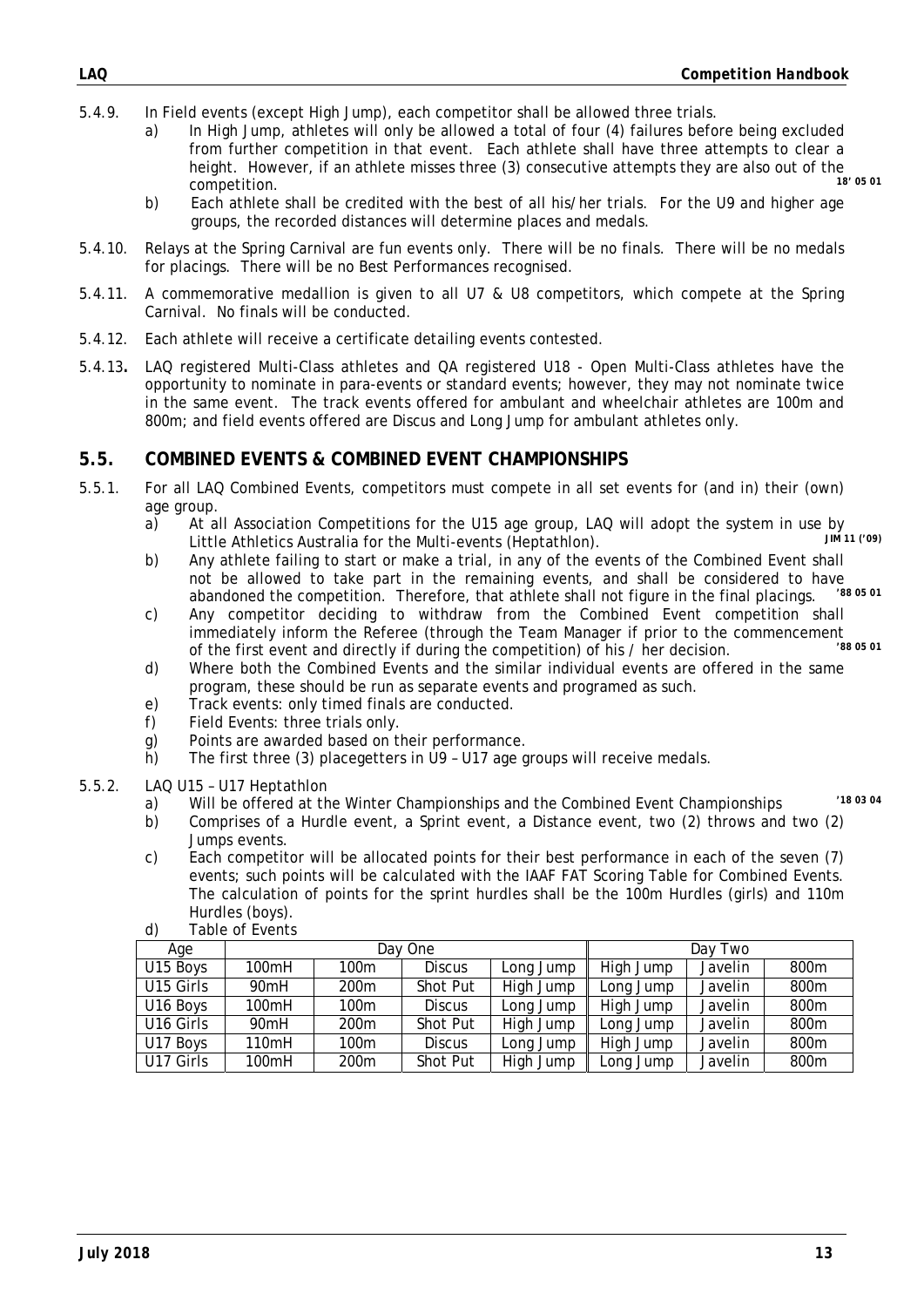- 5.5.3. LAQ Combined Event Championships
	- a) The competition may be held in regional Queensland provided an all-weather track is available.
	- b) The program of events will include:

|    |      | U7 & U8's       | Triathlon    | 3 events: 1 track, 1 jump & 1 throw               |         |
|----|------|-----------------|--------------|---------------------------------------------------|---------|
|    |      |                 |              |                                                   |         |
|    | ii.  | $U9 - U11's$    | Tetrathlon   | 4 events: 2 track, 1 jump & 1 throw (alternating) |         |
|    | iii. | U12 - U14's     | Pentathion   | 5 events: 3 track, 1 jump & 1 throw               |         |
|    | IV.  | U15 - U17's     | Heptathlon   | 7 events: per LAA standard                        |         |
|    | V.   | U13 - U17's     | Jumps Multi  | 3 events: High, Long and Triple Jumps             |         |
|    | vi.  | $U13 - U17$ 's  | Throws Multi | 3 events: Discus, Javelin and Shot                | '18030' |
| C) |      | Table of Events |              |                                                   |         |
|    |      |                 |              |                                                   |         |

| Age Group             | Track 1   | Track 2   | Track <sub>3</sub> | Jump 1        | Jump <sub>2</sub> | Throw 1         | Throw <sub>2</sub> |
|-----------------------|-----------|-----------|--------------------|---------------|-------------------|-----------------|--------------------|
| U7's                  | 100M      |           |                    | Long Jump     |                   | <b>Discus</b>   |                    |
| U8's                  | 100M      |           |                    | Long Jump     |                   | Shot Put        |                    |
| U9 Girls              | 100M      | 800M      |                    | Long Jump     |                   | Shot Put        |                    |
| U9 Boys               | 100M      | 800M      |                    | High Jump     |                   | <b>Discus</b>   |                    |
| U <sub>10</sub> Girls | 100M      | 800M      |                    | High Jump     |                   | <b>Discus</b>   |                    |
| U10 Boys              | 100M      | 800M      |                    | Long Jump     |                   | Shot Put        |                    |
| U11 Girls             | 100M      | 800M      |                    | Long Jump     |                   | Shot Put        |                    |
| U11 Boys              | 100M      | 800M      |                    | Long Jump     |                   | <b>Discus</b>   |                    |
| U12 Girls             | 60MH      | 100M      | 800M               | High Jump     |                   | <b>Discus</b>   |                    |
| U12 Boys              | 60MH      | 100M      | 800M               | High Jump     |                   | Shot Put        |                    |
| U13 Girls             | 80MH      | 100M      | 800M               | Long Jump     |                   | Shot Put        |                    |
| U13 Boys              | 80MH      | 100M      | 800M               | High Jump     |                   | <b>Discus</b>   |                    |
| U14 Girls             | 80MH      | 100M      | 800M               | High Jump     |                   | Shot Put        |                    |
| U14 Boys              | 90MH      | 100M      | 800M               | High Jump     |                   | Shot Put        |                    |
| U15 Girls             | 90MH      | 200M      | 800M               | Long Jump     | High Jump         | <b>Shot Put</b> | Javelin            |
| U15 Boys              | 100MH     | 100M      | 800M               | Long Jump     | High Jump         | <b>Discus</b>   | Javelin            |
| U <sub>16</sub> Girls | 90MH      | 200M      | 800M               | Long Jump     | High Jump         | <b>Shot Put</b> | Javelin            |
| U <sub>16</sub> Boys  | 100MH     | 100M      | 800M               | Long Jump     | High Jump         | <b>Discus</b>   | Javelin            |
| U17 Girls             | 100MH     | 200M      | 800M               | Long Jump     | High Jump         | Shot Put        | Javelin            |
| U17 Boys              | 110MH     | 100M      | 800M               | Long Jump     | High Jump         | <b>Discus</b>   | Javelin            |
|                       |           |           |                    |               |                   |                 |                    |
| U13-U17's             | High Jump | Long Jump | Triple Jump        | <b>Throws</b> | <b>Discus</b>     | Javelin         | <b>Shot Put</b>    |

### **5.6. WINTER CHAMPIONSHIPS**

- 5.6.1. The Association will arrange for a Championship event for U9 to U17's and a Carnival for U7 & U8's to be held on a full weekend between April and September that is open to LAQ registered athletes<br>and non-LAQ registered athletes and non-LAQ registered athletes.
- 5.6.2. The Winter Championships will be allocated to a venue in Regions Tropical North, North Qld or Central North with the necessary infrastructure and an all-weather track. The Board will review the venues allocation annually with the intent that Winter Championships and State Championships should not be held at the same venue in the same calendar year.
- 5.6.3. Athletes nominating for the Winter Championships (U9 to U17's) shall be limited to seven (7) events.
- 5.6.4. Competitors who nominate for the U15 to U17 Heptathlon for the Winter Championships may also<br>populate for two (2) individual events nominate for two (2) individual events.
- 5.6.5. Medals are presented to the first three (3) place getters in each U9 to U17 event final. The<br>place of the U15 to U17 Hentathlop will receive a specific Hentathlop model see 16 (13) placegetters in the U15 to U17 Heptathlon will receive a specific Heptathlon medal.
- 5.6.6. Each athlete will receive a certificate detailing events contested.
- 5.6.7. Relays at the Winter Championships are fun events only. Therefore there will be no finals or medals for placings; and Best Performances will not be recognised.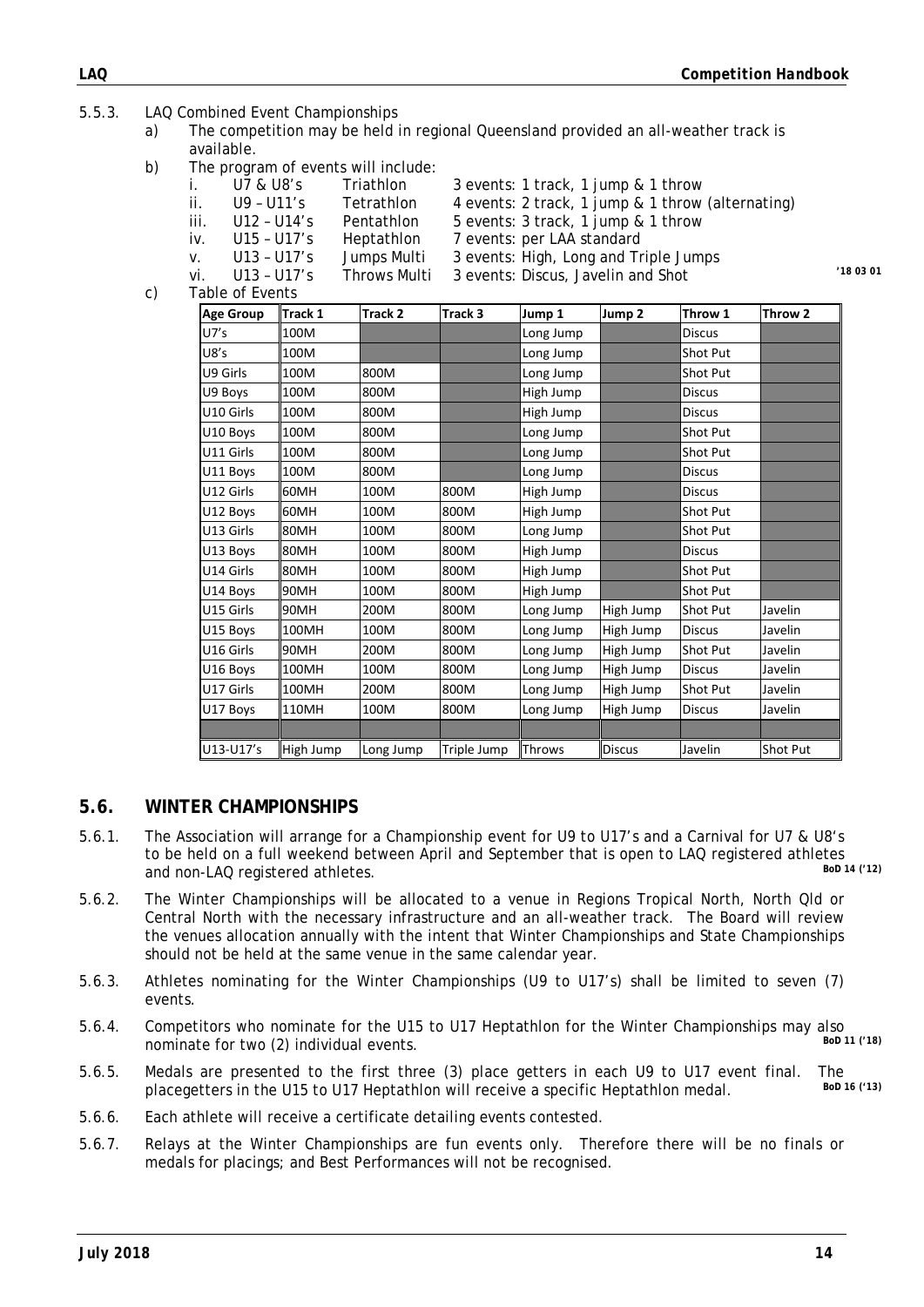### **5.7. THE RELAYS**

- 5.7.1. LAQ Regional and State Relay programs shall offer two Track Relay events per age group, namely:
	- a) U9 & U10s: 4 x 100m and 4 x 200m circular in lanes
		- b) U11 & U12s: 4 x 100m and 4 x Swedish (1 each 100m, 200m, 300m & 400m)
		- c) U13 & U14's; 4 x 100m and 4 x Medley (2 x 200m, 1 x 400m, 1 x 800m)
		- d) U15 U17's: 4 x 100m and 4 x Swedish (1 each 100m, 200m, 300m & 400m) *BoD 10 ('18)*
- 5.7.2. Athletes in the U7 and U8 age groups may only compete at Regional level.
	- a) The only events that may be provided for the U7 age group are 4x70m and 4x100m, Long Jump and Discus
	- b) The only events that may be provided for the U8 age group are 4x70m, 4x100m, Long Jump and Shot Put
	- c) The actual events to be provided from those listed above, shall be decided by the Regional Competition Committee and may vary from one Region to another
	- d) A maximum number of three attempts shall be allowed for field events *18' 02 03*

- 5.7.3. There is no limit on the number of teams per Centre.
- 5.7.4. Athletes may not nominate or substitute in track events, throwing events and high jump where the events specifications exceed their age group standard events and specifications as detailed in the<br>LAO Compotition Handbook LAQ Competition Handbook.
- 5.7.5. Every effort must be made to ensure all athletes compete in their own age group, however if this is not possible refer to the following rules.
- 5.7.6. All Centres are to supply the Regional Competition Recorder with the following, as at close of nominations, prior to the commencement of the Competition or at an agreed date set by the Region.
	- a) a list of competitors,
	- b) their respective events,
	- c) the competitors' best performances as at close of nominations. *'09 04 02*

Subsequent track team alterations are to be advised prior to the start of competition, where possible and throughout the Regional Relay competition day. This rule also applies to reconvened days due to cancellation.

- 5.7.7. Track & Field Team Composition / Nomination
	- a) Relay teams For Regional and State Relays, track event teams are made up of four (4) competitors.
	- b) For Regional Relays track events, at least four (4) competitor names are required when nominating each team.
	- c) For Regional Relays, field event teams are made up of the number of nominated competitors.
	- d) For State Relays, the two (2) top qualifying competitors from the same Centre shall form a field event team, and so on (i.e. 1<sup>st</sup> and  $2^{nd}$  top qualifying competitors shall form Team A; 3<sup>rd</sup> and 4<sup>th</sup> top qualifying competitors shall form Team B etc.).
	- e) Athletes may compete in both track and field events, however may only nominate for a maximum of five (5) events. Athletes may participate in six (6) events if that athlete is used as a substitute athlete on the day of competition. This excludes any run-off events that the Region conducts to select the U15 & U17 Regional Relay teams.
	- f) No athlete is able to compete in another age group/gender to suit his or her individual needs (e.g. timing of program of relevant event, availability, or inability to attend the whole day).
	- g) There can only be ONE (1) Combined age group team per event, per Centre. Athletes competing in "Combined" teams are eligible to compete in that event at the State Relay Day, should they qualify. Combined Teams can be made up of:
		- i. Boys and Girls; teams having both boys and girls are classed as 'boys' teams.
		- ii. Mixed ages.
		- iii. A combination of i & ii, from one (1) Centre.

 In such a team, there must be at least one competitor who is a member of that age group. It should be noted that Team Manager and Meet Manager reference Boys teams as mixed, this term should not be confused with 'Combined teams' as indicate in the above rules term should not be confused with 'Combined teams' as indicate in the above rules.

h) At Regional Relays, athletes may not nominate to compete in the same event for more than  $\frac{AP \cdot 7 \cdot (72)}{AP \cdot 7 \cdot (72)}$ one (1) age group or team.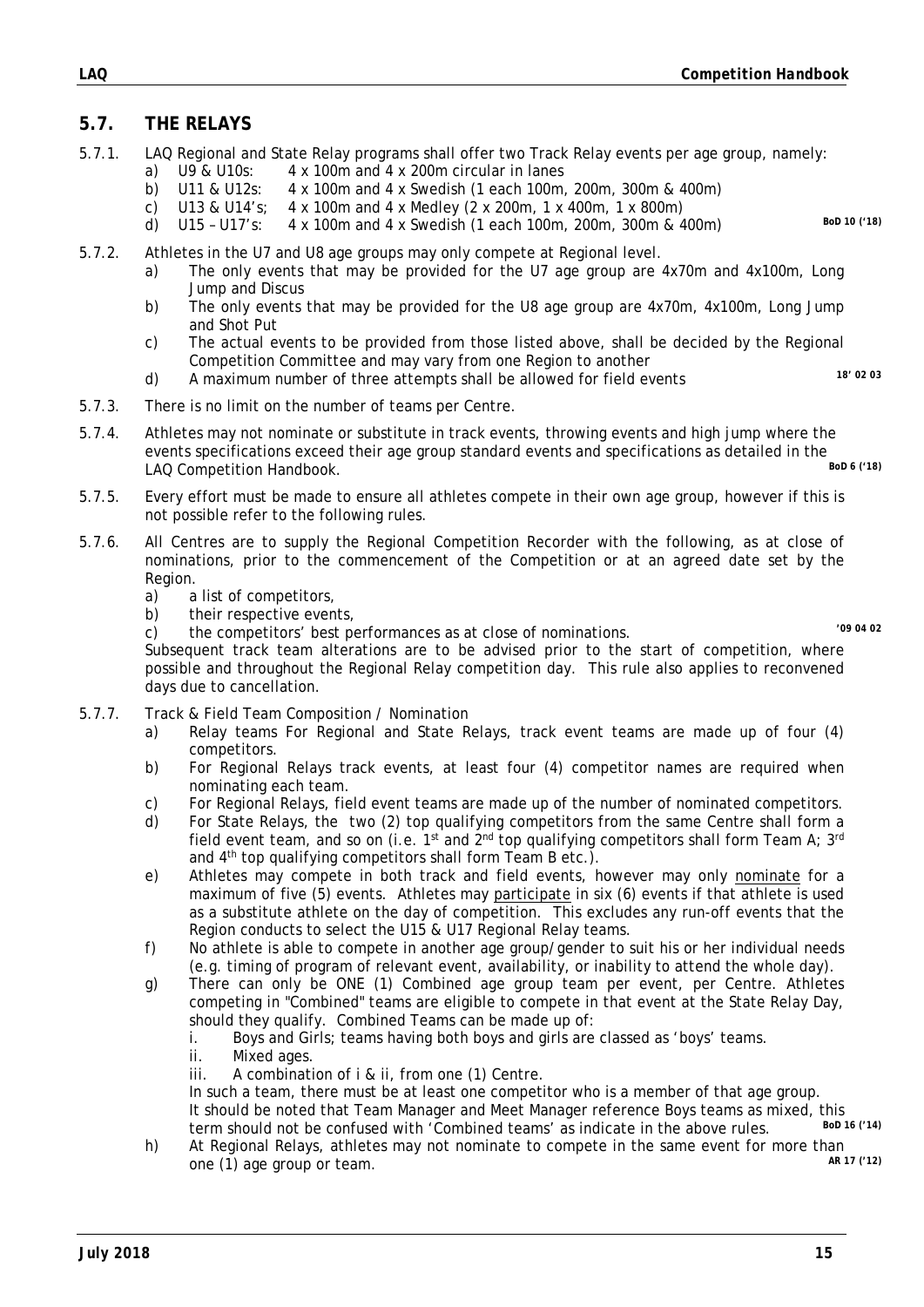- i) When there is only one (1) competitor nominated in a field event for Regional Relays, the following options (subject to existing rule) are available, so that the athletes/s may be recorded as a team:
	- i. A girl may be nominated / compete as a boy,
	- ii. The athlete may be nominated to compete up, or
	- iii. An athlete from a younger age group may be nominated / compete up.
- j) For the purpose of making up a team, U7 to U12 athletes may be nominated to compete in older age group Relays to a maximum increment of two (2) groups. U13 and older athletes may be nominated to compete in older age group Relays to a maximum of three (3) age aroups. However,
	- i. The best athlete from a lower age group must not be placed in an older age group team with the best athlete(s) of that age group, except in the case where only one (1) athlete for field events/or three (3) athletes for track events exists in that higher age group.
	- ii. At Region and State Relay competitions only; U16 Boys shall be allowed to throw the same implement weight used in Discus and Shot Put as the U17 Boys; in order to make<br>up a toam whon pominating or substituting as U17 Boys toam up a team when nominating or substituting as U17 Boys team.

#### 5.7.8. Substitutions

- a) In the case of an athlete being absent on the day of competition, any other nominated athlete may participate as a substitute for their Centre for any age group team; provided that all rules are applied. When competing as a substitute athlete, the athlete must not compete twice in the same event for the same age group.
- b) In the case of an athlete being absent on the day of competition, an U7 or U8 athlete may participate as a substitute athlete for an U9 team at the Regional Relays. However, the athlete from the U7 or U8 age group cannot participate at the State Relays if the team qualifies. The U7 or U8 may only be replaced by an U9 athlete who competed at the Regional Relays.
- c) In the case of an athlete being absent on the day of competition, an athlete from the same Centre can come up from a lower age group and do that same event again to allow the remaining three (3) athletes to run a track relay, giving this athlete a maximum of six (6) syntes if he / she is prepared to run the event twice events if he / she is prepared to run the event twice.
- d) If an athlete is absent in an age group on the day of competition, an athlete from the same Centre can come up from a lower age group and compete in that event to allow the remaining athlete to compete in the field event relay, giving this athlete a **maximum of** six (6) events if he / she is prepared to contest the event (possibly twice), and the sole<br>remaining athlete an opportunity to qualify as a team for State Pelays remaining athlete an opportunity to qualify as a team for State Relays.
- e) If an athlete competes at the Regional Relays as a substitute in a sixth event and qualifies for six (6) events, he or she shall be able to nominate for State Relays in those six (6) events.
- *'15 02 02* f) At State Relays, where a Centre has two (2) or more teams competing in an event; and an athlete withdraws from a higher ranked team, the Centre may only use a member from the next lowest ranked team as a substitute. The losing lower ranked team(s) may then use one<br>(1) of the Contros reserves, if all other rules are adhered to (1) of the Centres reserves, if all other rules are adhered to.
- g) At State Relays, an athlete may compete as a substitute for their Centre for any age group team, provided that all rules are applied. However, such athletes must have competed at the Regional Relays.
- h) Absent on the day also includes injuries that occur during Competition, rendering an athlete<br>that Competition unable to compete for the rest of that Competition.
- 5.7.9. Composite Teams comprise of athletes from more than one (1) Centre. So formed on the day of competition, are NOT ELIGIBLE to compete in that event at the State Relay Day. Composite teams should be distributed evenly through the heats.
- 5.7.10. Nominated Multi Centre teams may be formed by small Centres (less than 75 registered U9 U17 athletes) and nominated by the nomination closing dates. Such teams shall be eligible to compete<br>in the events at the State Belays day. in the events at the State Relays day.
	- a) The Small Centres (less than 75 registered U9 U17 athletes) will be identified at the commencement of the summer season for that season based on the Centres' registration<br>numbers two weeks prior to the close of perminations for that Degion numbers two weeks prior to the close of nominations for that Region.
	- b) The Regional Coordinators and all Centres within each Region will be notified of the eligible Centres from their Region under the Small Centre rule.
	- c) Eligible Small Centres may negotiate the composition of the teams amongst themselves.
	- d) All substitution rules can be applied by Multi-Centre Teams (nominated track teams and / or<br>field entrante) using athletes from small Centre within the same Begien field entrants) using athletes from small Centre within the same Region.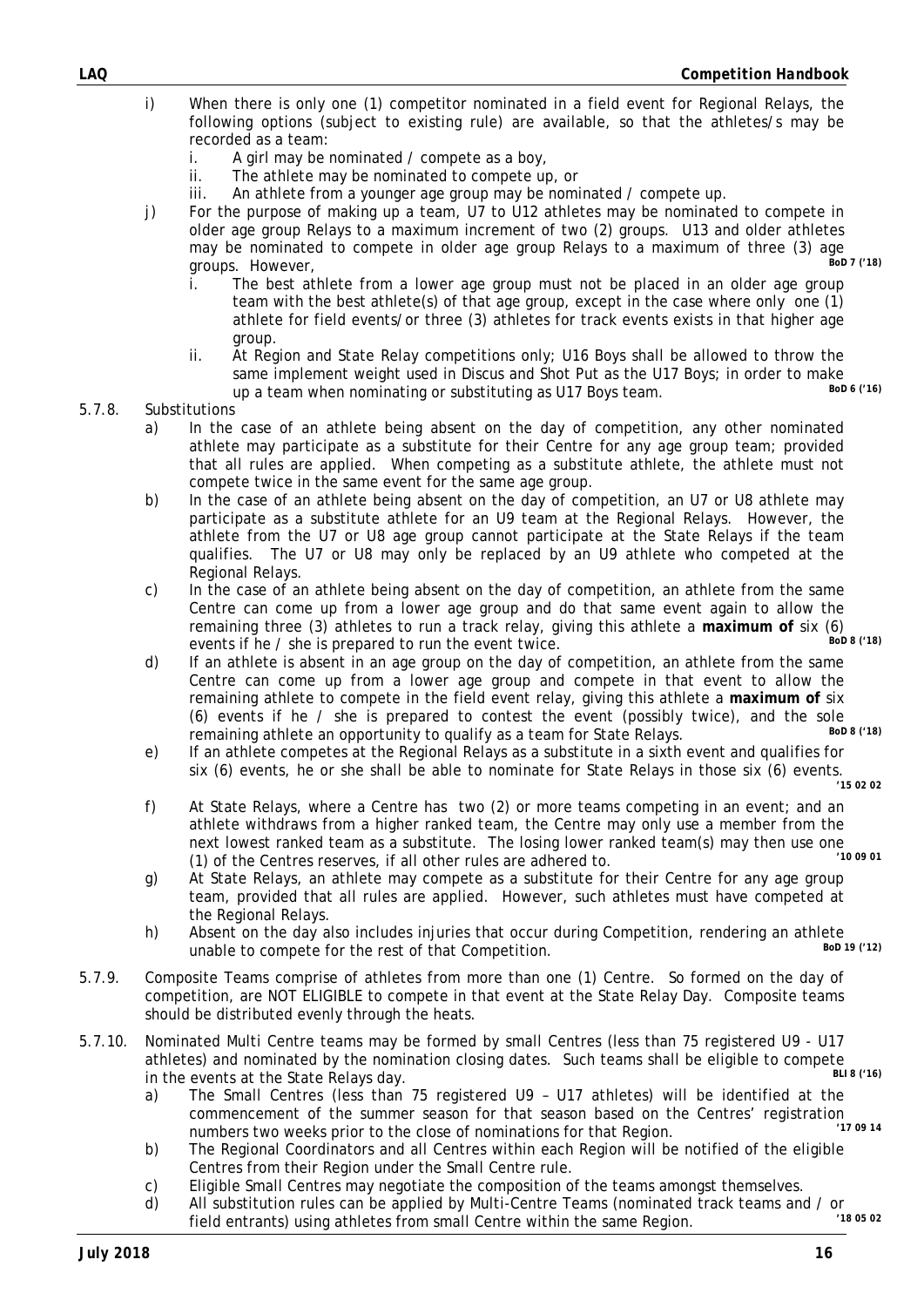- e) Track Events
	- i. Small Centres must make eligible track teams up from their own Centre before nominating athletes for inclusion in Multi-Centre Teams.
	- ii. Where there are more than four nominated athletes in a particular age group from an eligible Centre, those athletes not included in the Centre team are eligible to be nominated in a Multi-Centre team. The best athletes must first be used in the Centre team, and not allocated to the Multi-Centre Team.
	- iii. An athlete cannot be nominated to compete in the same track event for more than one age group or team.
- f) Field Events
	- i. Small Centres will nominate athletes individually for each field event.
	- ii. Where there are two or more nominated athletes from the one Small Centre in a particular age group, the two highest placed athletes from the one Centre at the Regional Relays must form a team and the next two highest placed athletes from the same Centre must form a team and so on. Athletes from eligible Small Centres who are unable to be included in a Centre team are eligible to be included in a Multi-Centre team. The Multi-Centre teams shall be formed in order from the two highest placed eligible athletes followed by the next two highest placed eligible athletes and so on.
	- **iii.** If, at the close of nominations there is only one athlete nominated in total in a particular field event from all of the eligible Small Centres, the nominating Small Centre may bring up an athlete from their own Centre from a younger age group or bring a girl into a boys team, provided the implement weight, if it is a throwing event, is not higher than the permitted weight for the substituting athlete.
- 5.7.11. Teams Qualifying for the State Relays
	- a) Athletes in the U9 to U17 age groups may qualify from Regional Relays.
	- b) U7 & U8's must not compete at State Relays in older age group teams.
	- c) A maximum of **three (3)** track teams may proceed through to the State Relays. Progression is based on times only.
	- d) Regional Field Teams
		- i. Only a maximum of **three (3)** teams may proceed through to the State Relays, from each applicable age group, from each Region.
		- ii. A count back is to be used to split equal placed **field** teams/athletes, for State Relay qualification.
		- iii. In the event a count back does not split teams, reference would be made to the Centre Best Performances; if a tie still remains, then the progressing teams shall be decided on the flip of a coin.
		- iv. If there are two (2) or more competitors from the same Centre and only one competitor has recorded a distance / height, the second athletes will be selected based on their Centre Best Performance.
	- e) Must not be changed, except in cases of illness or absence on the day.
	- f) To ensure that all members of qualifying teams from Regions are guaranteed their positions at State Relays, their individual names MUST be recorded at the Regional Relays.
	- g) Should a qualifying relay team be withdrawn from State Relays, there shall be no replacements teams.
	- h) No entry fee to be charged for Relay Teams that withdraw before the prescribed closing date<br>for State Bolays for State Relays.
	- i) It is the Centre's responsibility, if they wish to do so, to allow for certain reserves (who have competed at Regional Relays) to be available for the State Relay Day to fill in for a team in case of illness etc.
- 5.7.12. The State Relays are held in December each year for track and field teams: Four (4) athletes per track team and two (2) athletes per field team.
	- a) Centres from Central Coast, Tropical North, North Qld, Central North and Maranoa Regions may nominate teams for direct entry into the State Relay Championships. The team must meet the guidelines set down by the Association. Nominations must be received at the Association office, accompanied by the appropriate fees, by 4:00 pm on the closing day specified in the Competition Calendar (page 3). If more than three (3) teams from one (1) Region are nominated in a specific event, the teams with the best three aggregate Centre<br>norformances will progress to the State Polay Championships performances will progress to the State Relay Championships.
	- b) Medals will be awarded to the first three placed teams in each event after all countback procedures have been applied procedures have been applied.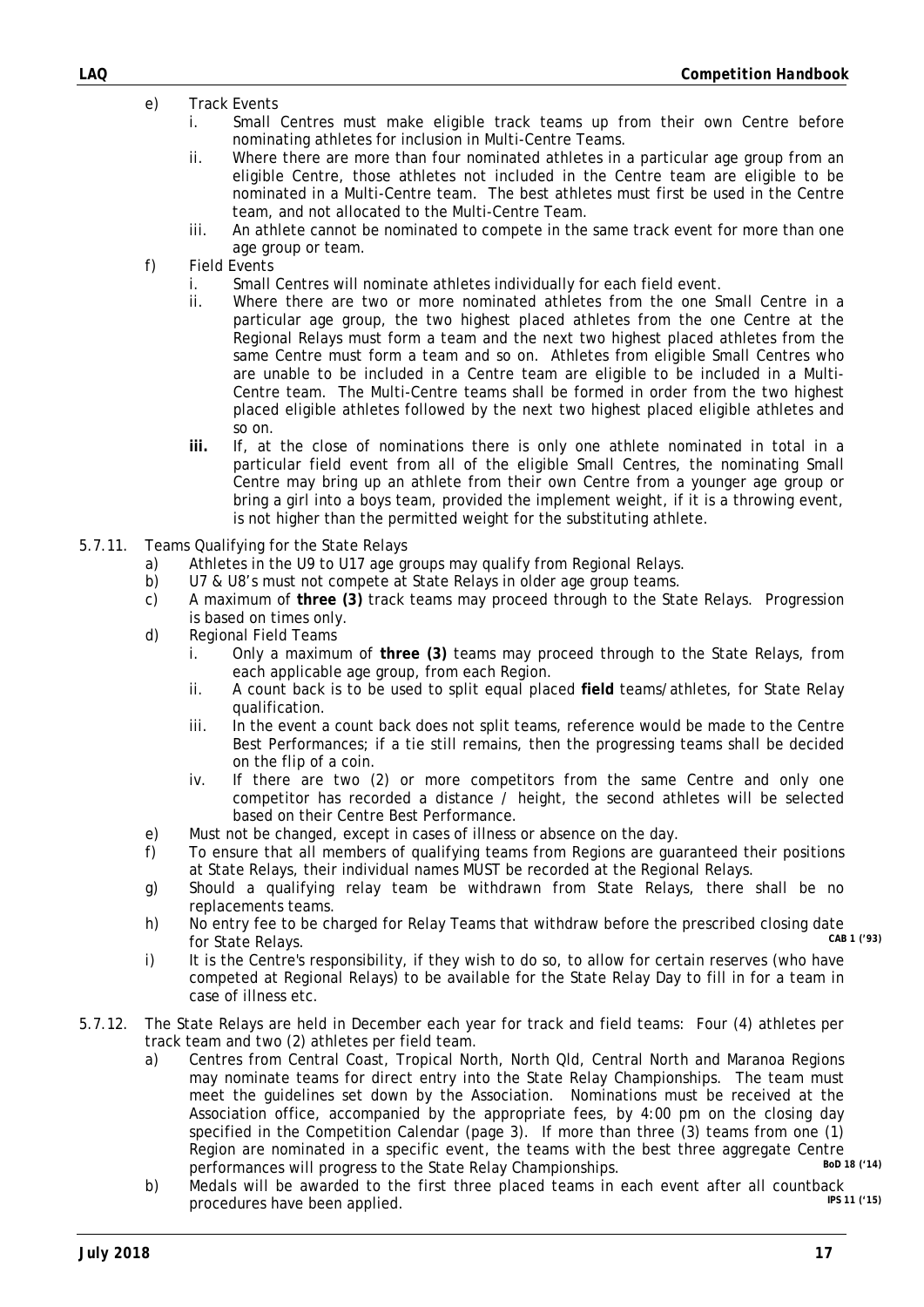c) Each Region may enter U15 4 x 100m Regional Relay Teams, one (1) boy's team and one (1) girl's team to compete at the State Relay Championships. Only U15's may compete in this event. Placegetters in this event will be presented with medals in recognition of their efforts.

Where there are more than four athletes expressing interest for team selection, Regions are<br>to conduct a 100m race-off between interested athletes to select the team(s)  $B_0D$  19 (14) to conduct a 100m race-off between interested athletes to select the team(s).

 Regions are to conduct a 100m race off between interested athletes to select the team(s). d) Each Region may enter U17 4 x 100m Regional Relay Teams, one (1) boy's team and one (1) girl's team to compete at the State Relay Championships. Only U16 and U17's may compete in this event. Under 16 athletes can only compete in this event if there are not enough U17 athletes to fill the team. Placegetters in this event will be presented with medals in recognition of their efforts.

 Where there are more than four Under 17 athletes expressing interest for team selection, Regions are to conduct a 100m race-off between interested athletes to select the team(s). If there are not enough Under 17 athletes to fill the team, a race-off will be conducted with<br>the Under 16 athletes to fill the team the Under 16 athletes to fill the team.

- 5.7.13. Track Relay Rules & Procedures
	- a) There will be NO finals.
	- b) The 4 x 100m circular is run entirely in lanes.
	- c) The order of running the 4 x Medley Relay shall be 200m, 200m, 400m, and 800m. The 4 x 200m and Medley Relays are run in lanes by the first two runners, with the third runner running part of the section (leg) in their designated lane.
		- i. In 4 x 200m Relay, the 4th runner shall be placed by the designated Official in order (as per the lane order) inside to outside on the track.
		- ii. In the 4 x Medley the 4th runner shall be placed on the track, by the designated Official, in the same order inside to outside on the track as their respective team member completes the first 200m of their leg.
		- iii. Waiting athletes shall maintain their order and shall not exchange positions at the beginning of the take-over zone.
	- d) Athletes waiting for the changeover may move in as the athletes closest to the inside dispatch, as long as the order in maintained and there is no interference. Refer to IAAF rule 170 for specific detail.
	- e) In all Relays there are no acceleration zones and all athletes shall begin running from within their take-over zones.
	- f) In all of the Track Relay races, all athletes at all changes other than the first athlete will be initially placed inside the takeover zone by the designated Official.
	- g) The passing of the baton commences when it is first touched by the receiving runner and is completed at the moment it is in the hand of the receiving runner only. Within the take-over zone, it is only the position of the baton that is decisive and not the position of the body or the limbs of the competitor.
	- h) The baton must be carried by hand throughout the race.
	- i) If dropped, the athlete who dropped it must recover the baton. The athlete may leave their lane to retrieve the baton. Provided this procedure is adopted and no other athlete is impeded, dropping the baton shall not result in disqualification.
	- j) Competitors after handing over the baton should remain in their lanes until the course is clear or when advised by the change umpire.
	- k) When a relay race is being run in lanes, a competitor may place a check-mark on the track within their own lane, e.g. using adhesive tape (max 5cm x 40cm), but may not place marking objects on or alongside the track.
	- l) Should any competitor willfully impede a member of another team by running out of their lane at the finish of their stage they are liable to cause the disqualification of their team.
	- m) No competitor may run more than one (1) section (leg) for a team.
- 5.7.14. Field Relay Rules & Procedures
	- a) Long Jump, Shot Put & Discus: three (3) trials per competitor. If however, the Chief Judge sees fit, there will be two (2) trials per competitor.
	- b) In High Jump, there will be two (2) trials only per competitor per height.
	- c) At the Regional Relays, athletes competing on their own would not be eligible to qualify for State Relay Championships or be considered as a placegetter at Regional Relays.
	- d) At Regional Relays, the order of team placings in an event will be determined by the pairing of the best-ranked athletes and the addition of their best performances in each Centre team. This will give a team of two a total distance achieved, thereby placing the teams for qualification to the State Relays.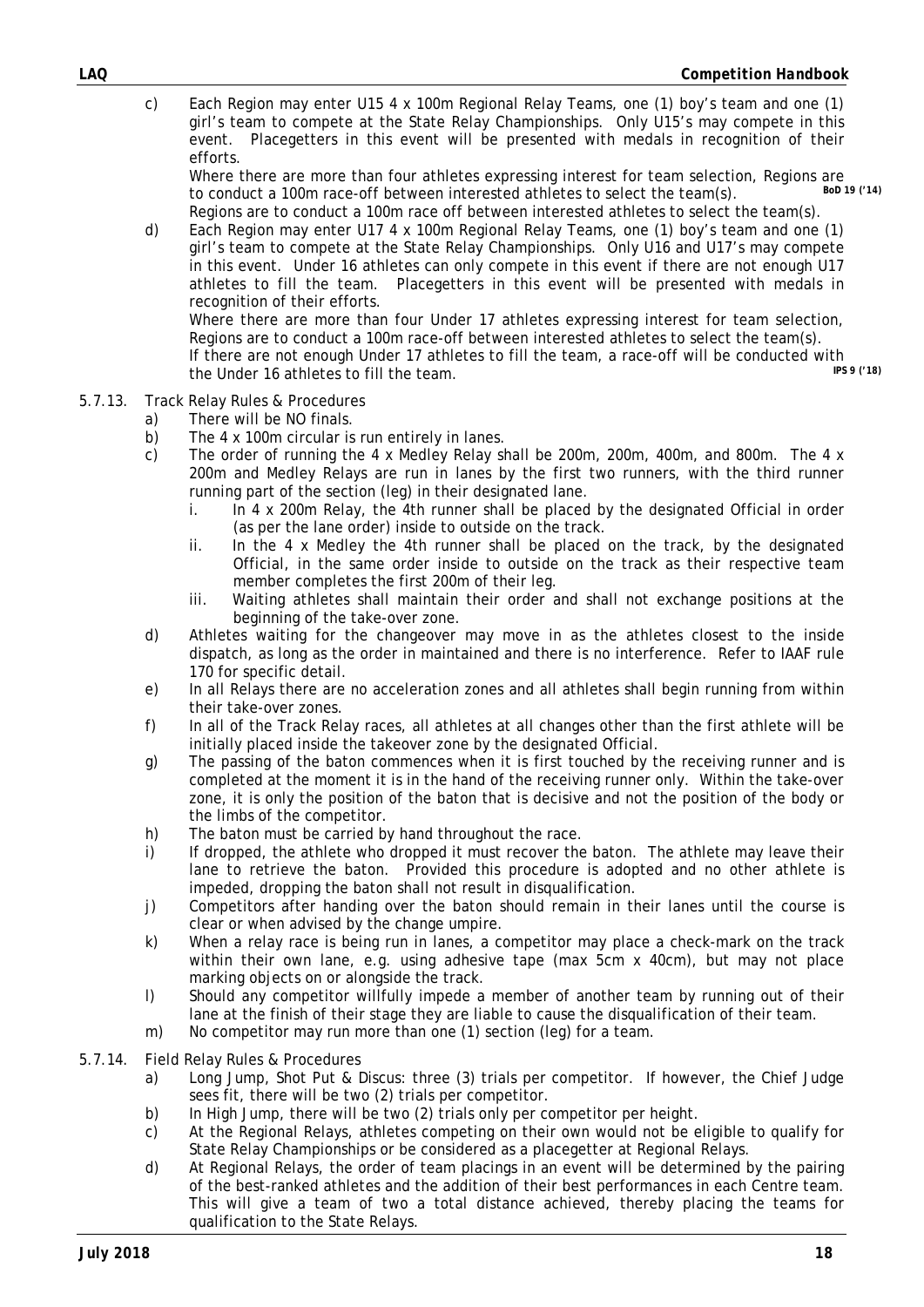- e) At Regional and State Relays athletes competing in the High Jump may continue to compete even when or if one (1) member of the team does not clear the starting height, and that<br>points for that remaining member's performance be allocated and counted accordingly points for that remaining member's performance be allocated and counted accordingly.
- f) At the State Relays, the order of team placings in an event will be determined by the addition of each competitor's best performance in each team, which will give the team a total distance achieved.

### **5.8. REGIONAL & STATE CHAMPIONSHIPS**

- 5.8.1. At the LAQ Regional Championships, participation medallions will be provided for all competing U7<br>
BOM C39 (03)  $&$  U8 athletes.
- 5.8.2. At the LAQ Regional Championships, competitors in the U9 to U17 age group who place first, second<br>
or third in the finals will be quarded models for that quant or third in the finals will be awarded medals for that event.
- 5.8.3. One certificate per athlete showing results for all events including finals will be issued for Regional<br>Championships and State Championships compatitions Championships and State Championships competitions.
- 5.8.4. Athletes in the U7 & U8 age groups may only compete at Regional level,
	- a) Events that will be provided for the U7 age group are taken from the following: 70m, 100m, 200m, Long Jump, Discus, and Shot Put.
	- b) In addition to the above, 60m Hurdles may be programmed for the U8 age group.
	- c) The actual events to be provided will be decided by the Regional Competition Committee and may vary from one (1) Region to another.
	- d) Track Events: Finals will not be conducted (heats only)
	- e) Field Events: Three (3) trials only (no final eight (8)).
- 5.8.5. The location of Regional Championships within a Region to be determined on a rotational basis or<br>as determined by the Regional Committee as determined by the Regional Committee.
- 5.8.6. The Centre hosting Regional Championships is allowed to host it at grounds that have synthetic surfaces if the majority of the Centres in that Pegion approve surfaces, if the majority of the Centres in that Region approve.
- 5.8.7. Should a Region wish to conduct these events on a synthetic surface, the cost of hire of the venue must be borne by the Region and not passed on to the athletes or their families. The Association will not be responsible for any shortfall in funds incurred by hiring such a venue.
- 5.8.8. Only athletes in the U9 to U17 age groups may qualify for the State Championships from Regional Championships as approved by LAQ.
- 5.8.9. State Championships are conducted at the end of the Competition season (generally late March or early April) each year.
- 5.8.10. State Championships are to be held in a venue in the Winter Centres' Region every fourth year, as<br>long as an all weather track of suitable standard is available. long as an all-weather track of suitable standard is available.
- 5.8.11. From State Championships finals, medals are presented to the first three (3) placegetters in the U9 to U17 age groups.
- 5.8.12. At the LAQ State Championships, classified Multi-Class (athletes with disabilities) are accepted to compete in limited events under their own classification up to State level as determine by the<br>Composition Committee **Competition Committee.**
- 5.8.13. Classified Multi-Class athletes placings will be calculated in age groups U9 & U10's, U11 & U12's, U13 & U14's, and U15 - U17's; and based on a percentage calculation across Multi-Class  $classifications.$
- 5.8.14. Classified Multi-Class athletes will be offered 100m, 400m, 800m, Shot Put, and the Long Jump and Discus for ambulant athletes only.

### **5.9. LITTLE ATHLETICS AUSTRALIAN CHAMPIONSHIP**

5.9.1. The Competition is held over two (2) days on a rotational basis throughout the States. The team is comprised of an U13 team – normally 13 boys and 13 girls. Two (2) competitors are selected for each event and one (1) team selected for each relay. There is also an U15 team, which is limited to six (6) competitors (three boys and three girls) and they compete in the Multi-Event. Selection in the Queensland State Team is based on performances at the LAQ State Championships. Refer to<br>the LAQ State Team Booklet for further information the LAQ State Team Booklet for further information.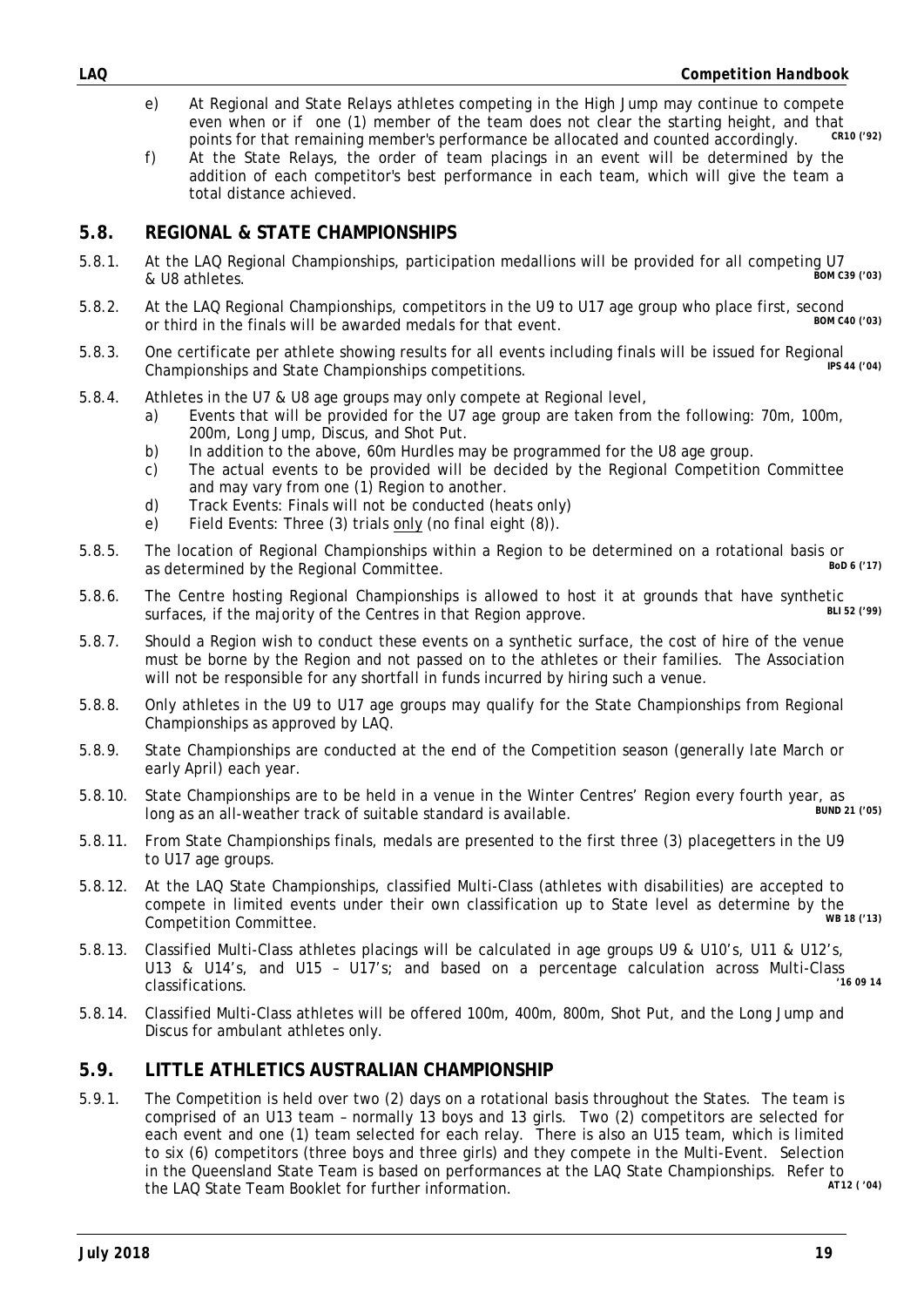### **6. ELIGIBILITY / NOMINATION**

### **6.1. ELIGIBILITY**

- 6.1.1. All athletes must be registered with LAQ, or in specified circumstances QA, unless by specific invitation of the Association.
- 6.1.2. Age of the Competitor is calculated as at midnight on the 30th September each year.
- 6.1.3. Athletes can only compete in their own age group. THE ONLY EXCEPTION TO THIS RULE IS MADE ON RELAY DAYS - refer to the specific Relay rules.
- 6.1.4. That eligibility for nomination to Regional Championships and State Championships include a requirement of prior participation in not less than four (4) Centre level meetings at the Centre where the athlete is registered, unless the committee of management of the nominating Centre considers that extenuating circumstances exist. *C29 ('87)*
- 6.1.5. LAQ offer various levels of competition to U9 U17 Classified athletes refer to the LAQ Multi‐Class Competition Handbook for complete details.

### **6.2. NOMINATION**

- 6.2.1. All nominations must be received by the published Competition closing date. Nominations fees and summary of nominations form must be paid and or received by the nominated closing date for that specific event by the LAQ Office. Cheques must be made payable to Little Athletics Queensland.
- 6.2.2. Regional Competition nominations must be provided to the Association Office through ResultsHQ or as a Team Manager import file by the required date and time.
- 6.2.3. For each Regional Competition, Centres that do not use either of the systems detailed above to supply nominations will be charged a \$50.00 administration fee per Competition, as well as \$1.00 per athlete nomination. Centres cannot pass this fee onto its athletes or parents; it is an administration fee ONLY.
- 6.2.4. For the LAQ Summer and Spring Carnivals, nominating U7 to U17 athletes shall be limited to five (5) events.
- 6.2.5. For Regional Championships U9 to U17 athletes in the Tropical North, North Qld, Central North and Maranoa Regions are allowed to nominate for a maximum of seven (7) events; and U7 & U8 are allowed to nominate for a maximum of five (5) events. Any U9 – U17 athlete qualifying for State Championships is to make their choice of a maximum five (5) events before the nominations are submitted for State Championships.
- 6.2.6. For Summer Regions, U7 to U17 athletes are allowed to nominate for a maximum of five (5) events for the Regional Championships and Regional Relays.
- 6.2.7. For State Championships, qualifying athletes can only nominate in a maximum of five (5) events.

### **6.3. LATE NOMINATION**

6.3.1. Late nominations will be accepted for the Winter Championships, and U7 & U8's, Spring and Summer Carnivals and the Combined Event Championships until 4:00pm on the Thursday before the respective competition days, unless special circumstances warrant approval by the Association CEO. *BoD 12 ('12)*

- 6.3.2. Nominations **will not** be accepted on the day of any LAQ Competition.
- 6.3.3. Late nominations fee is double the nomination fee**.** *BoM 48 ('99)*

- 6.3.5. No late nominations will be accepted for Regional Competition days, after the date set by the<br>Region for all Centre nominations to be received Region for all Centre nominations to be received.
- 6.3.6. No late nominations will be accepted for the State Relays or the State Championships. *BoD 13 ('12)*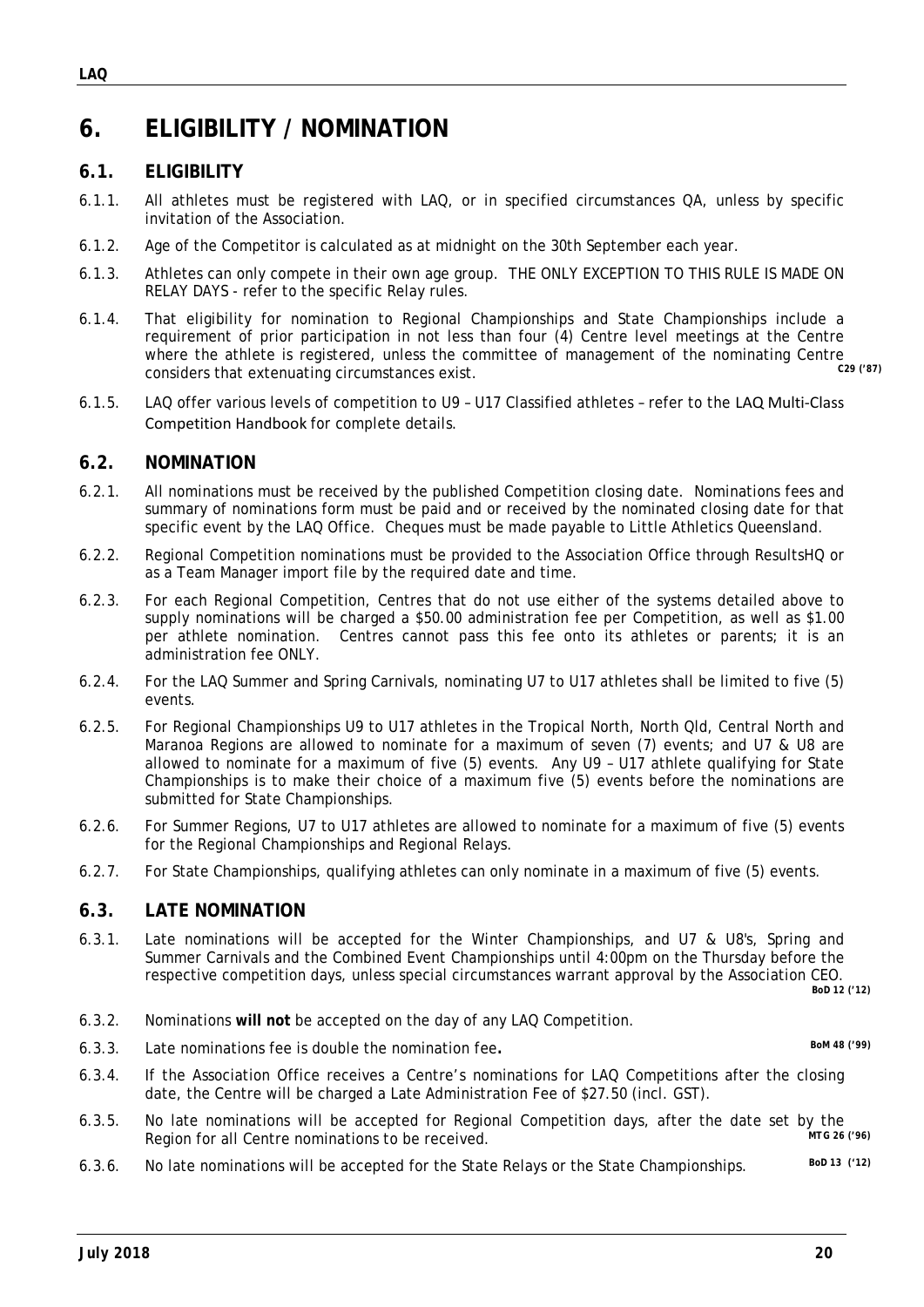### **6.4. QUALIFICATION TO STATE CHAMPIONSHIP EVENTS**

6.4.1. U7 and U8's do not progress beyond Regional Championships. *BoD 14 ('09)*

- 6.4.2. The number of qualifying U9 to U17 athletes that may nominate from Regional Relays to State<br>Belays to grams will be the first three (2) pleasastters teams in each event. Relays teams will be the first three (3) placegetters teams in each event.
- 6.4.3. The number of qualifying U9 to U17 athletes that may nominate from each of the Regional<br>Championships to State Championships will be the first four (4) placeaetters in each ovent Bold 13 (199) Championships to State Championships will be the first four (4) placegetters in each event.
- 6.4.4. The number of qualifying U9 to U17 athletes from Winter Region that may nominate from each of the Regional Championships to State Championships will be the first three (3) placegetters in each event.
- 6.4.5. Athletes in the Winter Region Centres who have placed  $1^{st}$ ,  $2^{nd}$ , or  $3^{rd}$  at Regional Championships; and who have also qualified in other events to compete at the State Championships, can drop one (1) of the events in which they placed, for another in which they have gained a qualifying standard.
- 6.4.6. There is a time limit to be met for athletes to be eligible to compete at State Championships for the 1500m run. Athletes who have not equaled or bettered the qualifying time of 7 minutes at Regional Championships, irrespective of placing, shall not proceed to State Championships.

*BoD 3 ('15)*

- 6.4.7. An athlete and or team that choose not to compete at a State Championship event after qualifying at Regional level may not be replaced by another athlete / team.
- 6.4.8. Additional Entry to State Championships
	- a) Under Compassionate Grounds: For additional entry into State Championships (other than on medical grounds), recommendations will be considered on compassionate grounds only, as determined by the Board of Directors. Recommendation to come from the Centre to the CEO who will then take recommendations to the Board for decision.
		- i. A fee of \$55 (incl. GST) must accompany all compassionate grounds applications for State Championships when lodged. This fee will only be refunded if the application/s are accepted.
	- b) Via Qualifying Levels: Athletes who compete at the Regional Championships and who achieve the "Qualifying Performance Level" for that event shall also qualify for the State Championships in addition to athletes placed 1st, 2nd, 3rd or 4th in that event. Refer to the Additional Qualifying Standards on the following pages. *JIM 12 ('18)*
	- c) Medical applications for participation in the State Championships will not be considered.*BoD 17 ('13)*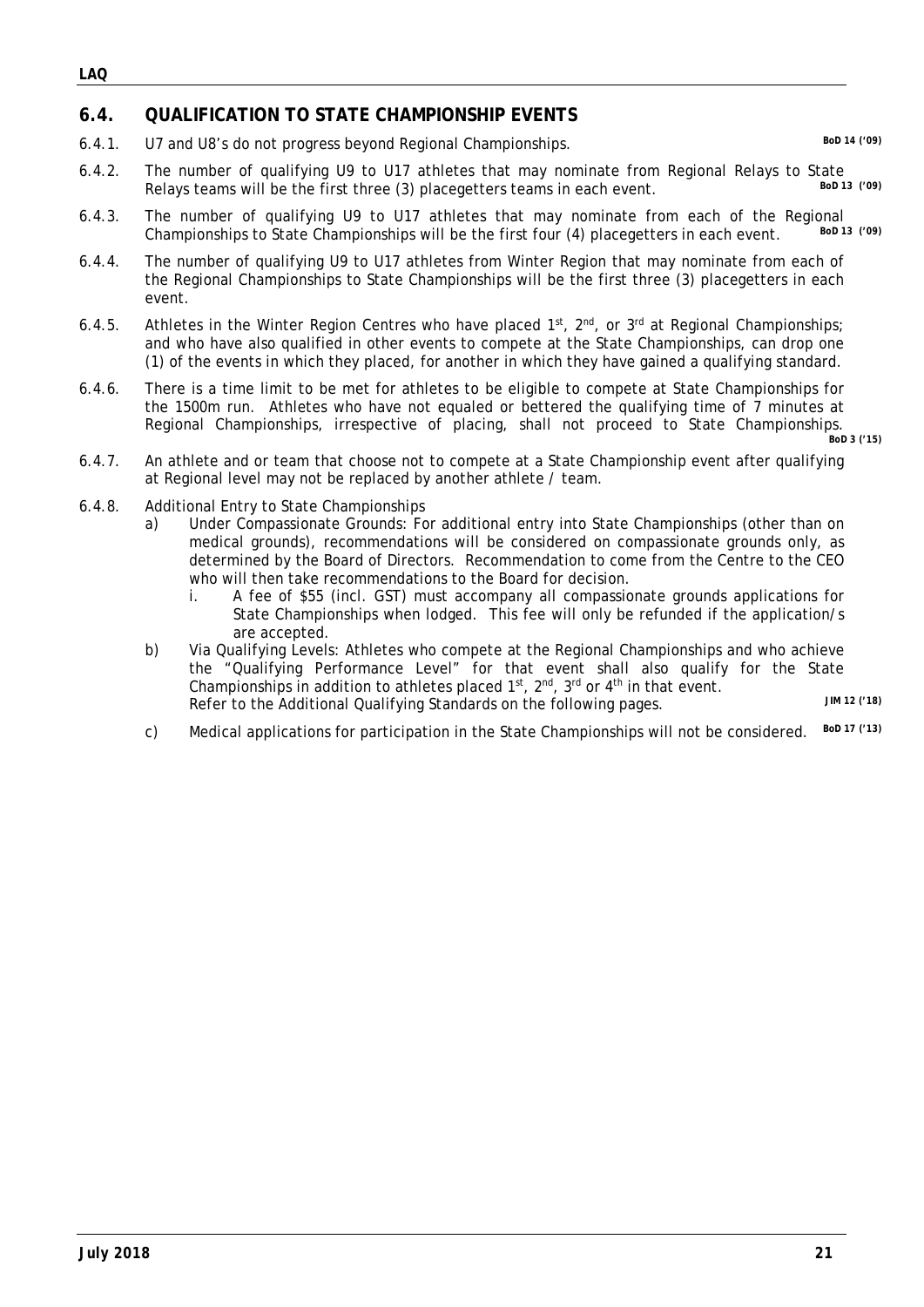### **2018 / 2019 STATE CHAMPIONSHIPS QUALIFYING TIMES / DISTANCES**

The following two tables are to be used to calculate additional athletes qualifying for the State Championships.

|     | 70 <sub>m</sub> | 100m | 200m | 400m   | 800m   | 1500m  | 60mH | 80/90/100mH | 200mH | 700mW  | 1100mW | 1500mW | 3000mW | High | Long | Triple | <b>Discus</b> | Shot  | Jav   |
|-----|-----------------|------|------|--------|--------|--------|------|-------------|-------|--------|--------|--------|--------|------|------|--------|---------------|-------|-------|
| 9B  | 11.1            | 15.8 | 32.9 | 1:16.0 | 2.54.0 |        | 11.4 |             |       | 4.35.0 |        |        |        | 1.10 | 3.50 |        | 20.00         | 7.00  |       |
| 9G  | 11.6            | 16.2 | 34.2 | 1:20.0 | 3.04.0 |        | 12.0 |             |       | 4.40.0 |        |        |        | 1.05 | 3.25 |        | 16.00         | 5.70  |       |
| 10B | 10.6            | 15.0 | 31.6 | 1.13.5 | 2.47.0 |        | 11.8 |             |       |        | 6.55.0 |        |        | 1.15 | 3.90 |        | 25.00         | 8.00  |       |
| 10G | 11.1            | 15.5 | 32.4 | 1.16.0 | 2.59.0 |        | 12.5 |             |       |        | 7.00.0 |        |        | 1.10 | 3.60 |        | 19.00         | 6.60  |       |
| 11B |                 | 14.4 | 30.0 | 1.11.5 | 2.43.0 | 5.35.0 | 11.2 |             |       |        | 6.40.0 |        |        | 1.25 | 4.05 | 8.70   | 23.00         | 9.40  | 21.00 |
| 11G |                 | 14.7 | 30.7 | 1.13.5 | 2.50.0 | 5.55.0 | 11.2 |             |       |        | 6.50.0 |        |        | 1.20 | 3.80 | 8.15   | 19.00         | 8.20  | 15.00 |
| 12B |                 | 13.8 | 29.1 | 1.08.5 | 2.37.0 | 5.25.0 | 11.0 |             |       |        |        | 9.30.0 |        | 1.40 | 4.30 | 9.20   | 28.50         | 8.50  | 25.00 |
| 12G |                 | 14.1 | 29.3 | 1.09.5 | 2.44.0 | 5.35.0 | 11.2 |             |       |        |        | 9.35.0 |        | 1.35 | 4.20 | 8.60   | 25.50         | 9.40  | 19.00 |
| 13B |                 | 13.6 | 27.3 | 1.05.0 | 2.32.0 | 5.20.0 |      | 14.7        | 32.7  |        |        | 9.25.0 |        | 1.50 | 4.50 | 9.80   | 28.50         | 10.20 | 26.50 |
| 13G |                 | 14.0 | 28.6 | 1.08.0 | 2.39.0 | 5.35.0 |      | 14.8        | 34.2  |        |        | 9.30.0 |        | 1.40 | 4.35 | 9.10   | 28.00         | 8.70  | 23.00 |
| 14B |                 | 12.7 | 25.8 | 1.01.0 | 2.32.0 | 5.20.0 |      | 15.2        | 32.4  |        |        | 9.20.0 |        | 1.50 | 5.00 | 10.30  | 33.00         | 11.00 | 30.00 |
| 14G |                 | 13.8 | 28.4 | 1.07.0 | 2.39.0 | 5.35.0 |      | 14.6        | 34.0  |        |        | 9.25.0 |        | 1.40 | 4.40 | 9.30   | 25.50         | 9.10  | 25.00 |
| 15B |                 | 12.5 | 25.2 | 1.00.0 | 2.32.0 | 5.20.0 |      | 16.6        | 30.1  |        |        | 9.20.0 |        | 1.55 | 5.10 | 10.80  | 35.50         | 11.20 | 32.00 |
| 15G |                 | 13.8 | 28.4 | 1.08.5 | 2.39.0 | 5.35.0 |      | 17.2        | 34.0  |        |        | 9.25.0 |        | 1.40 | 4.40 | 9.30   | 26.00         | 9.20  | 23.00 |
| 16B |                 | 12.5 | 25.2 | 58.0   | 2.32.0 | 5.20.0 |      | 16.6        | 30.0  |        |        | 9.20.0 |        | 1.55 | 5.10 | 10.80  | 36.00         | 11.40 | 32.00 |
| 16G |                 | 13.8 | 28.4 | 1.08.5 | 2.39.0 | 5.35.0 |      | 17.2        | 34.0  |        |        | 9.25.0 |        | 1.40 | 4.40 | 9.30   | 26.00         | 9.60  | 23.00 |
| 17B |                 | 12.5 | 25.2 | 57.0   | 2.32.0 | 5.20.0 |      | 18.2        | 29.9  |        |        | 9.20.0 |        | 1.60 | 5.10 | 10.80  | 38.00         | 11.60 | 32.00 |
| 17G |                 | 13.8 | 28.4 | 1.08.5 | 2.39.0 | 5.35.0 |      | 18.2        | 34.0  |        |        | 9.25.0 |        | 1.40 | 4.40 | 9.30   | 26.00         | 10.00 | 23.00 |

#### Table 1. Grass Surface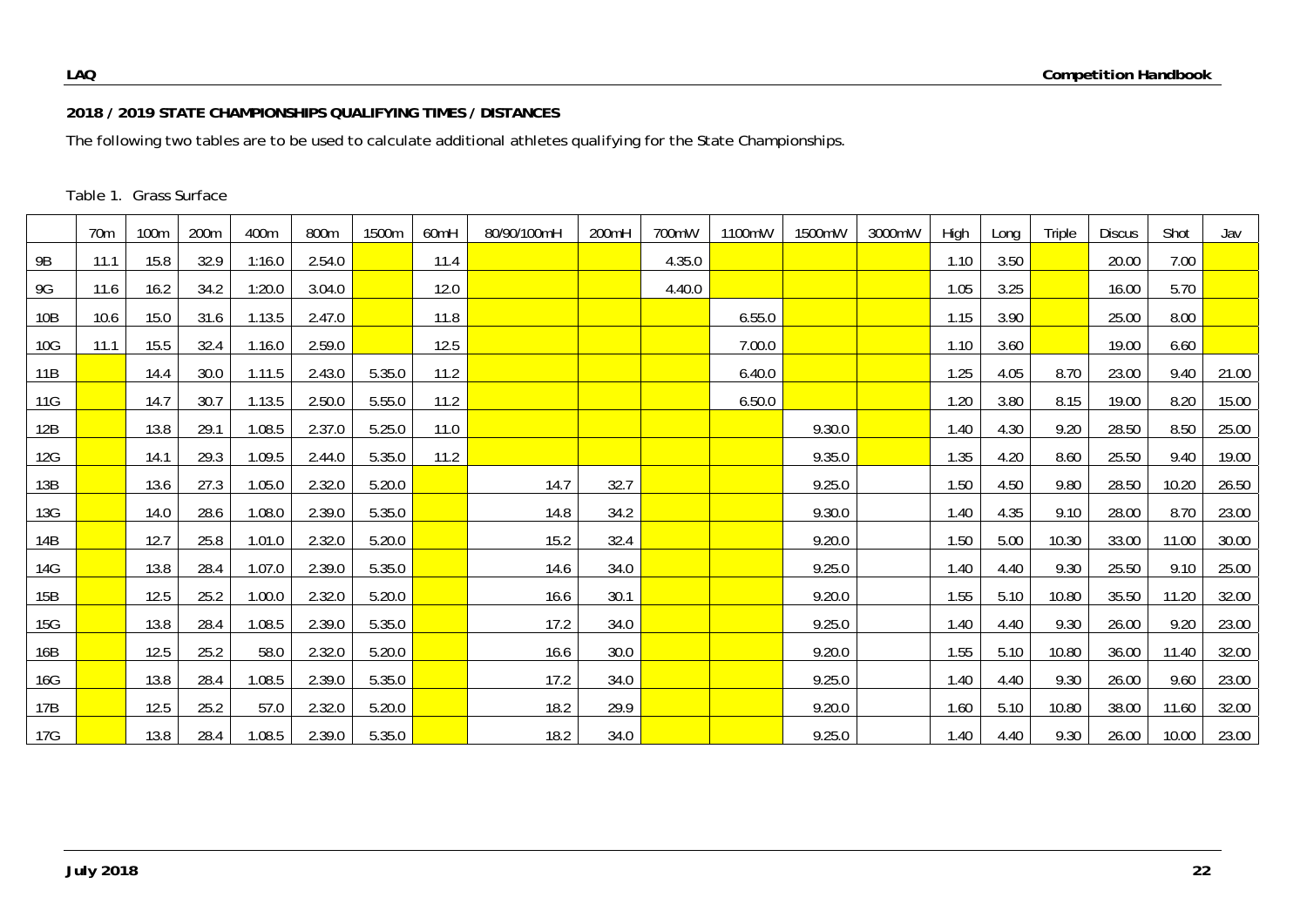2018 / 2019 STATE CHAMPIONSHIPS QUALIFYING TIMES / DISTANCES *cont.*

|  | Table 2. Synthetic Surface |
|--|----------------------------|
|--|----------------------------|

|            | 70 <sub>m</sub> | 100m | 200m | 400m   | 800m   | 1500m  | 60 <sub>mH</sub> | 80/90/100mH | 200mH | 700mW  | 1100mW | 1500mW | 3000mW | High | Long | Triple | <b>Discus</b> | Shot  | Jav   |
|------------|-----------------|------|------|--------|--------|--------|------------------|-------------|-------|--------|--------|--------|--------|------|------|--------|---------------|-------|-------|
| 9B         | 11.0            | 15.6 | 32.5 | 1:15.0 | 2.52.0 |        | 11.2             |             |       | 4.30.0 |        |        |        | 1.10 | 3.60 |        | 20.00         | 7.00  |       |
| 9G         | 11.5            | 16.0 | 33.8 | 1:19.0 | 3.02.0 |        | 11.8             |             |       | 4.35.0 |        |        |        | 1.05 | 3.35 |        | 15.50         | 5.65  |       |
| 10B        | 10.5            | 14.8 | 31.2 | 1.12.5 | 2.45.0 |        | 11.6             |             |       |        | 6.50.0 |        |        | 1.20 | 4.00 |        | 23.00         | 8.00  |       |
| 10G        | 11.0            | 15.3 | 32.0 | 1.15.0 | 2.58.0 |        | 12.3             |             |       |        | 6.55.0 |        |        | 1.15 | 3.70 |        | 19.00         | 7.30  |       |
| 11B        |                 | 14.2 | 29.6 | 1.10.5 | 2.41.0 | 5.30.0 | 11.0             |             |       |        | 6.35.0 |        |        | 1.30 | 4.15 | 8.90   | 24.00         | 9.40  | 22.00 |
| 11G        |                 | 14.5 | 30.3 | 1.12.5 | 2.48.0 | 5.50.0 | 11.0             |             |       |        | 6.45.0 |        |        | 1.25 | 3.90 | 8.35   | 21.00         | 8.30  | 16.00 |
| 12B        |                 | 13.6 | 28.7 | 1.06.5 | 2.35.0 | 5.20.0 | 10.8             |             |       |        |        | 9.25.0 |        | 1.40 | 4.40 | 9.40   | 28.00         | 8.50  | 26.00 |
| 12G        |                 | 13.9 | 28.9 | 1.08.5 | 2.42.0 | 5.30.0 | 11.0             |             |       |        |        | 9.30.0 |        | 1.35 | 4.30 | 8.80   | 25.50         | 9.40  | 20.00 |
| 13B        |                 | 13.4 | 26.9 | 1.03.5 | 2.30.0 | 5.15.0 |                  | 14.5        | 32.3  |        |        | 9.20.0 |        | 1.45 | 4.60 | 10.00  | 29.00         | 10.20 | 27.50 |
| 13G        |                 | 13.8 | 28.2 | 1.05.0 | 2.37.0 | 5.30.0 |                  | 14.6        | 33.8  |        |        | 9.25.0 |        | 1.40 | 4.45 | 9.30   | 26.00         | 9.00  | 24.00 |
| 14B        |                 | 12.5 | 25.4 | 59.0   | 2.30.0 | 5.15.0 |                  | 15.0        | 32.0  |        |        | 9.15.0 |        | 1.50 | 5.10 | 10.50  | 33.00         | 11.00 | 31.00 |
| 14G        |                 | 13.6 | 28.0 | 1.05.0 | 2.37.0 | 5.30.0 |                  | 14.4        | 33.6  |        |        | 9.20.0 |        | 1.40 | 4.50 | 9.50   | 24.00         | 9.10  | 26.00 |
| 15B        |                 | 12.3 | 24.8 | 59.0   | 2.30.0 | 5.15.0 |                  | 16.4        | 29.7  |        |        | 9.15.0 |        | 1.55 | 5.20 | 11.00  | 36.00         | 11.20 | 33.00 |
| <b>15G</b> |                 | 13.6 | 28.0 | 1.05.0 | 2.37.0 | 5.30.0 |                  | 17.0        | 33.6  |        |        | 9.20.0 |        | 1.40 | 4.50 | 9.50   | 24.00         | 9.20  | 24.00 |
| 16B        |                 | 12.3 | 24.8 | 59.0   | 2.30.0 | 5.15.0 |                  | 16.4        | 29.6  |        |        | 9.15.0 |        | 1.55 | 5.20 | 11.00  | 36.00         | 11.20 | 33.00 |
| <b>16G</b> |                 | 13.6 | 28.0 | 1.05.0 | 2.37.0 | 5.30.0 |                  | 17.0        | 33.6  |        |        | 9.20.0 |        | 1.40 | 4.50 | 9.50   | 24.00         | 9.20  | 24.00 |
| 17B        |                 | 12.3 | 24.8 | 59.0   | 2.30.0 | 5.15.0 |                  | 18.0        | 29.5  |        |        | 9.15.0 |        | 1.55 | 5.20 | 11.00  | 34.00         | 10.50 | 33.00 |
| 17G        |                 | 13.6 | 28.0 | 1.05.0 | 2.37.0 | 5.30.0 |                  | 18.0        | 33.6  |        |        | 9.20.0 |        | 1.40 | 4.50 | 9.50   | 24.00         | 9.20  | 24.00 |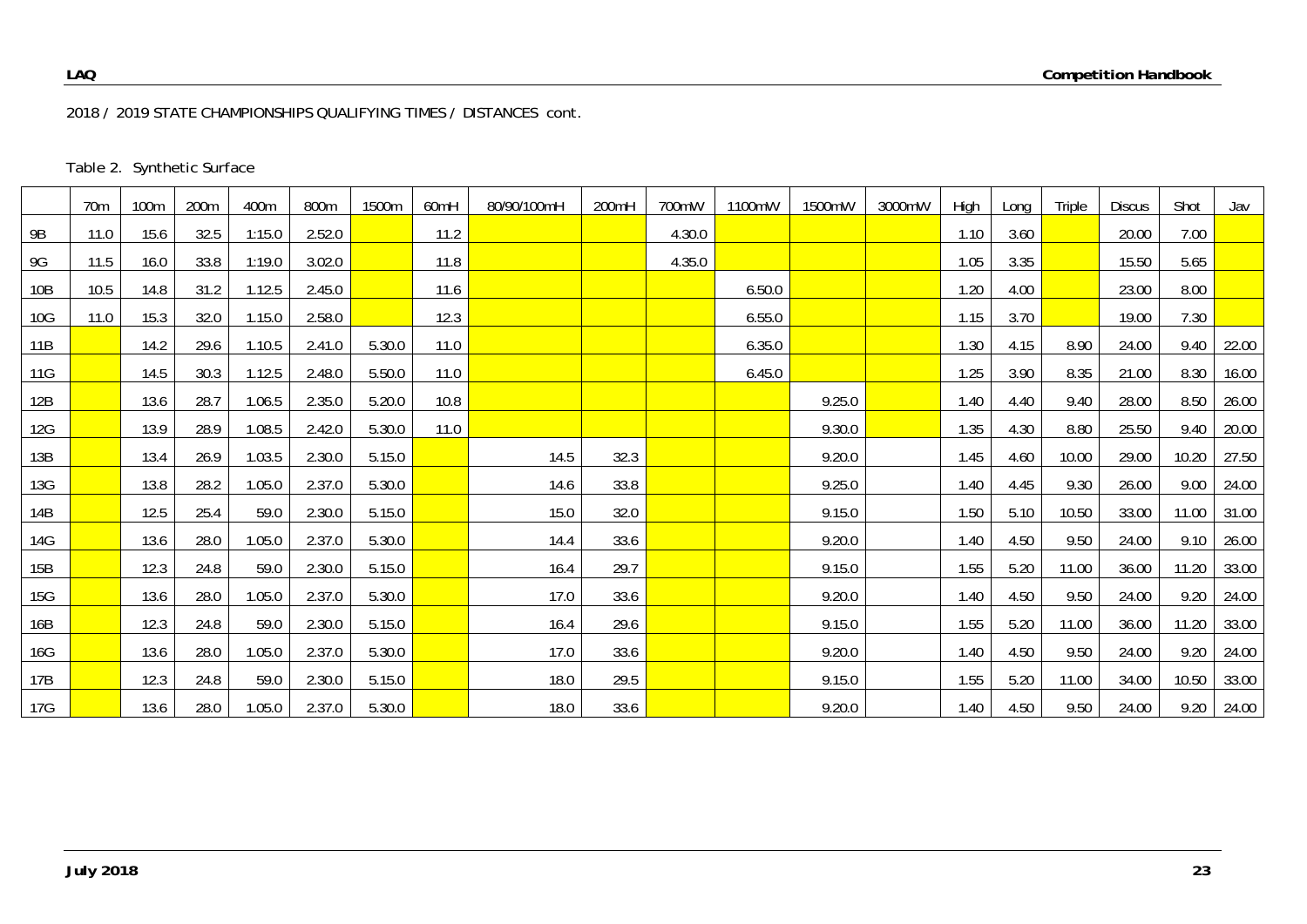# **7. COMPETITION RULES**

### **7.1. GENERAL**

- 7.1.1. The rules in this handbook set down the requirements for competition for all Carnivals conducted on behalf of the Association. All Carnivals are to be conducted under the rules set down in the IAAF Handbook, or as otherwise stated in this handbook and or the Officials' handbook.
- 7.1.2. The Association will not adopt any changes to specifications of events or changes to events during the competition season. *W5 ('93)*
- 7.1.3. Decisions made at Conference, which affect the general aspect of competition, excluding changes<br>as specified in Pule 5.1.2, shall come inte effect immediately as specified in Rule 5.1.2, shall come into effect immediately.
- 7.1.4. That any competition motion passed by Conference shall not be rescinded within two years unless 80% of those eligible to vote are in favour. *C1 ('86)*
- 7.1.5. At all Association competitions, no athlete shall be charged an additional nomination fee by a<br>Contro or Pogion. The total nomination foe charged shall be the foe as set by the Association (1993.91) Centre or Region. The total nomination fee charged shall be the fee as set by the Association.
- 7.1.6. Awarding of prize money is not permitted at any level of LAQ competition (including Centre).
- 7.1.7. The immediate area of competition is to be clearly marked or instructions as to what is considered the immediate area should be clearly given prior to the commencement of the event.
- 7.1.8. Only Competitors and Officials are permitted on the competition area. Competitors must leave the arena immediately after the completion of their event. No unauthorised persons are to be in the competition or Control Room AT ANY TIME. If this rule is breached the relevant athlete(s) may be disqualified.
- 7.1.9. Coaching of participating athletes from INSIDE the competition arena is NOT permitted and may cause disqualification of the athlete.
- 7.1.10. Event block starting times, shown in the Regional / Association Carnival / Championship programs, may be brought forward no more than 30 minutes. The Meeting Manager may change the start times at his discretion after consultation with the relevant Referees. Athletes MUST be in attendance 45 minutes prior to the advertised event block start time.
- 7.1.11. Centres are not to use two-way radios during Association conducted competitions either inside or outside the arena. The use of transmitters may interfere with venue communication systems.
- 7.1.12. Athletes are not allowed the use of electronic communications or recording and playback devices (e.g. mobile phones, radios, CD players, IPods, MP3 players, video cameras etc.) or similar devices on the competition arena.
- 7.1.13. Athletes may warm up with provided Association equipment. Athletes must be under the supervision of an adult /coach and all equipment taken for warm-ups must be signed for and<br>returned within an agreed timeframe returned within an agreed timeframe.

### **7.2. PROGRESSION TO THE NEXT ROUND / FINAL**

- 7.2.1. In track events, at all Association competition days, the progression of athletes from heats to finals where 8 lanes are available for the 70m, 100m, 200m, 400m; Sprint & 200m Hurdles events, will be as follows:
	- a) Two Heats: 1st, 2nd & 3rd and next two (2) best times to final
	- b) Three Heats: 1st & 2nd from each heat and the next two (2) best times to final
	- c) Four Heats: 1st from each heat and the next four (4) best times to final.
	- d) Five Heats: 1st from each heat and the next three (3) best times to final. *CR5 ('92)*
- 7.2.2. In the event of tied 'next fastest' times, preference in the selection of finalists will go to those more highly placed in their heats. If runners cannot be separated on this basis, a ballot may be conducted to determine the 'next fastest' finalists.
- 7.2.3. To compete in a final where heats are included in the program, athletes must have qualified in heats; or, in the case where heats are no longer necessary, the athletes must have presented themselves for the heat and had their name marked off by the Chief Call Room Judge.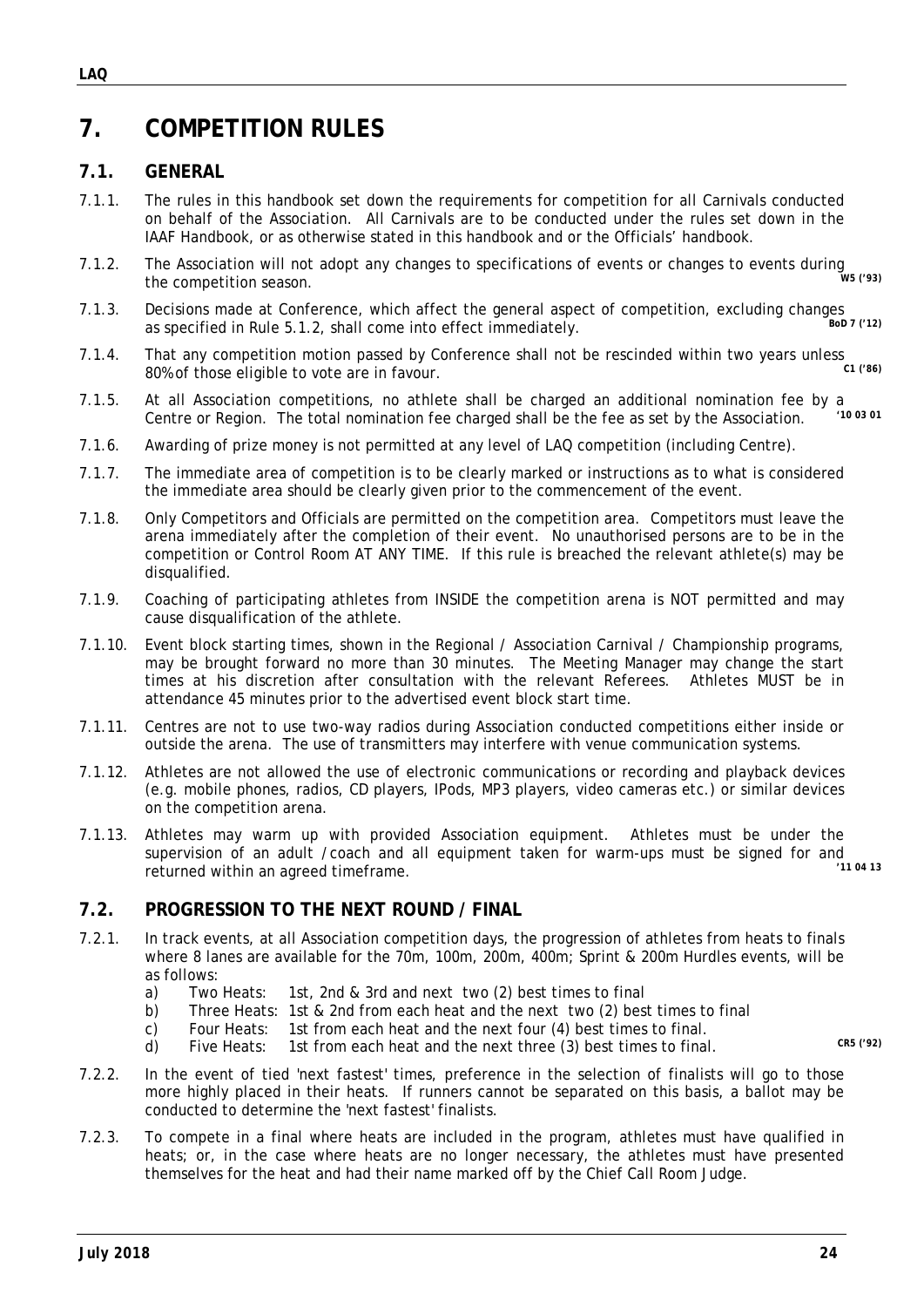- 7.2.4. There will be a maximum of eight (8) finalists only in all track and field events (except for the 800m, 1500m and Walk events) at all State & Winter Championships and Regional Championships days, except in the case of a tie or an appeal. For track events, in the event that the number of athletes nominated is less than or equal to the number of lanes available, then that event is run as<br>a straight final, up to a maximum of 10 othletes a straight final, up to a maximum of 10 athletes.
- 7.2.5. At Regional and or at State Championships, if there are insufficient competitors for heats in any such that the time of seeding the quant will be run as a final at the time of the heat. event at the time of seeding, the event will be run as a final at the time of the heat.
- 7.2.6. In field events (except High Jump), in the qualifying rounds at Regional Championships or State & Winter Championships
	- a) Where there are more than eight (8) competitors, each competitor shall be allowed three (3) trials and the eight (8) competitors with the best valid performances shall be allowed three (3) additional trials in the inverse order of ranking of their performances recorded in the first three (3) trials.
	- b) If there are only eight (8) competitors or fewer in the event and one (1) or more records three (3) fouls, all athletes are entitled to proceed to the final rounds.
	- c) In the event of a tie for the last qualifying place, it shall be resolved by following the count back procedure.
	- d) The best overall result of the six (6) trials by an athlete will determine his place.

### **7.3. CALL ROOM (Marshalling)**

7.3.1. At Association Carnivals & or Championship events, athletes competing in track events are to marshal in the designated areas before entering the competition arena for events. Athletes are to marshal directly to the relevant field events as soon as possible once the first call has been made. Athletes competing at the Regional competitions are to marshal at the Regions' designated areas.

*BoD 1 ('15)*

- a) The first call for athletes to report to FIELD events will be made approximately **30** minutes before the event start time to allow for registration and warm-up. The second call will be made approximately **20** minutes before the start time.
- b) The first call for athletes to report to CALL ROOM (marshalling area) will be made approximately **20** minutes before the event start time; the second call will be made approximately **10** minutes before the start time.
- c) The first call for non-laned events e.g. 800m, 1500m, Relays and Walks will be made approximately **30** minutes before the event start time. The second call will be made approximately **20** minutes before the start time. This is to allow the placement of hip numbers on the athletes.

### **7.4. TRACK EVENTS**

- 7.4.1. Electronic timing and photo-finish facilities shall be used at all Association Carnivals where available (Summer & Spring Carnivals, Combined Event Championships, State Relays, State<br>Championships and Winter Championships) Championships and Winter Championships).
- 7.4.2. Timing gates that are a commercially available product shall be recognised and endorsed as an olectronic timing device suitable for Pegional and Contro compositions electronic timing device suitable for Regional and Centre competitions.
- 7.4.3. Seeding / Lane draws shall be as follows
	- a) Summer and Spring Carnivals provided that Centre Best performances are supplied, athletes nominated for track events will be seeded slowest to fastest. Heats and lanes will be drawn randomly.
	- b) Combined Event Championships will be by random draw. The 800m lane draw, will be based on points leading into that event.
	- c) State Relays from the Regional Relays performances supplied, the track teams and heats will be seeded slowest to fastest. Lanes are then drawn randomly.
	- d) State Championships, Winter Championships and Regional Championships Heats will be seeded, lanes will be drawn randomly. Where there have been qualifying heats, athletes shall be split drawn for lanes in finals i.e. fastest four (4) randomly in the lanes 3, 4, 5 & 6; the remainder of the field shall be drawn randomly. Lane draws for finals will be posted prior to the event.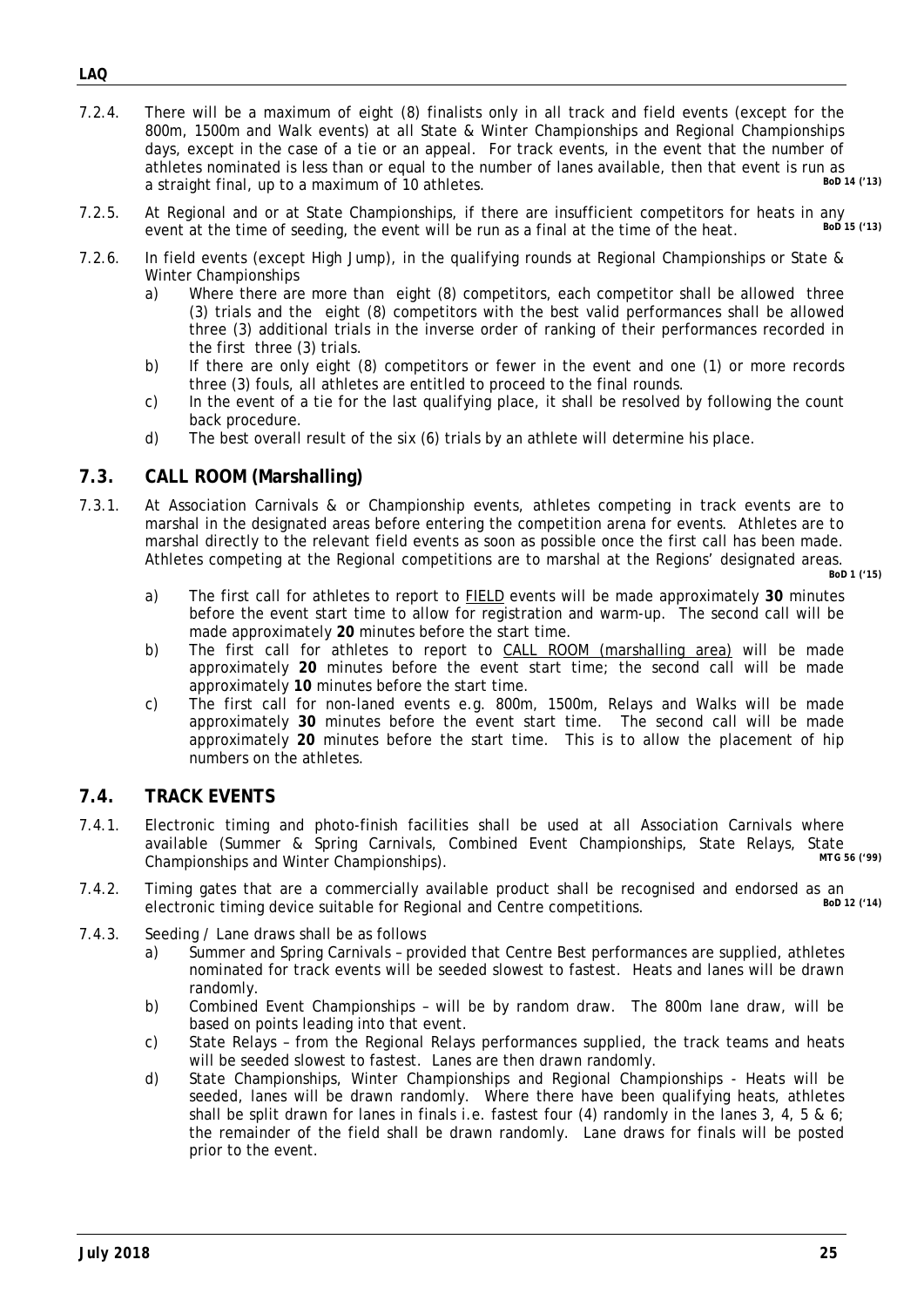- - e) In the event that the State Championships is affected by weather or other unforeseen circumstances, and heats become "timed finals", that athletes nominated for track events will be reseeded slowest to fastest. Lanes will be drawn randomly.
		- i. The application of the above rules shall only be applied to events where no heats of  $\frac{1}{100}$  in  $\frac{6}{15}$ the same age group have been conducted.
	- f) A waterfall start shall be used for all 1500m and Race Walking events; that is seeded fastest to slowest with the fastest athletes on the inside lanes, the slowest athletes on the outside<br>lanos lanes. *'10 05 02*
	- g) A separate lane shall be provided for each competitor in all races up to and including 400m.
	- h) Where there are fewer competitors in a laned heat/final than the number of lanes available, lane one (1) should be left vacant.
- 7.4.4. The maximum number of competitors in 800m timed finals at LAQ Regional, Winter & State Championships, the Combined Event Championships, Spring and Summer Carnivals, will be two per lane (e.g. sixteen on an eight (8) lane track, eighteen on a nine (9) lane track and twenty on a ten (10) lane track).
	- a) Where more than one timed final is required, the athletes will be seeded from slowest to factost so that the factost qualifiers will be in the same race. fastest so that the fastest qualifiers will be in the same race.
	- b) Where there are fewer athletes in the race than available lanes, each athlete will start from a separate lane.
- 7.4.5. For the 1500m Run and all Race Walk events, the maximum number of competitors allowed per race is normally 24 (for tracks having up to 8 lanes), but up to 30 are allowed for tracks having 10 lanes.
	- a) At the Combined Event Championships, Spring and Summer Carnivals, staggered starts will be conducted allowing up to 40 competitors per race at the discretion of the Competition Manager.
	- b) If there are more competitors than are allowed in a single race, then multiple seeded races will be conducted as timed finals.
	- c) The Competition Manager may combine events into one race, provided the total number of<br>
	compositions does not exceed 24 for 8 lanes and 20 for 10 lanes competitors does not exceed 24 for 8 lanes and 30 for 10 lanes.
- 7.4.6. A crouch Start may only be used by U11 U17 athletes for track events up to and including the 400m event. *'15 08 11*
- 7.4.7. At Association Carnivals, Pentathlons, Regional, Winter and State Championships, starts for 800m finals shall be run in lanes as far as the nearer edge of the marked break line after the first bend. *BoD 9 ('12)*
- 7.4.8. Pack starts are used for 1500m and all Walk events at Association Competitions and Centre Competitions.
- 7.4.9. In all races run in lanes, each competitor shall keep within their allotted lane **at all times**. However,
	- a) If an athlete is pushed or forced by another person to run outside his lane and no material advantage is gained;
	- b) Runs outside his lane in the straight and no other runner is obstructed:
	- c) Runs outside the outer line of his lane on the bend, with no material advantage thereby being gained, and no other runner being obstructed,

then the athlete should not be disqualified.

 Apart from the above three (3) exceptions, if the Referee is satisfied, on the report of a judge or umpire or otherwise that a competitor has run outside his lane, the competitor **may** be disqualified.

### **7.5. WALKS**

Race Walking is a progression of steps so taken that the walker makes contact with the ground, so that no visible (to the human eye) loss of contact occurs. The advancing leg shall be straightened (i.e. not bent at the knee) from the moment of first contact with the ground until the vertical upright position.

**Note:** The advancing foot of the walker must make contact with the ground before the rear foot leaves the ground.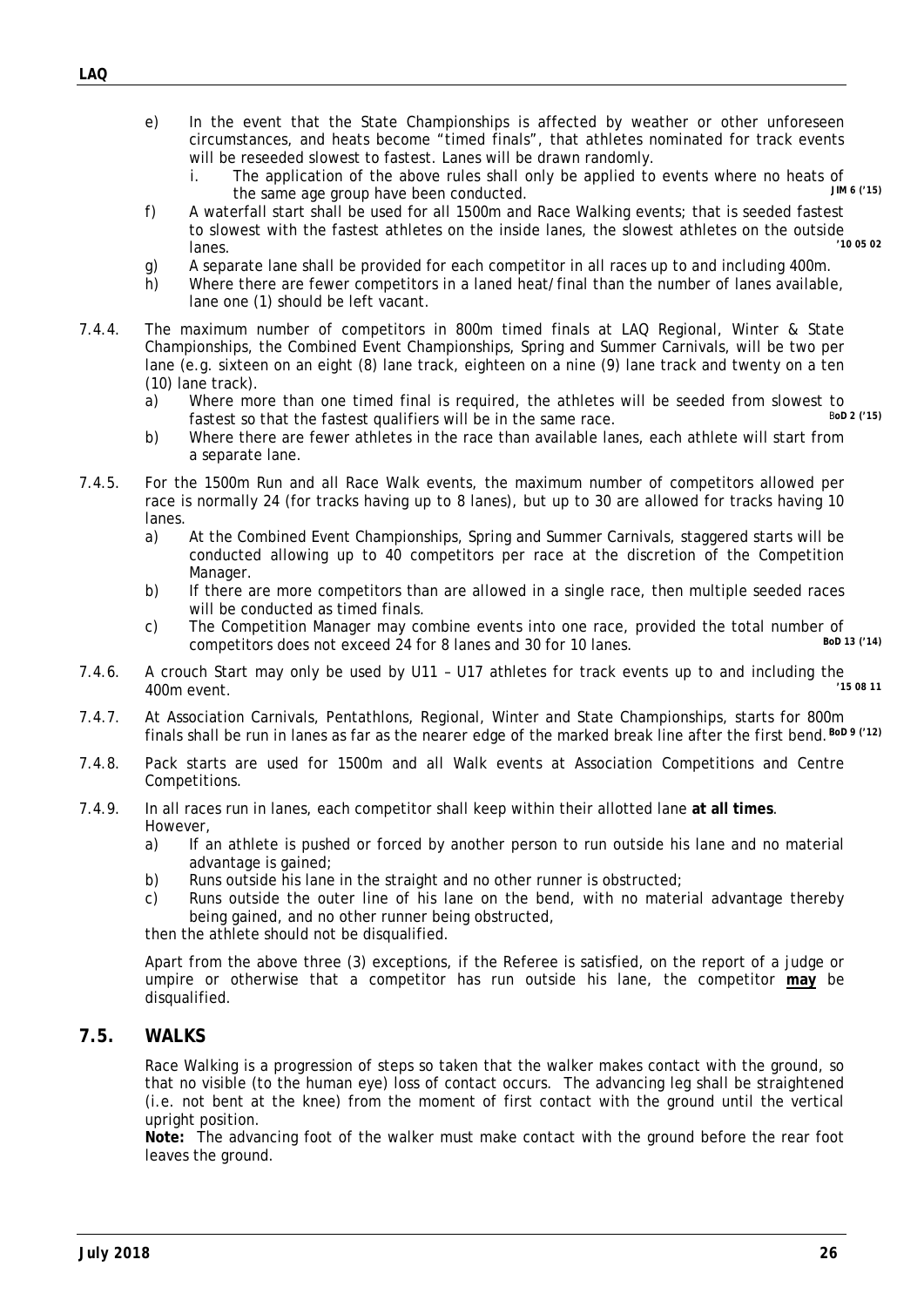- 7.5.1. There is a time limit to be met for athletes to be eligible to compete at State Championships for all Race Walking events. Athletes who have not equaled or bettered the following times at Regional Championships, irrespective of placing, shall not proceed to State Championships. Time limits are
	- a) 7 minutes for the 700m Walk
	- b) 9 minutes for the 1100m Walk
	- c) 12 minutes for the 1500m Walk (U12 & U13's)
	- d) 10 minutes for the 1500m Walk (U14 to U17's) *ASP 4 ('15)*

 Athletes shall be awarded time, place and medals at Regional Championships irrespective of time recorded, unless DQ under the Walks rules.

- 7.5.2. Time limits apply for Walk events conducted at the Winter & State Championships and are as follows:
	- a) 7 minutes for the 700m Walk
	- b) 9 minutes for the 1100m Walk
	- c) 12 minutes for the 1500m Walk (U12 & U13's)
	- d) 11 minutes for the 1500m Walk (U14 to U17's)

The race timing will cease when the above times have been reached and the athlete/s who have not finished the race shall be removed from the track. A DNF will be recorded as their result. Athletes on the front straight when timing ceases will not be removed from the track.

- 7.5.3. There is a time limit of 20 minutes for the U14 U17's 3000m Walk event conducted at the Senior<br>Carnival & Winter Championships Carnival & Winter Championships.
	- a) The timing of the race will cease when the above time has been reached and the athlete/s who have not finished the race shall be removed from the track. A DNF will be recorded as their result. Athletes on the front straight when timing ceases will not be removed from the<br>track track. *'12 07 11*
	- b) The 3000m Walk shall be trialed at the Winter Championships for a two year period *'13 04 03*
- 7.5.4. The Chief Race Walk Judge must report to the Referee immediately after the end of the event, the details of all athletes disqualified AND all athletes who received red cards.
	- a) At the Senior Carnival, Regional, Winter & State Championships, for U12 U17 athletes, Race Walk Judges will not call 'Red Card' for relevant infringements, only written reports will be<br>mode for 14 (14) made. *BoD 14 ('14)*
- 7.5.5. At the completion of each Walk Event at all Association Competitions, the Chief Walk Judge's Recording sheet, with all individual judges reports / caution forms attached, is to be attached to the relevant paper work for that event. The Chief Judges sheet (with the Judge's names having<br>been removed), is then conjed, and displayed been removed), is then copied, and displayed.
- 7.5.6. The organisers of walking events held on roads must ensure the safety of competitors and where possible, should ensure that the roads used for the competition are closed in both directions and not open to motorised traffic.

### **7.6. FIELD EVENTS**

7.6.1. Throwing implements owned by LAQ/LAQ Centres, QA and / or U13 – U17 individuals and certified by Trade Measurement (Office of Fair Trading), or a competent Official from LAQ/QA are to be allowed at all Association (except Regions) competitions. Any equipment provided by an individual must be added to the collective pool of the event equipment for use of all athletes in that event. Equipment provided by athletes will be at the athlete's own risk. The Association will take no<br>recononsibility for the loss or domage to equipment responsibility for the loss or damage to equipment.

 The athletes and parents will be required to sign an agreement that the equipment shall be available for all competitors in their events to use without bias and a waiver against claim from damaged implements*.* 

- 7.6.2. For Discus, all throws shall be made from an enclosure or cage to ensure the safety of spectators, officials and athletes. *'16 10 12*
- 7.6.3. At Regional Competitions (at the discretion of the Regional Committee), LAQ Senior Carnival, Senior Pentathlon, State Relays, Winter, and State Championship events, in order to obtain a better grip, an athlete in the U13 – U17 age groups may use a suitable chalk substance or similar substance that can be removed with a wet cloth. A Shot Putter may use such substances on their neck. In addition, in the Shot Put and Discus events athletes may use the substance on the<br>implement. The only shall substance to be used would be that provided by the Association. implement. The only chalk substance to be used would be that provided by the Association.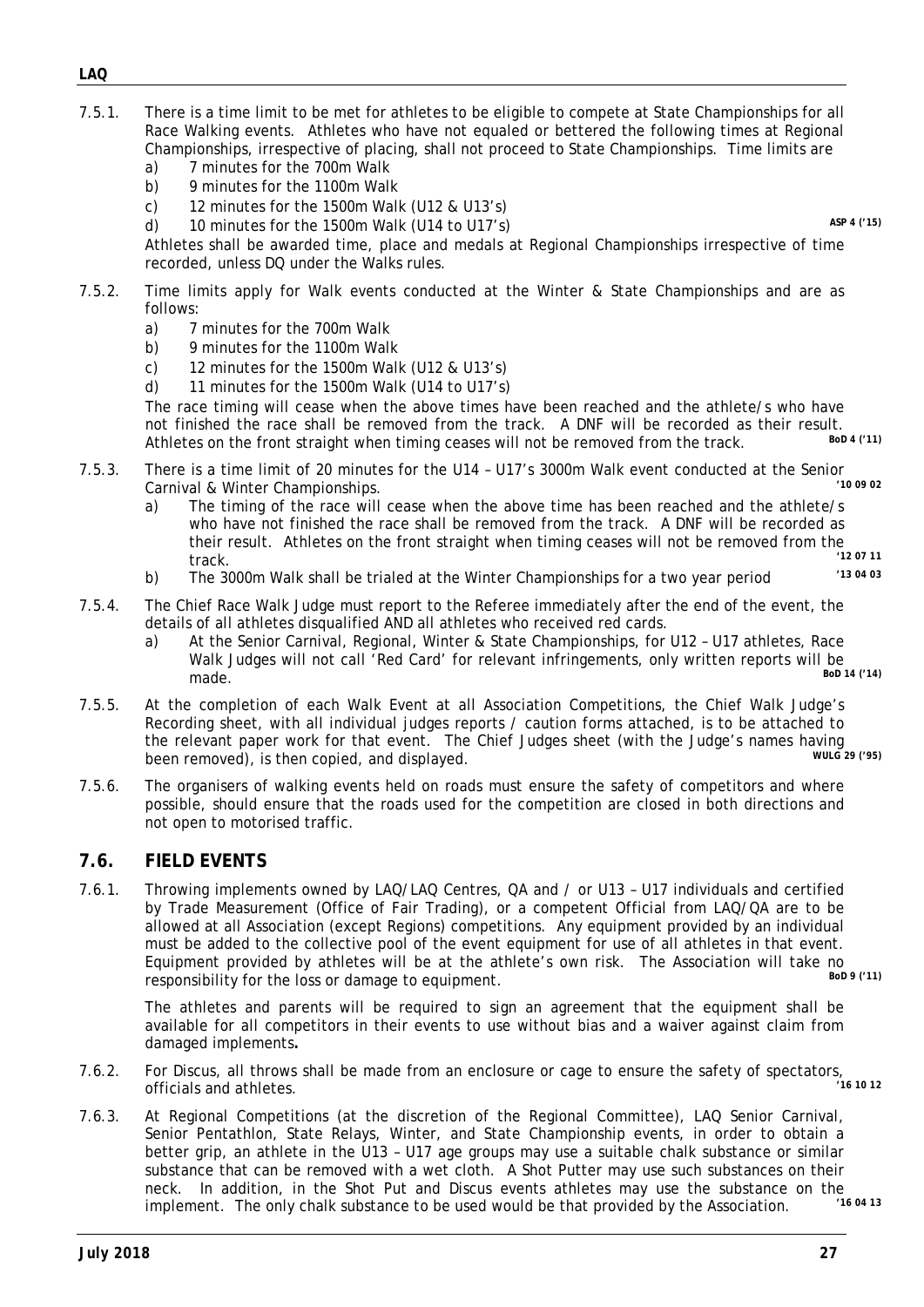#### *LAQ*

- 7.6.4. Seeding of field event competitors / relay teams shall be random. *'15 08 11*
- 7.6.5. There will be one (1) only practice trial if time permits. This will be at the discretion of the Meeting Manager or his / her representative; and may only be conducted under the supervision of<br>the engrapriate Official the appropriate Official.
- 7.6.6. At State Championships, High Jump athletes in the U13 U17 age groups are allowed to do a practice jump at a height of their choice. The Chief would manage the warm-up time so that the<br>har was not constantly being raised and lowered bar was not constantly being raised and lowered.
- 7.6.7. Once competition has begun, athletes are not permitted to use, for practice purposes, the runway, implements, sectors or circles.
- 7.6.8. In all field events, including Combined Event competitions, competitors may not leave the immediate area of the competition during the competition unless they have the permission of, and are accompanied by an Official.
- 7.6.9. No athlete may enter the competition after the completion of the third round.
- 7.6.10. If an athlete incurs a foul, they will be given the reason for the foul at the completion of the trial.
- 7.6.11. If an athlete in the U13 to U17 age groups makes an immediate oral protest against having an attempt judge as a failure, the Chief of the event may, at his discretion, order that the attempt be measured and the results recorded, in order to preserve the rights of all concerned. At the end of the round the Referee will adjudicate on the protest
	- a) Any athlete(s) continuing in a field event under protest shall compete in each round before  $(15.08, 11)$ any other athlete, irrespective of any improved performance in such subsequent rounds.
- 7.6.12. High Jump Starting Heights
	- a) At Centre level, there should be no specific starting heights set for High Jump. The starting heights should be set at a level that all athletes can achieve.
	- b) For all Association competitions (with the exception of Regional Relays and Regional Championships), the following starting heights for High Jump will be constant at:

|                       | 1.30 | U15             | 1.10 | U12                                                                      | 0.80 | *U9    |    |  |
|-----------------------|------|-----------------|------|--------------------------------------------------------------------------|------|--------|----|--|
|                       | 1.35 | U <sub>16</sub> | 1.20 | U13                                                                      | 0.90 | $*U10$ |    |  |
|                       | 1.35 | U17             | 1.25 | U14                                                                      | 1.00 | U11    |    |  |
|                       |      |                 |      | Regional Relays and Regional Championships starting heights would be at: |      |        | C) |  |
|                       | 1.25 | U15             | 1.05 | U12                                                                      | 0.75 | *U9    |    |  |
| <i>*Scissors only</i> | 1.30 | U <sub>16</sub> | 1.15 | U13                                                                      | 0.85 | $*U10$ |    |  |
| LAA ('15)             | 1.30 |                 | .20  | U14                                                                      | 0.95 | 1111   |    |  |
|                       |      |                 |      |                                                                          |      |        |    |  |

- d) Pentathlon starting heights shall be agreed by the athletes upon which the second height will  $\frac{1}{100}$  m  $\frac{1}{100}$  (13) be set as in part b).
- 7.6.13. High Jump Bar Increments
	- a) State & Regional Relays: The bar will be raised 7cm, 7cm, 7cm and then by 5cm thereafter.
	- b) At all Age Day Carnivals, Regional Championships, State and Winter Championships (individual events) the increments for High Jump will be 5cm until six (6) athletes remain, then not less than 2cm. The last remaining athlete of an event, in consultation with the Chief, may elect the increments not less than 1cm.
	- c) At the Regional Championships, increments will also include the State qualifying performance<br>level where there are more than four (A) athletes remaining in the competition level, where there are more than four (4) athletes remaining in the competition.
	- d) At the Pentathlon, the increments will be 3cm throughout the competition.
	- e) The bar is never lowered for an athlete who has returned after competing in another event.
- 7.6.14. For High Jump, the Scissor technique will be the only allowable technique performed in High Jump for the Under 8, Under 9 and Under 10 age groups at all levels of competition. It shall be a valid scissor jump if all other relevant high jump rules are adhered to, and:
	- a) The head of the competitor does not go over the bar before the leading foot (the foot of the leg closest to the bar at take-off);
	- b) The head of the competitor is not below the buttocks when the buttocks clear the bar, and
	- c) The competitor's lead foot touches the mat before any other part of the body.
- 7.6.15 For High Jump, all athletes in the Under 11 and above age groups will have the option to use any legal jumping technique where flop mats are provided at all levels of competition.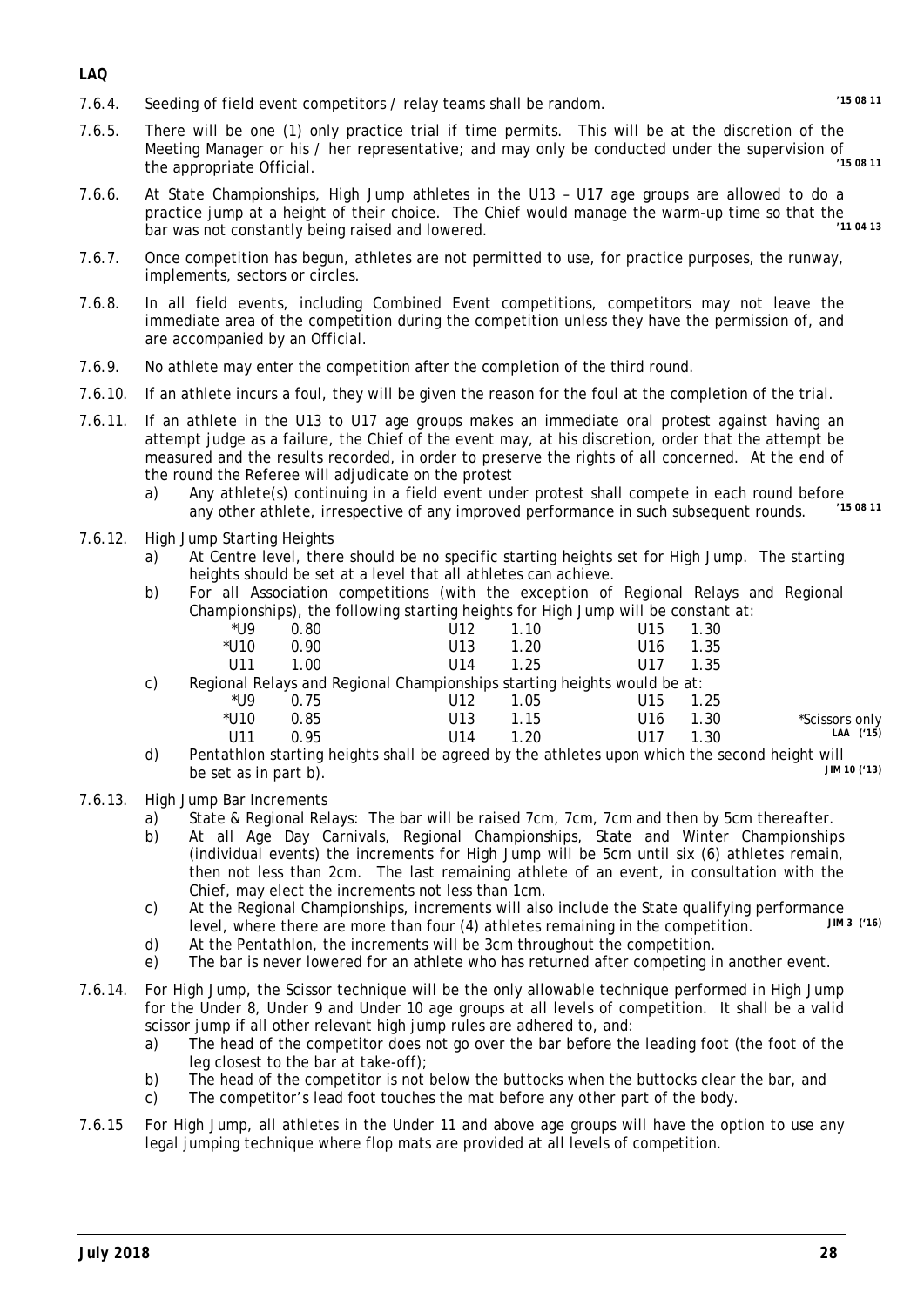- 7.6.16. Ties and Countbacks
	- a) In all field events, except for High Jump, the second  $(2^{nd})$  best performance of the competitors tying shall decide the tie. If a tie remains, the third  $(3<sup>rd</sup>)$  best and so on. If athletes in field events are tied for any place after all count backs have been applied, then equal placing will be declared.
	- b) In High Jump ties, the competitor with the lowest number of jumps at the height at which the tie occurs shall be awarded the higher place. If the tie remains, the competitor with the lowest total of failures throughout the competition up to and including the height last cleared shall be awarded the higher place. If the tie remains, the competitors shall be awarded the same place in the competition. There shall be no jump-off for placing's.
	- c) At the Regional and State Relays where two (2) or more teams' Best Performances are equal:
		- i. In High Jump relays, the sums of the 'number of attempts at Best Height cleared" are used to separate the tied teams.
			- The team with the lowest total number of attempts will be given the highest placing.
			- Should the tied teams still not be separated the sums of the 'total failures' of each of the tied teams, the team with the lowest total number of failures will receive the highest placing.
		- ii. In field relay events (other than High Jump), the combined second best performance of the same competitors tying shall decide the tie. If a tie remains, the combined third<br>best performance will decide best performance will decide.

### **7.7. BEST PERFORMANCES**

- 7.7.1. Claims for Queensland and Australian Best Performances are only accepted from competitions controlled by LAQ or LAA i.e. the various Association Age Carnivals, Pentathlon, State Championships, Winter Championships, State Relays, and the Little Athletics Australian Championships. Any Winter, Queensland, and / or Australian Best Performances (where applicable) will be subject to ratification.
- 7.7.2. Only LAQ registered members are eligible to hold a Winter Best Performances, Queensland Best Performance or Australian Best Performances.
- 7.7.3. Queensland Best Performances will not be recognised for individual performances recorded at the State Relays.
- 7.7.4. Queensland Best Performances will not be recognised for the U7 and U8 age groups.
- 7.7.5. Regional Best performances shall not be recognised for the U7 and U8 age groups.
- 7.7.6. The ground on which the Best Performance takes place must have been surveyed (compliant with IAAF rules).
- 7.7.7. All equipment must comply with IAAF rules and or LAQ rules.
- 7.7.8. Potential QBP distances or heights measured with a fiberglass tape or steel bar must be verified for accuracy against a steel tape after the event. The steel tape must be certified by an appropriate weights and measures authority.
- 7.7.9. Where an EDM unit is used to measure the distance, the check mark must been tested for accuracy prior to and after the competition against a certified steel tape.
- 7.7.10. If more than one athlete records the same distance or height in a field event, which attains the Best Performance, then those athletes shall be awarded a Best Performance irrespective of final placings.
- 7.7.11. If more than one athlete records the same time electronically, only the first and or best placed athlete shall be awarded the Best Performance.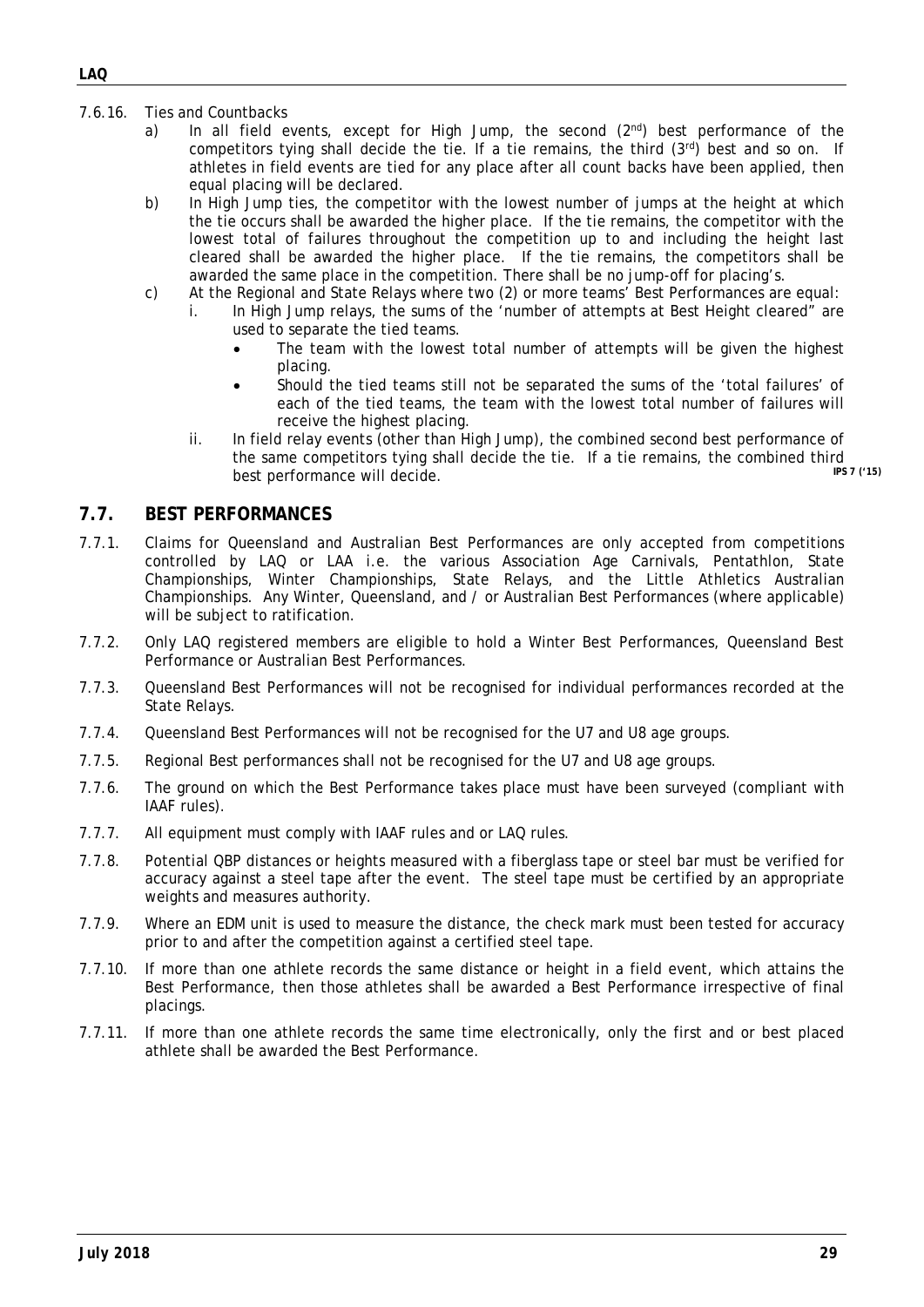### **8. CLASHING & CHANGE OR ABANDONED EVENTS**

### **8.1. CLASH OF EVENTS**

- 8.1.1. Where a competitor is in both a track and field event at the same time, track events take precedence. Every effort will be made by Officials to ensure all athletes receive their allotted trials at field events, but in this regard, Centres and Officials are requested to ensure that:
	- a) Athletes in clashing events go back to their field event immediately they have completed their track event, once instructed by the relevant Official.
	- b) Athletes, whose clashing track event starts after the field event, remain at the field event until a few minutes before the track event starts when they will be collected by the relevant Official.
	- c) Officials at both the track and field venues are advised of the clash so they may do their best to minimise its effect.
- 8.1.2. Except for High Jump, where a clash of events occurs, the Chief Judge may allow the athlete to compete out of round and out of order in all rounds. It is not permitted for an athlete to have two or more consecutive trials, nor can an athlete demand to have a trial that has been missed. Note: The first three rounds of trials must be completed, and a final eight determined prior to any other subsequent rounds of trials being commenced. *LAA ('17)*
- 8.1.3 For High Jump, where a clash of events occurs, the Chief Judge may allow the athlete to compete out of order. The athlete re-joins the competition at the current height of the bar. Note: The bar will not be lowered to the height at which they left, nor will the event be stopped<br>while they are away while they are away.
- 8.1.4. Neither track nor field events can be unduly delayed to suit individual competitors.

### **8.2. CHANGE OF COMPETITION AREA**

8.2.1. The Referee in consultation with the Field Event Chief, Meeting Manager, or Event Venue Manager shall have power to change the place of competition (venue) during competition, for a field event due to adverse conditions that may put the safety of athletes and / or Officials at risk. Such change should only be made after a round is completed, or if circumstances dictate that it is impossible to complete the round, the event shall resume at the new place of competition from the last completed round.

### **8.3. ABANDONED ASSOCIATION COMPETITIONS / EVENTS**

- 8.3.1. Any three (3) Board Directors or any two (2) Board Directors plus Chief Executive Officer, taking into account the recommendation of the Meeting Manager and Referees, will make any decision with regard to re-scheduling or abandoning events for any Association Day. Paramount in the decision to continue or otherwise should be the safety of the athletes. If a competition day proceeds with a late start, provision to use the lights, if required, should be available through the Facility. State Championships will only be abandoned in the most extreme conditions. This does not apply to Regional competition or Winter Championships.
- 8.3.2. The Regional Competition Coordinator, taking into account the recommendation of the Meeting Manager and Referees, and after due consultation with ALL Centre Managers or authorised Centre representatives, will make any decision with regard to re-scheduling or abandoning a Regional Championships or Regional Relays. If the decision is to abandon an event(s) / competition, where possible, the backup date MUST be used to reschedule the event(s)  $/$  competition. Paramount in the decision to continue or otherwise, should be the safety of the athletes.
- 8.3.3. Abandoned Regional Championships: Current year Best Performances from Centre level and any Association Competition Days with the exception of Relay days, must be used when selecting athletes to compete at State Championships. Athletes without a Centre Best Performance may not be considered for progression to the State Championships.
	- a) In events where there are four or less competitors, athletes without a best performance may<br>progress to the State Championships progress to the State Championships.
	- b) Prior to the selection of advancing / qualifying athletes, the current season track performances for 70m – 400m must be rounded up to the next highest 1/10.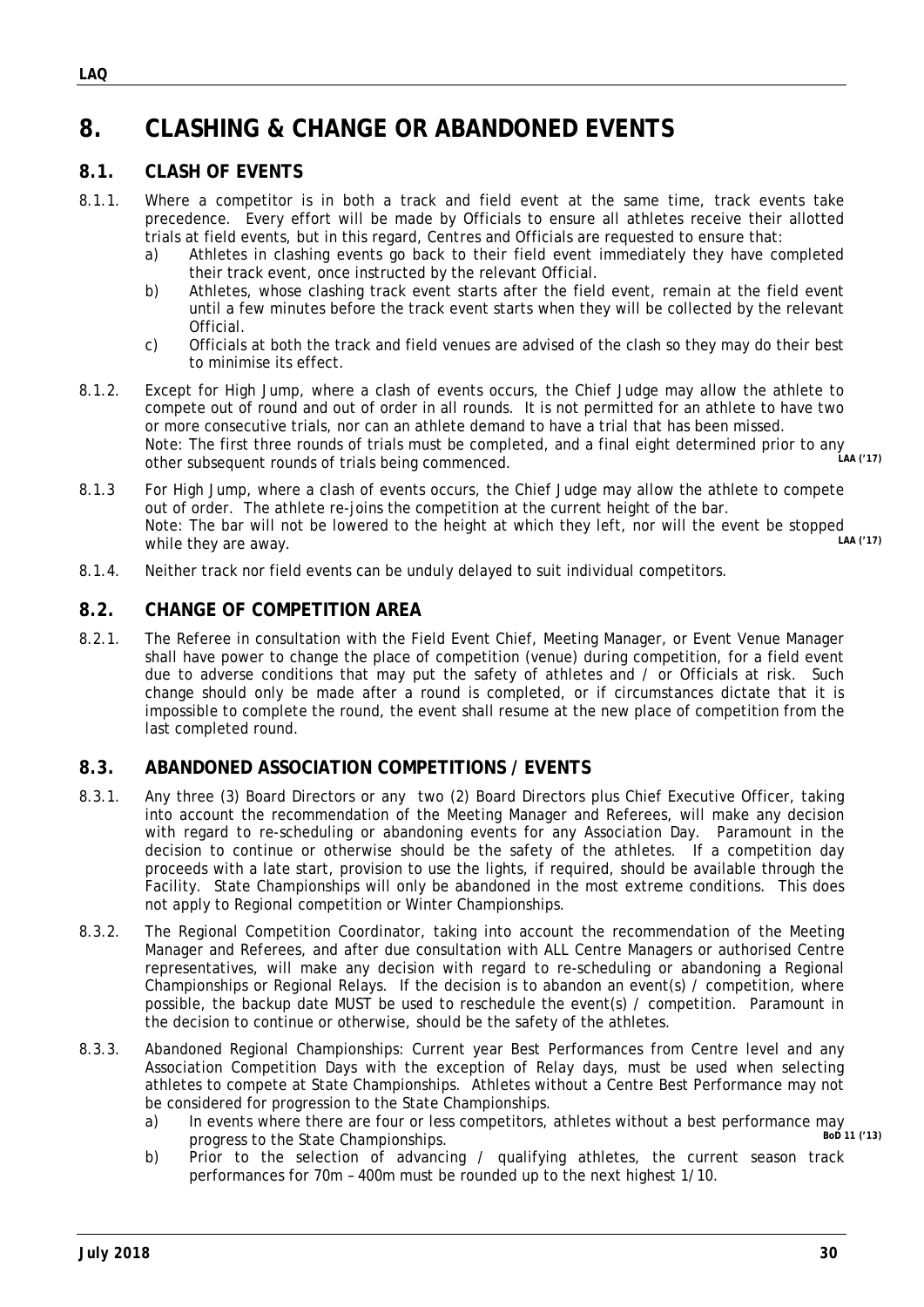- 8.3.4. In the event of the program being abandoned during the day, all events completed, including track events where finalists have been selected, and completed rounds of field events, shall stand.
- 8.3.5. If a field event, except High Jump, is not restarted, and all athletes have completed at least half the number of rounds allowed, then that event shall be deemed to have been finished, and results shall be based on performances over the completed rounds only.
- 8.3.6. In a High Jump event where there are six (6) or less athletes in the event when it is stopped, then the event shall be deemed to have been finished and results based on performances recorded after the last completed round.
	- a) Where the number of athletes exceeds six (6) and the event is restarted then only those athletes who have not been disqualified from further jumping shall be eligible to continue in the event. The event restart shall have the bar set one (1) increment above the height set for the last full round of jumps completed before the event was stopped. A full round is one, which includes an athlete passing their turn by choice.
- 8.3.7. Any other variations on the day of competition shall be at the discretion of the Association Board of Directors, through the authorised Officer of the Association. (This will normally be the Competition Manager, or at Regional Level, the Regional Competition Coordinator after consultation with all or majority of Centre Managers within the Region.)

### **9. PROTESTS / DISQUALIFICATIONS / APPEALS**

### **9.1. GENERAL**

- 9.1.1. Protests may only be lodged at the Pentathlon, the State Relays & State Championships, the Regional Relays & Regional Championships, and the Winter Championships.
- 9.1.2. No person other than the Team Manager as the representative so nominated by the Centre shall be entitled to query decisions, or lodge protests or appeals.
- 9.1.3. Any Centre failing to comply with this rule will forfeit the right to protest or appeal. Team Managers names MUST be signed in with the Regional Competition Coordinator (Regional Competitions) / Information area (Association Competitions).

### **9.2. PROTESTS**

- 9.2.1. Where an athlete is allowed to continue competing under protest, any subsequent performance will only be valid if the protest (or appeal) is eventually upheld in his favour.
- 9.2.2. Protests must be made verbally by the Team Manager to staff in the Information tent within fifteen (15) minutes of the completion of the event and then lodged in writing (using the proforma supplied) within another fifteen (15) minutes (i.e. 30 minutes total) from the completion of the<br>  $\frac{45HZ(293)}{45HZ(293)}$ event. *ASH 7 ('93)*
- 9.2.3. Each protest must be recorded on the proper form at the time of verbal lodgment. The written protest must include the name and number of the event upon which the protest is lodged and indicate the names of all Centres involved in the incident and relevant rule under which the protest is to be investigated, as well as any other relevant information.
- 9.2.4. A deposit of \$55.00 (incl. GST) is payable at the time the verbal protest is lodged. a) Protest money will not be refunded unless the protest is successful.
- 9.2.5. That in the event of a protest at Championships, an announcement will be made, that a protest has been lodged. An announcement of the decision will also be made. been lodged. An announcement of the decision will also be made.
- 9.2.6. Once the protest has been handed to the Referee, the Team Manager will wait with at the Information tent until the Referee has made all necessary enquiries, after which the Referee will advise that Team Manager involved of their decision.
- 9.2.7. The Referee may decide on the protest or may refer the matter to the Jury of Appeal.
- 9.2.8. If the Referee makes the decision, there shall be a right of appeal to the Jury of Appeal by the Team Manager.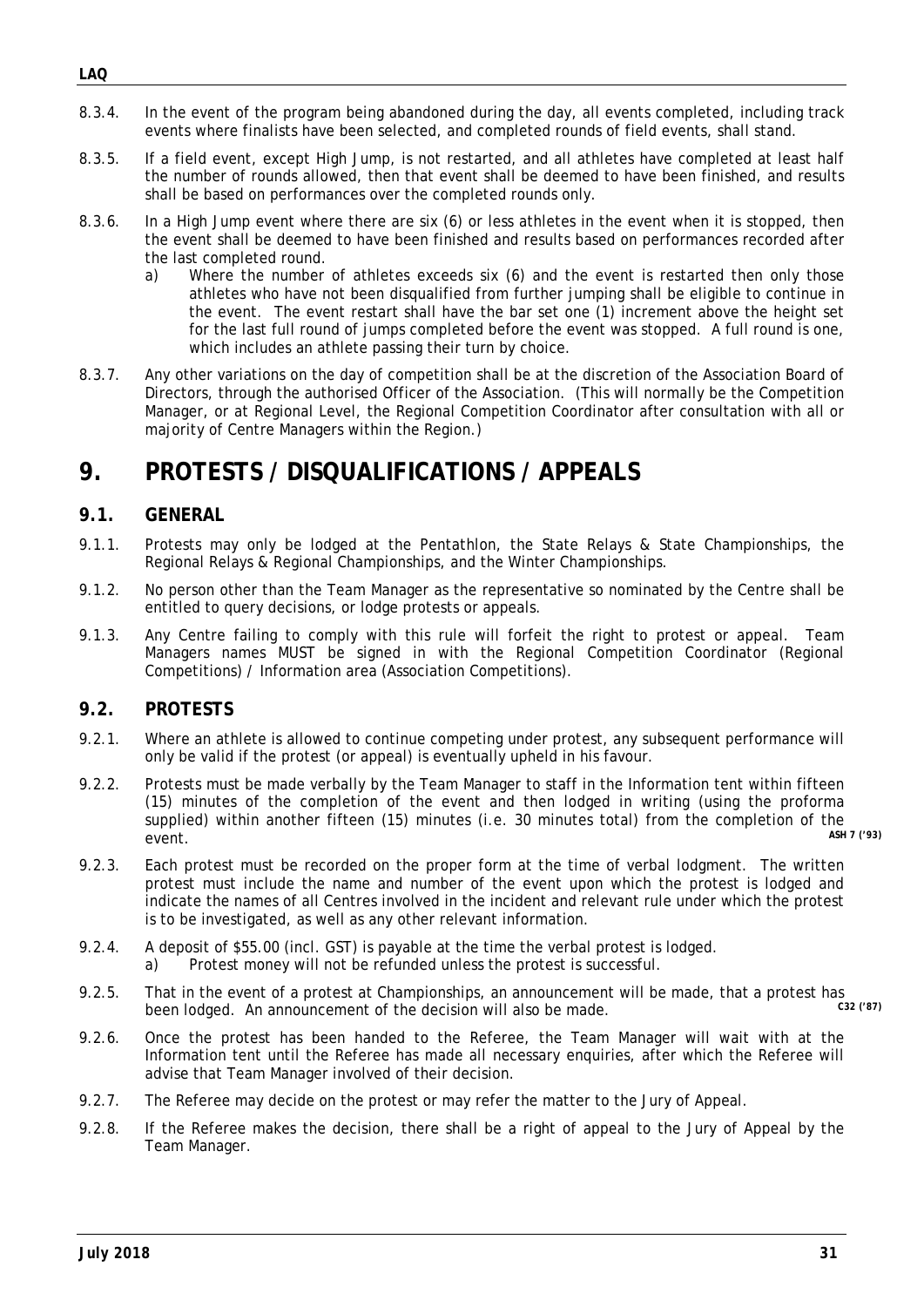- 9.2.9. If the Referee decides to dismiss the protest, he shall advise the protesting Team Manager accordingly.
- 9.2.10. If the Referee decides he will uphold the protest, he shall call together all the Team Managers involved i.e. Team Managers from Centres whose placings will change and advise them all at the same time of his decision, note the decision and the time on the protest sheet and subsequently hand it to the staff in the Information tent.
- 9.2.11. For relevant procedures should any of the Team Managers involved disagree with this decision, refer to "APPEALS".

### **9.3. DISQUALIFICATION BY A REFEREE**

- 9.3.1. If a competitor is disqualified in an event because of an infringement of the rules with regard to that event, results achieved up to that disqualification stand, and that disqualification shall not prevent the competitor from taking part in all other events. A competitor acting in an unsporting or improper manner may be disqualified from participation in all future events in the competition.
- 9.3.2. In Race Walking events, a competitor may be disqualified by the Chief Walks Judge for infringements of the Race Walking rules or by the Referee for failure to comply with other rules for the conduct of events.
- 9.3.3. In deciding on infringements, Referees may consult with the competitors and other Officials<br>involved before making decisions involved, before making decisions.
- 9.3.4. If a Referee disqualifies a competitor or team in the U7 to U12 age groups, for an infringement of the rules, he must take every reasonable effort to notify the respective Centre Team Manager. The call for the relevant Team Manager to report to the Referee will be given to the Announcer, and a verbal report be given to the Team Manager by the Referee. The Referee will notify athletes in the<br>113 to 117 cas groups directly recording their discussification. U13 to U17 age groups directly regarding their disqualification. *'15 07 07*
- 9.3.5. It will be necessary for the Referee to prepare a written report (using the proforma supplied), detailing circumstances surrounding the disqualification and stipulating the time the disqualification took place.
- 9.3.6. For relevant procedures, should any Team Manager disagree with this decision, refer to "APPEALS".
- 9.3.7. The appropriate Referee may warn or exclude an athlete guilty of acting in an unsporting or improper manner. The athlete may be disqualified if this behaviour is repeated.
- 9.3.8. The Competition Manager will notify the athlete's Centre Team Manager. If the Team Manager is not present at the Competition, a letter will be sent to the Centre.
- 9.3.9. If such behaviour is exhibited and recorded at a Regional competition, the Association is to be notified by the Regional Competition Coordinator. The information will be passed on to the Competition Manager of the next Association Carnival.

### **9.4. APPEALS**

- 9.4.1. The Jury of Appeal shall be comprised of the Regional Competition Coordinator (Regional Competitions) / Board appointee (LAQ Championships) as Chairman and three (3) independent Association members i.e. any Centre not named / involved directly in the protest or appeal; including the Centre of the Official directly involved in the original ruling. No member of the jury will enter into any discussion or voice any opinion on the protest outside the jury room.
	- a) Six (6) to eight (8) LAQ members may be appointed at the beginning of each Competition season to be part of a Jury of Appeal pool that can be called upon when/if required at LAQ<br>Championship quante Championship events.
- 9.4.2. Should any Team Managers wish to take any Referee's decision further (i.e. to the Jury of Appeal), they must advise the Referee (verbally) immediately he hands down his decision, and within fifteen (15) minutes submit the appeal to the Announcer in writing (using the proforma supplied).
- 9.4.3. The Announcer will check the time of receipt and providing everything is in order, will announce an appeal has been made.
- 9.4.4. Once an appeal or other matter has been referred to the Jury of Appeal for decision, the Referee shall supply all the relevant information that is available and the reason for his decision. In no case shall a Team Manager or any other person, Competitor or Official, approach the Jury of Appeal except by invitation. The Jury will try to ensure they obtain input from all relevant sources.